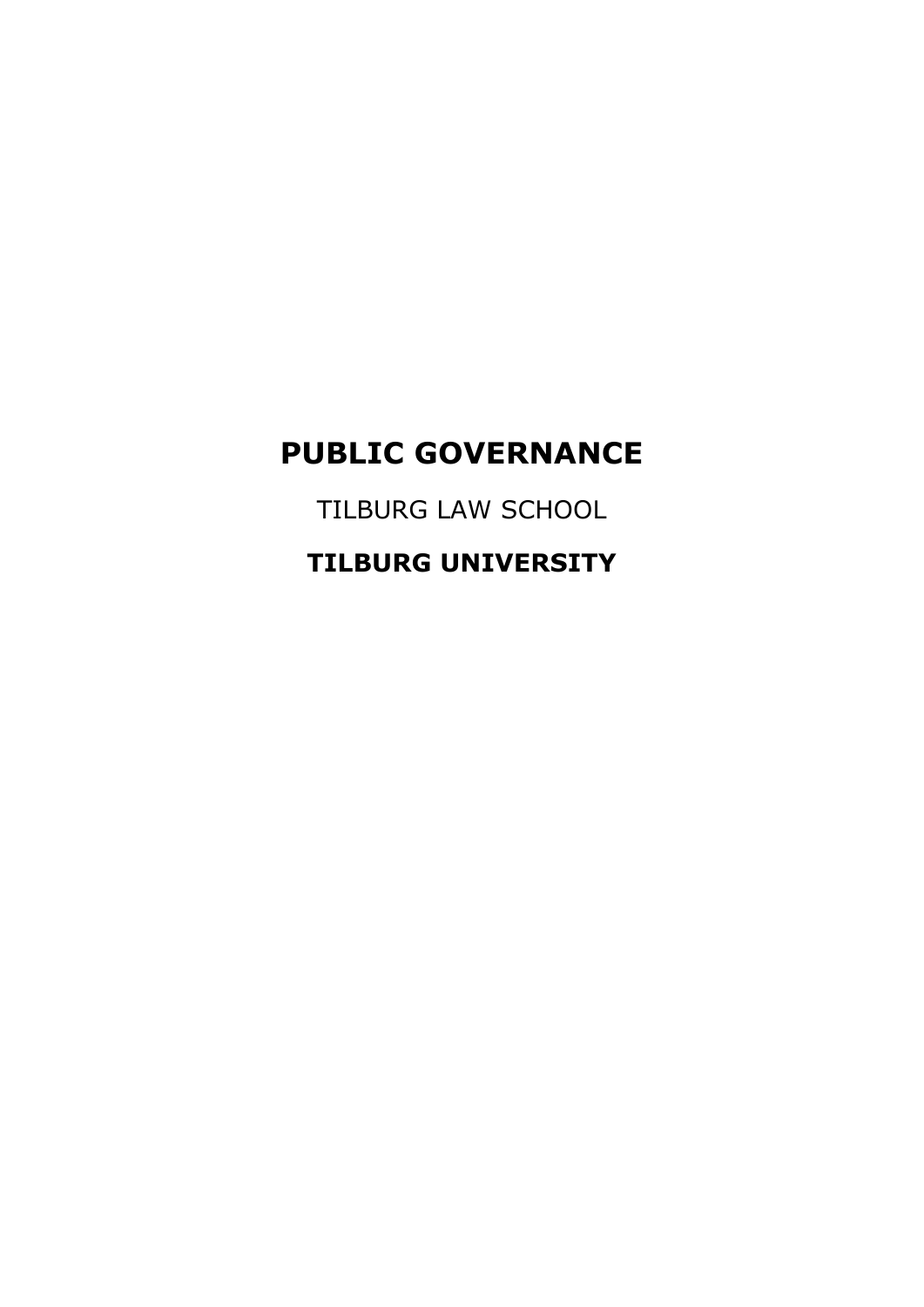QANU Catharijnesingel 56 PO Box 8035 3503 RA Utrecht The Netherlands

Phone: +31 (0) 30 230 3100 E-mail: support@qanu.nl Internet: www.qanu.nl

Project number: Q0622

### © 2018 QANU

Text and numerical material from this publication may be reproduced in print, by photocopying or by any other means with the permission of QANU if the source is mentioned.

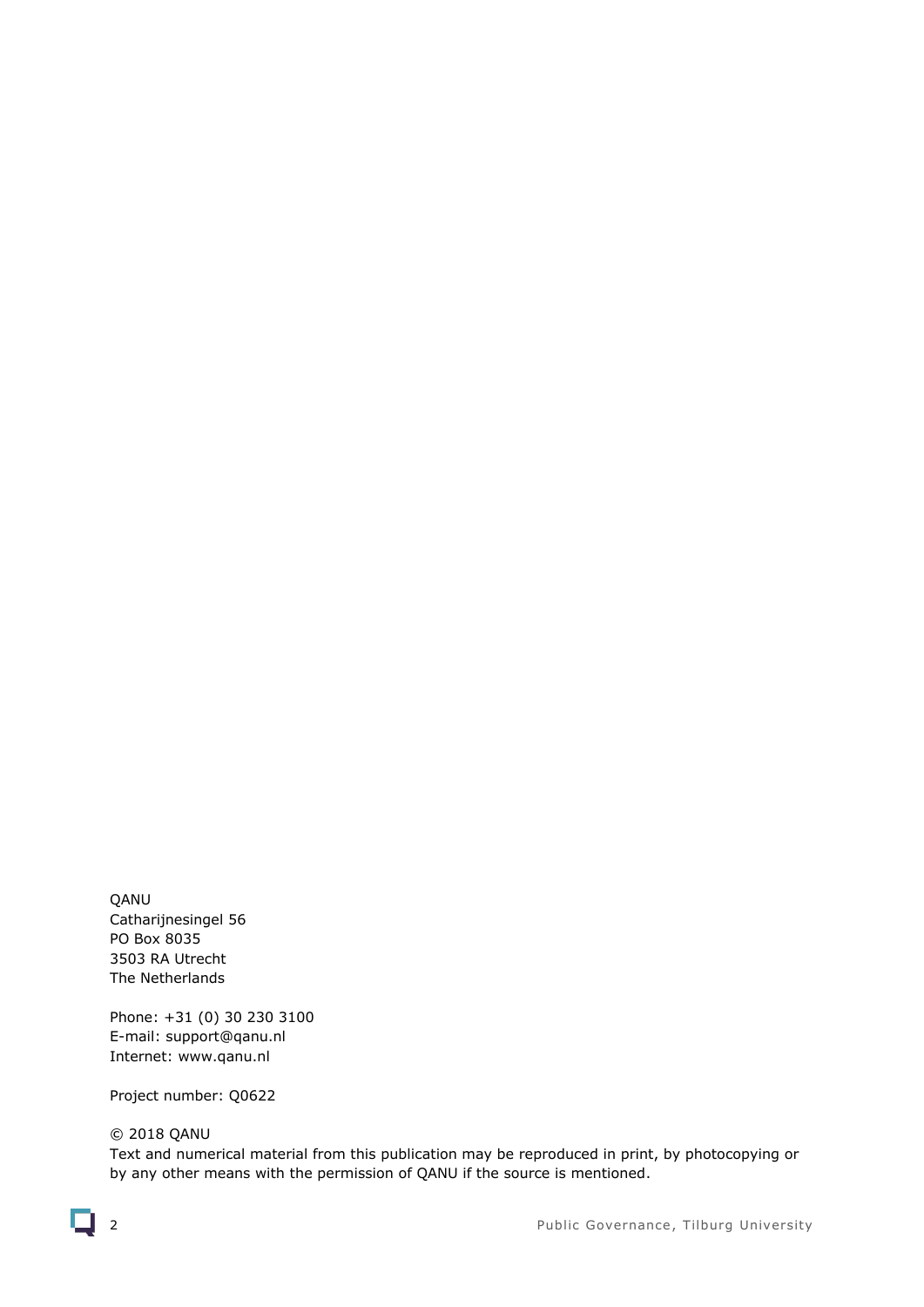## CONTENTS

| REPORT ON THE BACHELOR'S AND THE MASTER'S PROGRAMMES PUBLIC GOVERNANCE        |  |
|-------------------------------------------------------------------------------|--|
|                                                                               |  |
|                                                                               |  |
|                                                                               |  |
|                                                                               |  |
|                                                                               |  |
| DESCRIPTION OF THE STANDARDS FROM NVAO-EAPAA ACCREDITATION FRAMEWORK 2016  13 |  |
|                                                                               |  |
|                                                                               |  |
| APPENDIX 1: CURRICULA VITAE OF THE MEMBERS OF THE ASSESSMENT PANEL 29         |  |
|                                                                               |  |
|                                                                               |  |
|                                                                               |  |
|                                                                               |  |

This report was finalized on 16-03-2018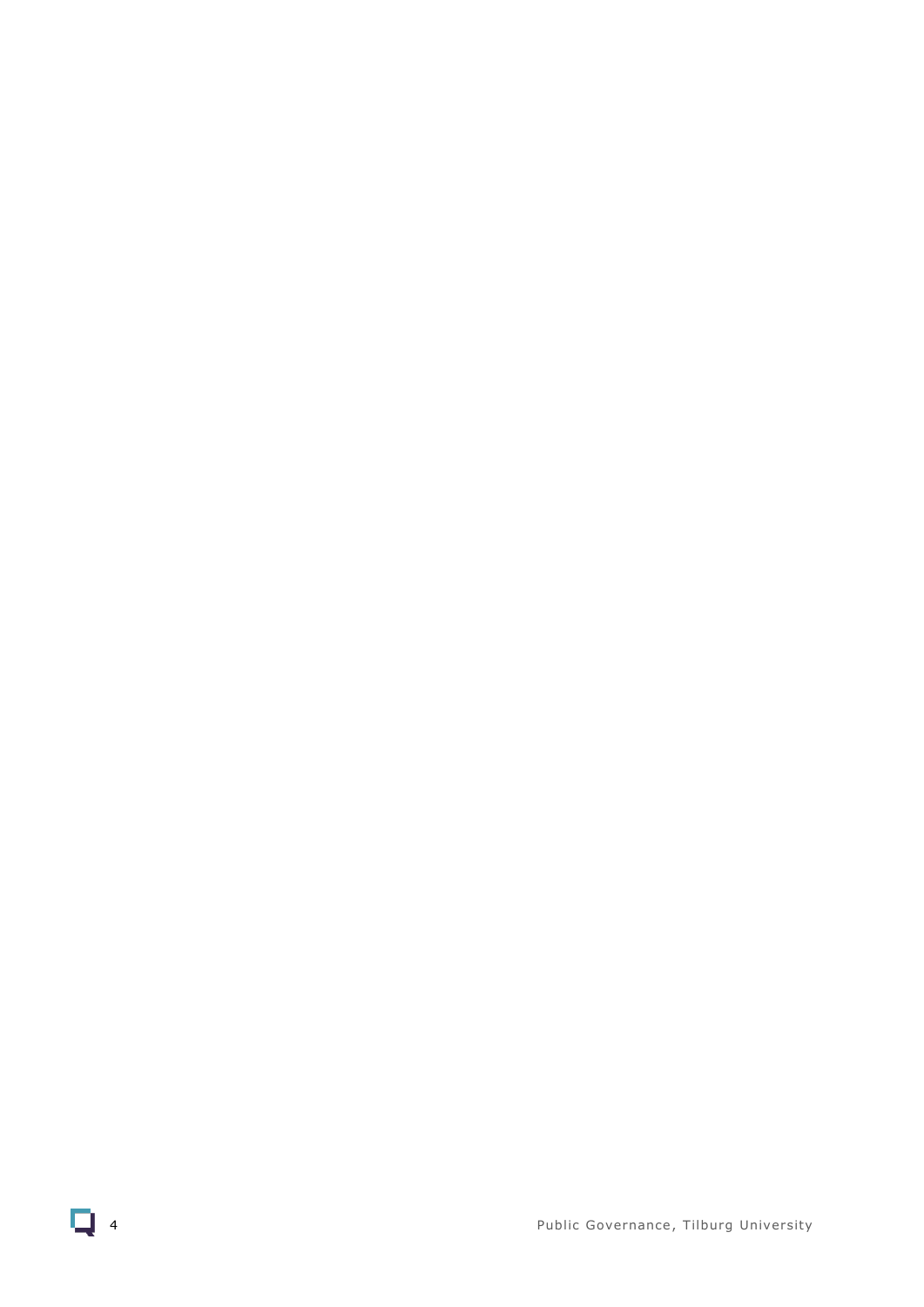## <span id="page-4-0"></span>**REPORT ON THE BACHELOR'S AND THE MASTER'S PROGRAMMES PUBLIC GOVERNANCE OF TILBURG UNIVERSITY**

This report takes the joint NVAO-EAPAA Accreditation Framework 2016 as a starting point.

## <span id="page-4-1"></span>ADMINISTRATIVE DATA REGARDING THE PROGRAMMES

## **Bachelor's programme Public Governance**

| Name of the programme:        | Bestuurskun  |
|-------------------------------|--------------|
| CROHO number:                 | 56627        |
| Level of the programme:       | bachelor's   |
| Orientation of the programme: | academic     |
| Number of credits:            | 180 EC       |
| Specializations or tracks:    |              |
| $Location(s)$ :               | Tilburg      |
| Mode(s) of study:             | full time    |
| Language of instruction:      | Dutch, Engli |
| Expiration of accreditation:  | 31/12/2018   |

## **Master's programme Public Governance**

| Name of the programme:        | Bestuurskunde (Public Governance) |
|-------------------------------|-----------------------------------|
| CROHO number:                 | 66627                             |
| Level of the programme:       | master's                          |
| Orientation of the programme: | academic                          |
| Number of credits:            | 60 EC                             |
| Specializations or tracks:    |                                   |
| $Location(s)$ :               | Tilburg                           |
| Mode(s) of study:             | full time                         |
| Language of instruction:      | English                           |
| Expiration of accreditation:  | 31/12/2018                        |
|                               |                                   |

The visit of the assessment panel Public Administration to the Tilburg Law School of Tilburg University took place on 13-14 november 2017.

## <span id="page-4-2"></span>ADMINISTRATIVE DATA REGARDING THE INSTITUTION

Name of the institution: Name of the institution: Status of the institution: example in the institution: the institution: the publicly funded institution Result institutional quality assurance assessment: positive

Bestuurskunde (Public Governance)

Tilburg full time Dutch, English

## <span id="page-4-3"></span>COMPOSITION OF THE ASSESSMENT PANEL

The NVAO has approved the composition of the panel on 16 October 2017. The panel that assessed the bachelor's and master's programmes Public Governance at Tilburg University consisted of:

- Prof. dr. T. (Tony) Bovaird, professor emeritus of Public Management and Policy at the University of Birmingham (United Kingdom) [chair];
- Prof. dr. M. (Marleen) Brans, professor at the Public Governance Institute of the KU Leuven (Belgium) [vice-chair];
- Prof. dr. H.M.C. (Harrie) Eijkelhof, professor emeritus of Physics Education at Utrecht University;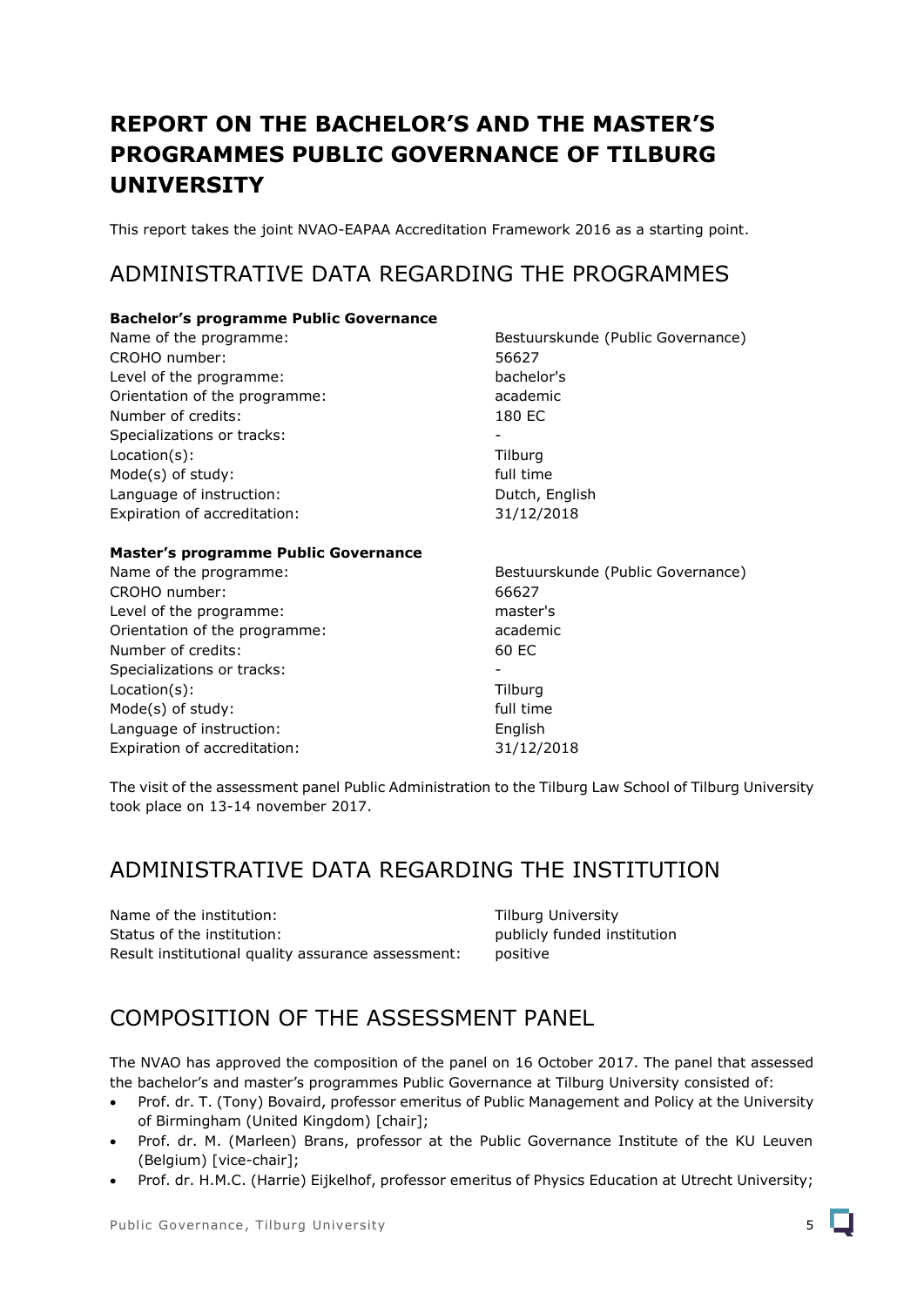- Prof. dr. Lan Xue, professor and dean of the School of Public Policy and Management, Tsinghua University (China);
- Prof. dr. J.P. (Jan) Pronk, professor emeritus in Theory and Practice of International Development at the International Institute of Social Studies in The Hague of the Erasmus University Rotterdam. Former Minister for Development Co-operation (1973-1977 and 1989-1998) and former Minister of Environment, Spatial Planning and Housing (1998-2002);
- S. (Sophie) van Wijngaarden, master's student Complex Systems Engineering and Management at the Delft University of Technology [student member].

The panel was supported by Mark Delmartino MA, who acted as secretary.

Appendix 1 contains the curricula vitae of the panel members.

## <span id="page-5-0"></span>WORKING METHOD OF THE ASSESSMENT PANEL

The assessment of the bachelor's and master's programmes in Public Governance at Tilburg University are part of a cluster assessment. From October to December 2017, a panel assessed seven bachelor's programmes and seventeen master's programmes in Public Administration at eight universities.

The panel consists of seventeen members:

- Prof. T. (Tony) Bovaird, professor emeritus of Public Management and Policy at the University of Birmingham (United Kingdom) [chair];
- Prof. A. (Adrian) Ritz, professor for Public Management at the University of Bern (Switzerland) [vice-chair];
- Prof. M. (Marleen) Brans, professor at the Public Governance Institute of the KU Leuven (Belgium) [vice-chair];
- Prof. H.M.C. (Harrie) Eijkelhof, professor emeritus of Physics Education at Utrecht University;
- Prof. P.B. Peter Sloep, professor emeritus in Technology-Enhanced Learning, in particular Learning in Social at the Open Universiteit Nederland;
- Prof. T. (Tiina) Randma-Liiv, professor of Public Management and Policy and vice-dean for Research at Tallinn University of Technology (Estonia);
- Prof. L. (Lan) Xue, professor and dean of the School of Public Policy and Management, Tsinghua University (China);
- Prof. E. (Esther) Versluis, professor of European Regulatory Governance at Maastricht University.
- Prof. W. (William) Webster, professor of Public Policy and Management at the Stirling Management School, University of Stirling (UK);
- Prof. J.J.A. (Jacques) Thomassen, emeritus professor of Political Science at the University of Twente;
- Prof J. E. (Jenneke) Bosch-Boesjes, emeritus professor of Development and Differentiation in Academic Education at the University of Groningen;
- Drs. B. (Bertine) Steenbergen, interim director at the Ministry of Security and Justice.
- Prof. J.P. (Jan) Pronk, professor emeritus in Theory and Practice of International Development at the International Institute of Social Studies and former Minister for Development Co-operation and Minister of Environment, Spatial Planning and Housing;
- Drs. C. (Cees) Vermeer, town clerk of the city of Breda;
- Drs. H. (Henk) de Jong, director of Strategy and Policy of the Dutch National Police;
- J.C. (Jasper) Meijering BSc, master's student Engineering and Policy Analysis at Delft University of Technology [student member];
- S. (Sophie) van Wijngaarden BSc, master's student Complex Systems Engineering and Management at the Delft University of Technology [student member].

A panel of six to eight members was appointed for each visited, based on the expertise and availability of each panel member, and taking into account possible conflicts of interest.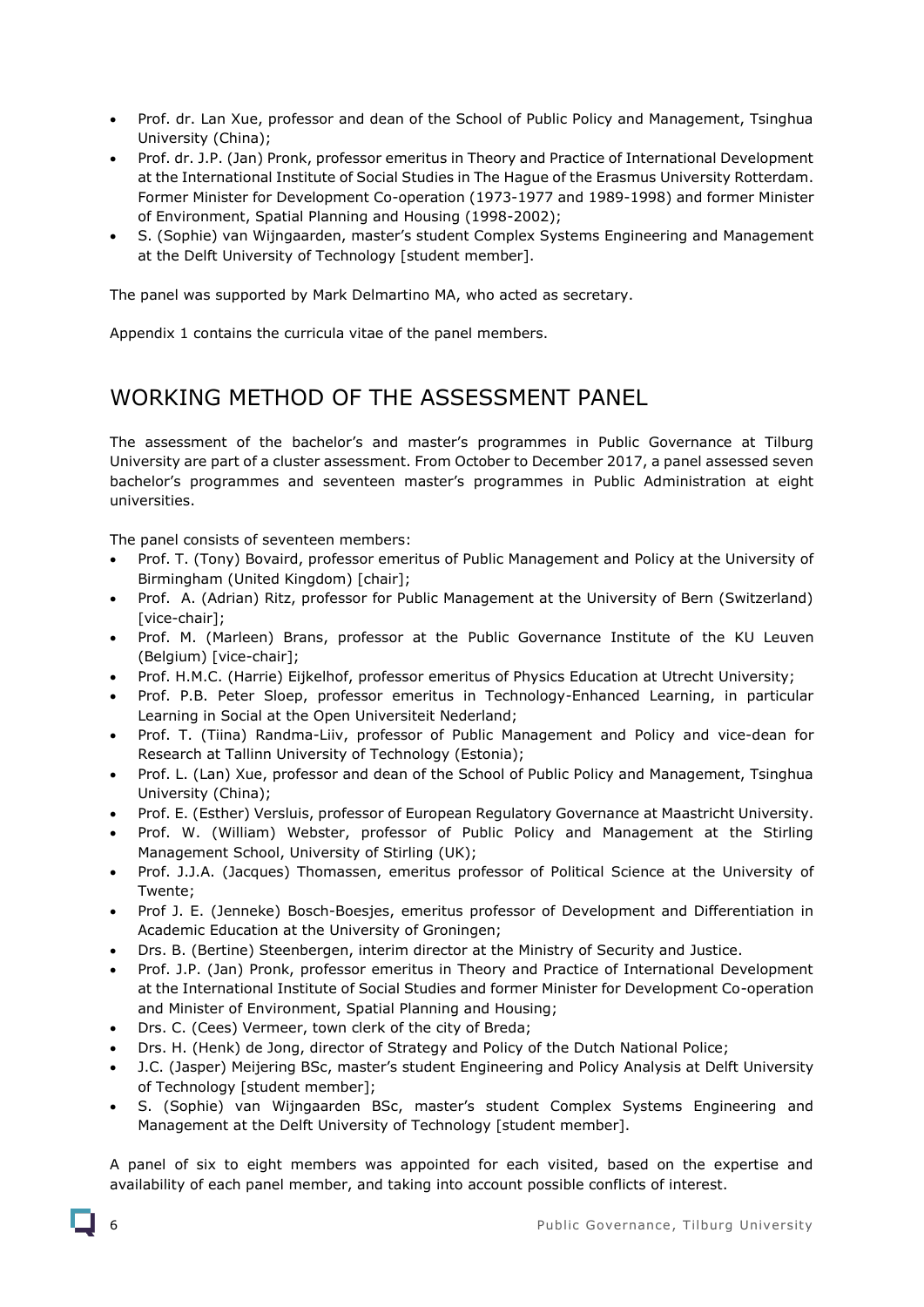Peter Hildering MSc of QANU was project coordinator of the cluster assessment Public Administration. He was secretary during the visits to the University of Twente, Radboud University, Erasmus University Rotterdam and Leiden University. He also attended the final panel consultations of every visit and read and commented on draft versions of each report in order to monitor the consistency of the assessments and the resulting reports. Mark Delmartino MA, freelance worker of QANU, was secretary of the panel during the visits to Tilburg University, Maastricht University, Utrecht University, and VU University Amsterdam. Dr. Joke Corporaal, freelance worker of QANU, was second secretary during the visits to the Erasmus University Rotterdam and Leiden University.

#### *Joint NVAO-EAPAA assessment*

The panel assessment was aimed at (re-)accreditation by both NVAO and EAPAA. In order to increase efficiency and reduce administrative burden, both accreditation processes were combined. NVAO and EAPAA agreed on a joint process and framework on 12 September 2016. This report is based on the joint NVAO-EAPAA framework and is aimed at double accreditation for all programmes involved.

#### *Preparation*

Before the assessment panel's site visit to Tilburg University, the project coordinator received the self-evaluation reports that the programmes wrote based on the joint NVAO-EAPAA framework. He sent it to the panel after checking it for completeness of information. Upon reading the self-evaluation reports, the panel members formulated their preliminary findings. The panel also studied a selection of 15 theses and the accompanying assessment forms for each programme. This selection was made by the panel's chair, in cooperation with the secretary, from a list of graduates from the past three years. The chair and secretary took care that all tracks and specializations within the programmes were covered, and made sure that the distribution of grades in the thesis selection matched the distribution of grades over all theses.

The panel chair, secretary and programme jointly composed a schedule for the site visit. Prior to the site visit, the programme selected representative partners for the various interviews. Interviews were planned with students, teaching staff, management, alumni and professional field, the programme committee and the examination board. See Appendix 5 for the definitive schedule.

#### *Site visit*

The site visit to Tilburg University on 13 and 14 November 2017 was followed by a visit to Maastricht University that took place on 15 and 16 November 2017. At the start of the week, the panel held a preparatory meeting during which it was instructed regarding the assessment framework and procedures. After this, the panel discussed its working method and its preliminary findings for the Tilburg site visit, and reflected on the content and use of the programme's domain-specific framework of reference (Appendix 2).

During the site visit, the panel conducted interviews with representatives of the programmes, and examined materials provided by the programmes. An overview of these materials is given in Appendix 6. The panel provided students and staff with the opportunity to speak informally with the panel outside the set interviews. No use was made of this opportunity.

The panel used the final part of the visit to discuss its findings in an internal meeting. Afterwards the panel chair gave an oral presentation, in which he expressed the panel's preliminary impressions and general observations. The visit was concluded with a development conversation, in which the panel and the programmes discussed various developments routes for the programmes. The result of this conversation is summarized in a separate report.

### *Report*

After the site visit, the secretary wrote a draft report based on the assessment panel's findings. Subsequently, he sent it to the assessment panel for feedback. After processing the panel members' feedback, the coordinator sent the draft report to the university in order to have it checked for factual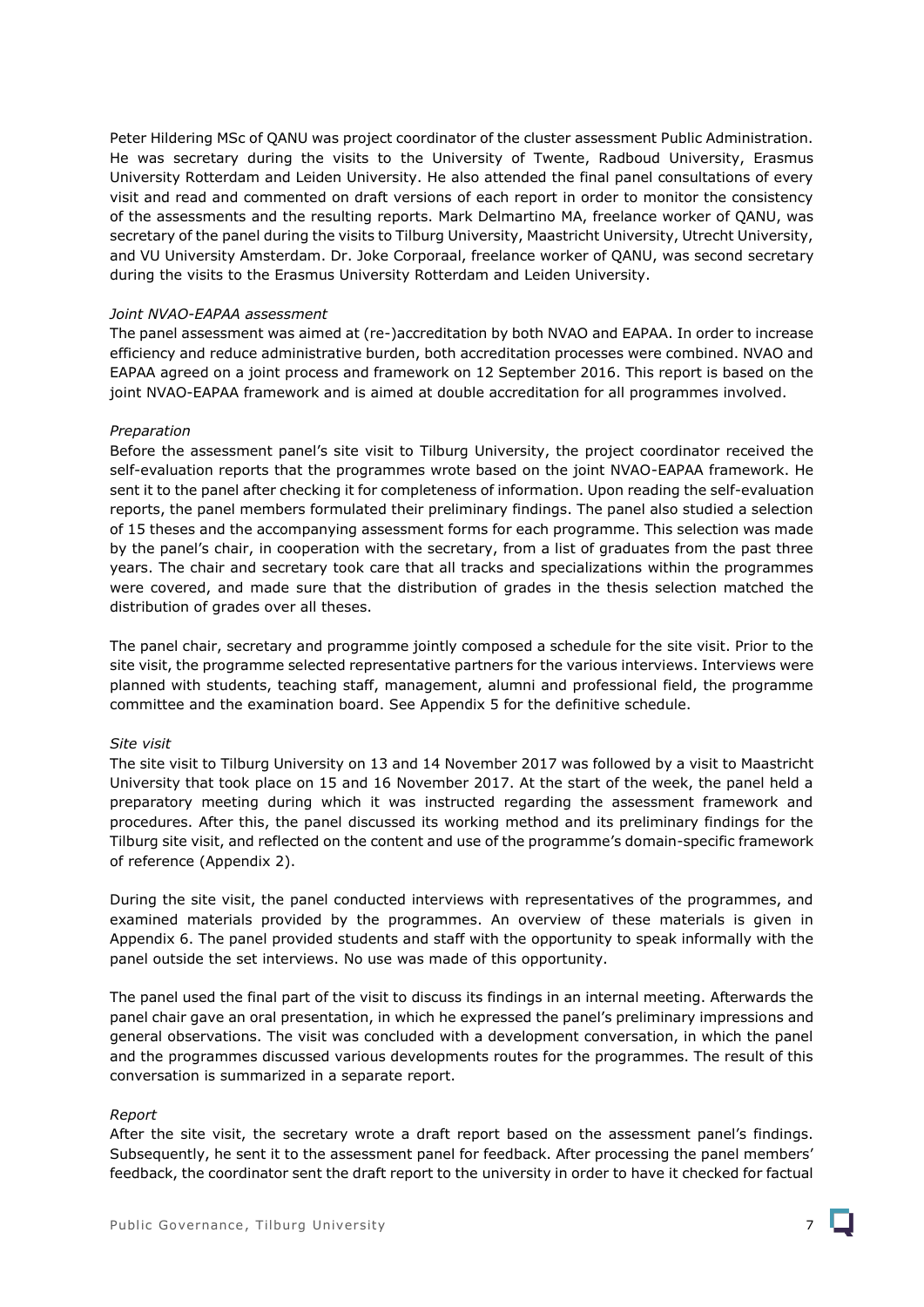irregularities. The secretary discussed the ensuing comments with the panel's chair and adapted the report accordingly before its finalisation.

#### *Decision rules*

The panel used the definitions from the NVAO's Assessment framework for limited programme assessments to assess the six standards in the joint NVAO-EAPAA framework. To determine the score for the programmes as a whole, the decision rules of the NVAO's Assessment framework for limited programme assessments were applied to the scores for Standard 1 to 4.

#### **Generic quality**

The quality that can reasonably be expected in an international perspective from a higher education bachelor's or master's programme.

#### **Unsatisfactory**

The programme does not meet the current generic quality standards and shows serious shortcomings in several areas.

#### **Satisfactory**

The programme meets the current generic quality standards and shows an acceptable level across its entire spectrum.

### **Good**

The programme systematically surpasses the current generic quality standard.

#### **Excellent**

The programme systematically well surpasses the current generic quality standard and is regarded as an international example.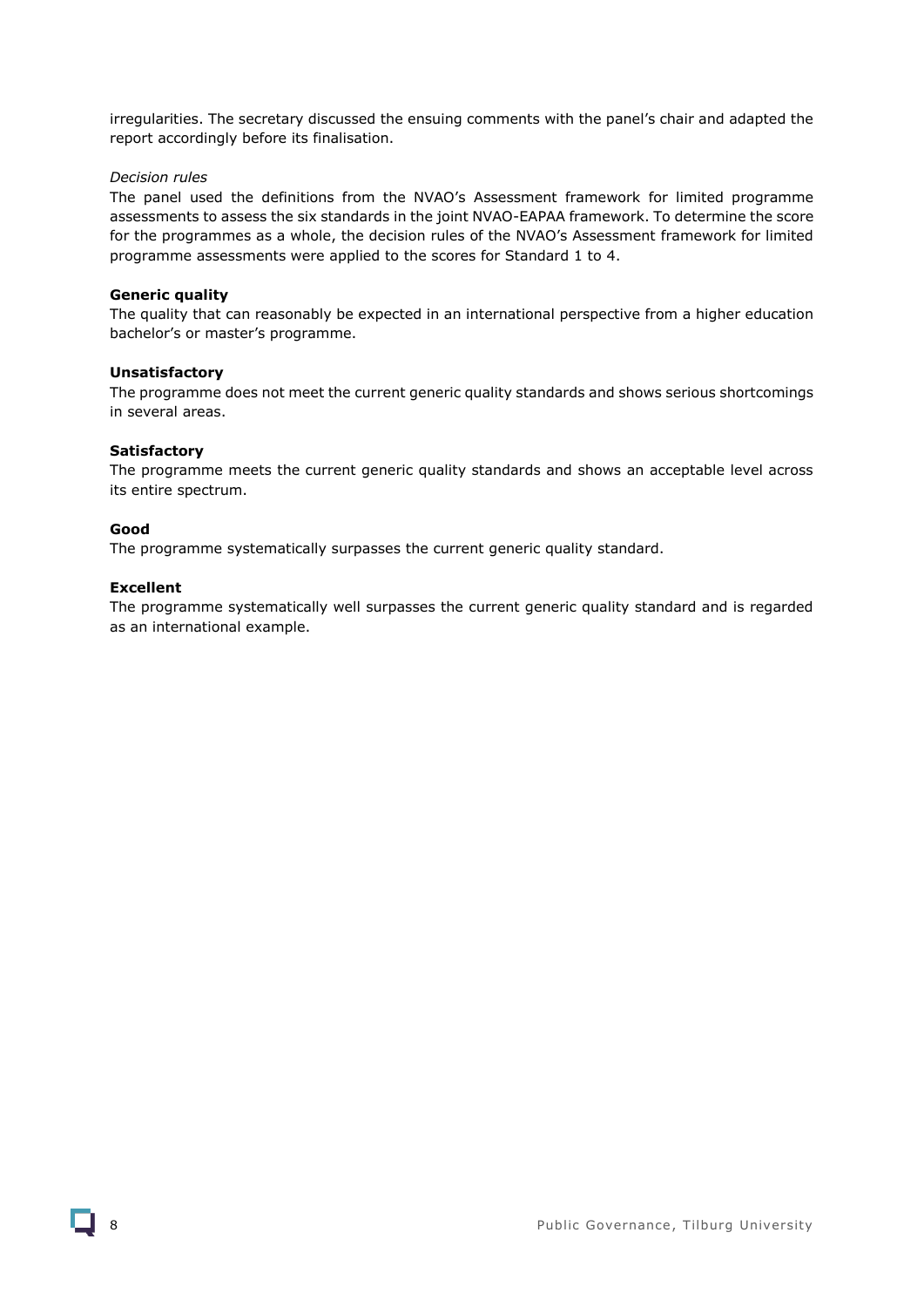## <span id="page-8-0"></span>SUMMARY JUDGEMENT

This evaluation concerns two Public Governance programmes offered by the Tilburg School of Governance: a three-year full-time BSc programme featuring both a Dutch track and (since September 2017) an English-language international track; and a one-year full-time MSc programme which was transformed in September 2016 into an international English-language programme.

### *Bachelor's programme Public Governance*

The intended learning outcomes reflect adequately the content (public governance), orientation (academic) and level of the programme. The panel considers that the learning outcomes are formulated in an insightful way, using the Dublin Descriptors both as a framework for structuring the competencies and for differentiating the final attainment levels of the programme. The learning outcomes, moreover, do justice to both the specificity of the programme profile and the core elements of the domain-specific reference framework. Furthermore, the panel thinks highly of the educational philosophy and how it contributes to reaching the intended learning outcomes.

The panel considers that the programme is delivered in an adequate teaching and learning environment. There is a clear link between programme objectives and course content, which results in strong and coherent programme structures and in up-to-date education being embedded in research. The number of staff is adequate and their qualifications impressive: the panel shares the enthusiasm of the students for the professional orientation of the lecturers and for the small-scale forms of education, which create a pleasant atmosphere. Furthermore, a number of courses are embedded in public administration practices and allow students to get a taste of the realities of the public administration system.

In line with its mission, the programme presents itself as generalist. Although there are no specialisation tracks, there is room for pursuing individual domains of interest through assignments in several courses of the curriculum. The panel thinks that this opportunity could be promoted better among students. Moreover, the Dutch track may want to pay more attention to economics, while both tracks could more effectively promote - and structurally embed – the opportunities for a study period abroad during semester five.

The panel considers that the programme has an adequate assessment system. Moreover, the assessment plans are set up in such a way that each learning outcome is tested in various courses and through different forms of assessment. Individual tests are valid, reliable and transparent. While the Examination Board is fulfilling its legal duties, the panel is concerned about the remit of the Examination Board given the number of programmes (and students) it has to cater for. Moreover, the panel would like the Examination Board to take up a more active position by monitoring systematically the implementation of its measures and by enforcing its recommendations. Furthermore, the panel considers that the programme has at disposition an adequate thesis evaluation form that however has not been used in an optimal way so far: forms should contain more extensive feedback and include an insightful justification of the score. The panel strongly recommends the programme to adjust the thesis assessment form, which is now being redesigned, in such a way that it obliges assessors to provide insightful feedback.

Based on its review of a sample of theses, the panel concludes that the intended learning outcomes of the bachelor's programme are eventually achieved at the end of the curriculum. It commends the programme for surveying its graduates at the start of their professional life and suggests that this action should be repeated when alumni have moved further on in their career.

The panel appreciates the different ways in which students can – and do - voice their opinion on the quality of the courses and the curriculum. However, the panel sees room for more collaboration between the formal Programme Committee structure and the rather informal Quality Circle for the programme. The School may also want to investigate whether the remit of the Programme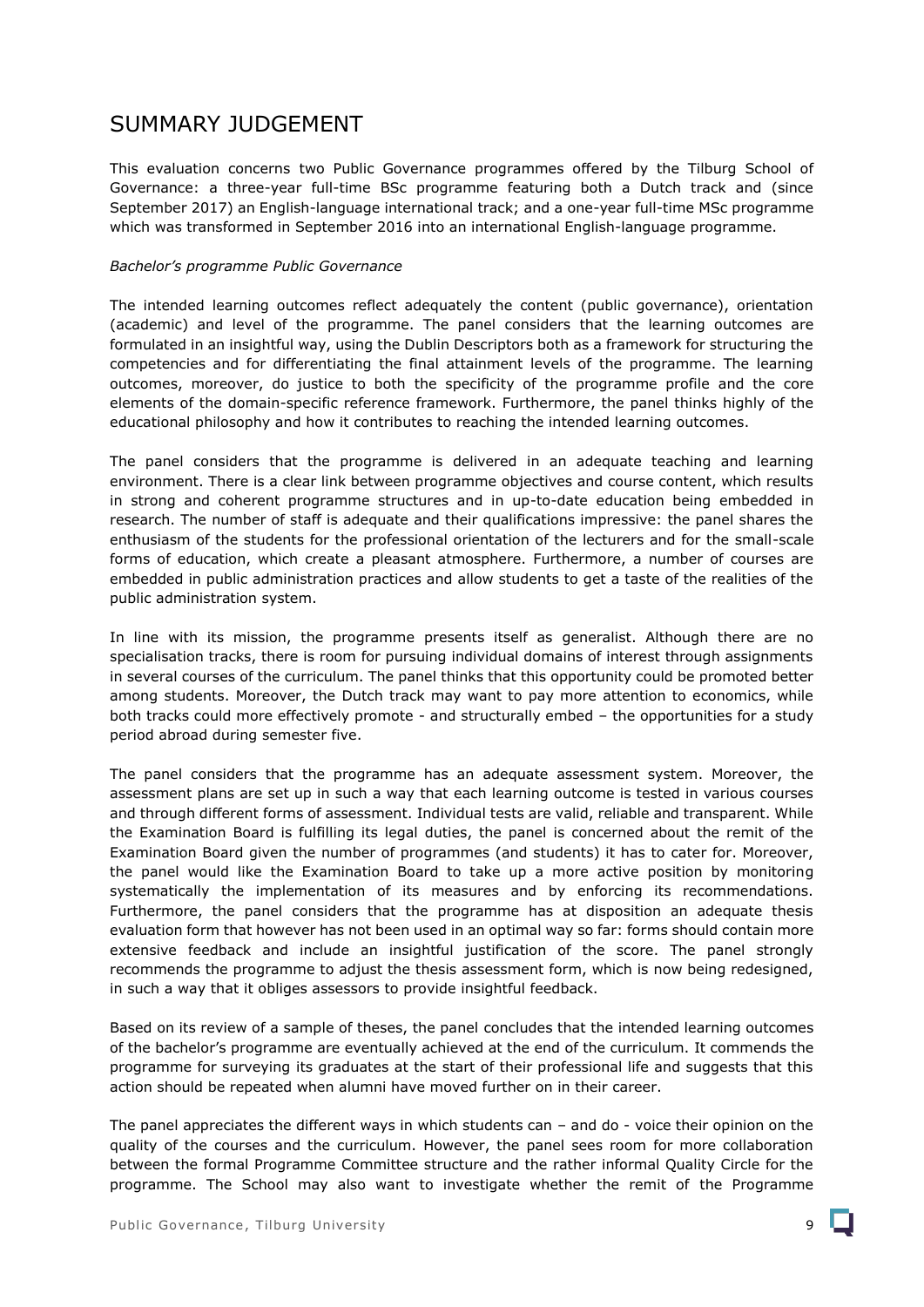Committee is not too broad and/or whether its advisory role at individual programme level can be enhanced. Moreover, the panel considers that the Public Governance programmes would benefit from a more systematic involvement of alumni and employers in discussing course and curriculum developments.

In terms of diversity, the panel is aware that until recently, the programme had a distinctively Dutch profile. Given the recent international focus, the number of non-Dutch students is likely to grow in the near future. The number of female students and staff members is sufficiently high.

#### *Master's programme Public Governance*

The intended learning outcomes reflect adequately the content (public governance), orientation (academic) and level of the programme. The panel considers that the learning outcomes are formulated in an insightful way, using the Dublin Descriptors both as a framework for structuring the competencies and for differentiating the final attainment level of the programme. The learning outcomes, moreover, do justice to both the specificity of the programme profiles and the core elements of the domain-specific reference framework. Furthermore, the panel thinks highly of the educational philosophy and how it contributes to reaching the intended learning outcomes.

The panel considers that the programme is delivered in an adequate teaching and learning environment. There is a clear link between programme objectives and course content, which results in strong and coherent programme structures and in up-to-date education being embedded in research. The number of staff is adequate and their qualifications impressive: the panel shares the enthusiasm of the students for the professional orientation of the lecturers and for the small-scale forms of education, which create a pleasant atmosphere. Furthermore, a number of courses are embedded in public administration practices and allow students to get a taste of the realities of the public administration system.

In line with its mission, the programme presents itself as generalist. Although there are no specialisation tracks, there is room for pursuing individual domains of interest through assignments in several courses of the curriculum. The panel thinks that this opportunity could be promoted better among students. The programme could demonstrate more clearly how students are exposed to the interdisciplinary character of the programme. In this regard, it may consider turning the course 'Governance Clinic' into a Capstone-type of assignment.

The panel considers that the programme has an adequate assessment system. Moreover, the assessment plans are set up in such a way that each learning outcome is tested in various courses and through different forms of assessment. Individual tests are valid, reliable and transparent. While the Examination Board is fulfilling its legal duties, the panel is concerned about the remit of the Examination Board given the number of programmes (and students) it has to cater for. Moreover, the panel would like the Examination Board to take up a more active position by monitoring systematically the implementation of its measures and by enforcing its recommendations. Furthermore, the panel considers that the programme has at disposition an adequate thesis evaluation form that however has not been used in an optimal way so far: forms should contain more extensive feedback and include an insightful justification of the score. The panel strongly recommends the programme to adjust the thesis assessment form, which is now being redesigned, in such a way that it obliges assessors to provide insightful feedback.

Based on its review of a sample of theses, the panel concludes the programme's students achieve the intended learning outcomes by the time of their graduation. However, the findings from the thesis review indicate that the programme needs to tighten its assessment procedures to avoid overgrading of theses. As regards the employment of graduates, the panel considers that upon graduation students tend to find a job that is in line with the level and domain of their studies. It commends the programme for surveying its graduates at the start of their professional life and suggests that this action should be repeated when alumni have moved further on in their career.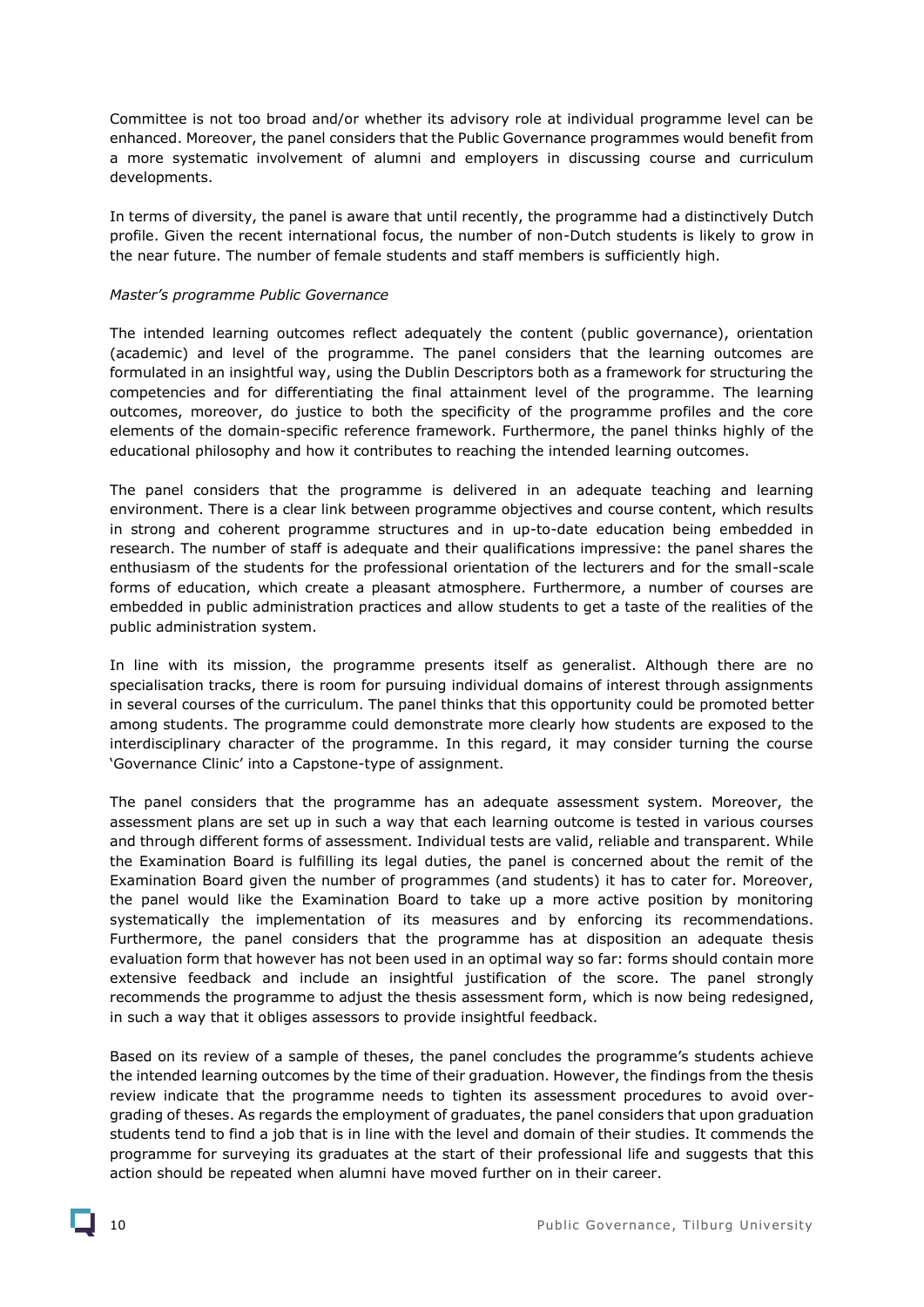The panel appreciates the different ways in which students can – and do - voice their opinion on the quality of the courses and the curriculum. However, the panel sees room for more collaboration between the formal Programme Committee structure and the rather informal Quality Circle for the programme. The School may also want to investigate whether the remit of the Programme Committee is not too broad and/or whether its advisory role at individual programme level can be enhanced. Moreover, the panel considers that the Public Governance programmes would benefit from a more systematic involvement of alumni and employers in discussing course and curriculum developments.

In terms of diversity, the panel is aware that until recently, the programme had a distinctively Dutch profile. Given the recent international focus, the number of non-Dutch students is likely to grow in the near future. The number of female students is sufficiently high; however, the panel recommends to monitor the proportion of female staff in the master's programme.

The panel acknowledges that it has evaluated two programmes that have undergone considerable changes in the recent past. The new international track in the bachelor's programme has been designed with great care and is likely to provide a relevant complement to the long-standing Dutch track. By developing an international track with its own rationale, the bachelor's programme as of now will cater for students who aim to pursue a career in the Dutch public governance system and for those who prepare for positions at national, international, public, semi-public or private organisations. The panel considers that the English-language master's programme is truly international in content and outlook, yet leaves sufficient opportunities for students to focus on the Dutch public governance system.

The panel assesses the standards from the combined NVAO-EAPAA framework 2016 in the following way:

#### *Bachelor's programme Public Governance*

| Standard 1: Intended learning outcomes<br>Standard 2: Teaching-learning environment<br>Standard 3: Assessment<br>Standard 4: Achieved learning outcomes<br>Standard 5: External input<br>Standard 6: Diversity | satisfactory<br>satisfactory<br>satisfactory<br>satisfactory<br>satisfactory<br>satisfactory |
|----------------------------------------------------------------------------------------------------------------------------------------------------------------------------------------------------------------|----------------------------------------------------------------------------------------------|
| General conclusion                                                                                                                                                                                             | satisfactory                                                                                 |
| Master's programme Public Governance                                                                                                                                                                           |                                                                                              |
| Standard 1: Intended learning outcomes<br>Standard 2: Teaching-learning environment<br>Standard 3: Assessment<br>Standard 4: Achieved learning outcomes<br>Standard 5: External input<br>Standard 6: Diversity | satisfactory<br>satisfactory<br>satisfactory<br>satisfactory<br>satisfactory<br>satisfactory |
| General conclusion                                                                                                                                                                                             | satisfactory                                                                                 |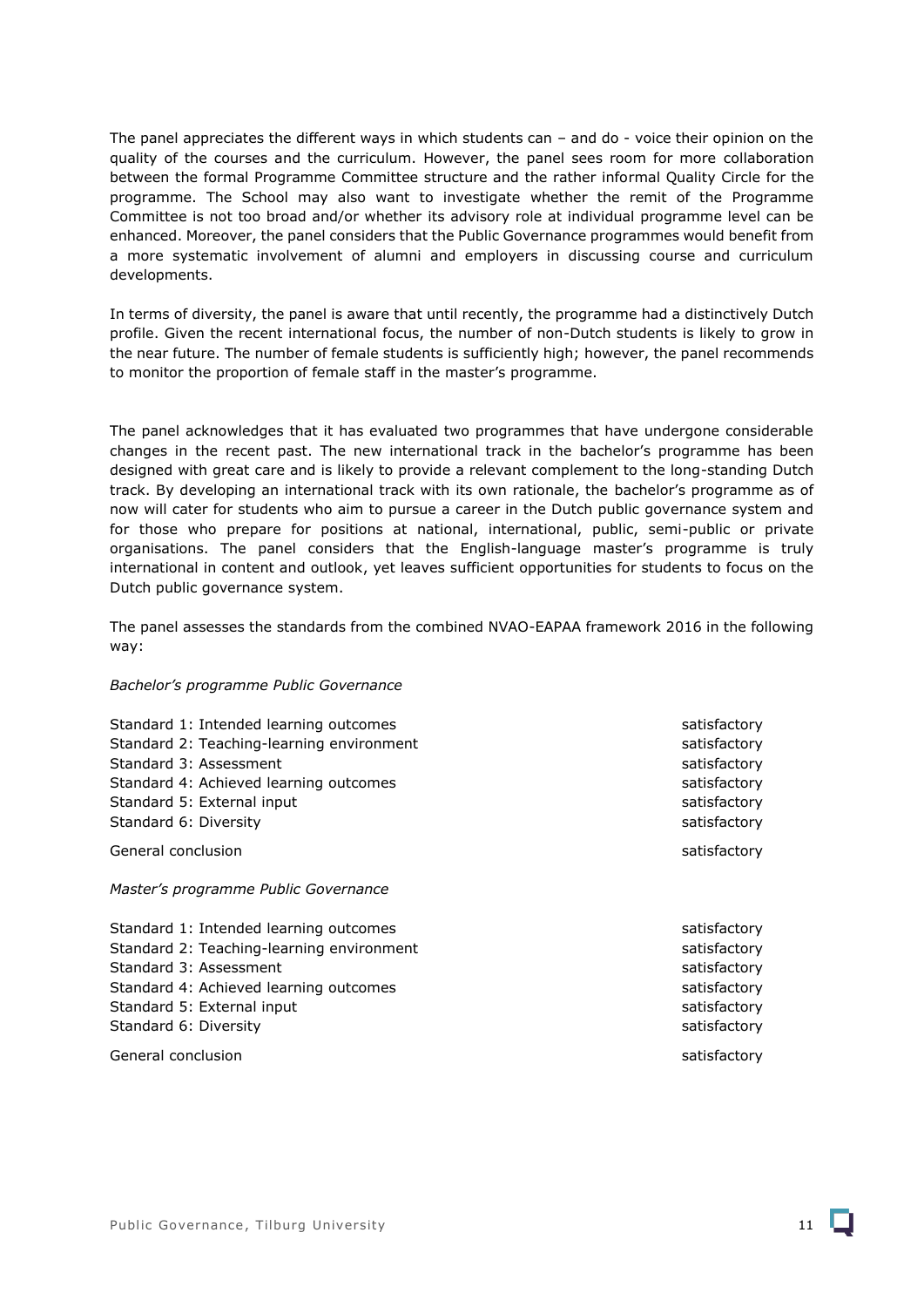The chair and the secretary of the panel hereby declare that all panel members have studied this report and that they agree with the judgements laid down in the report. They confirm that the assessment has been conducted in accordance with the demands relating to independence.

Date: 16-03-2018

Obward

Prof. Tony Bovaird **Mark Delmartino MA**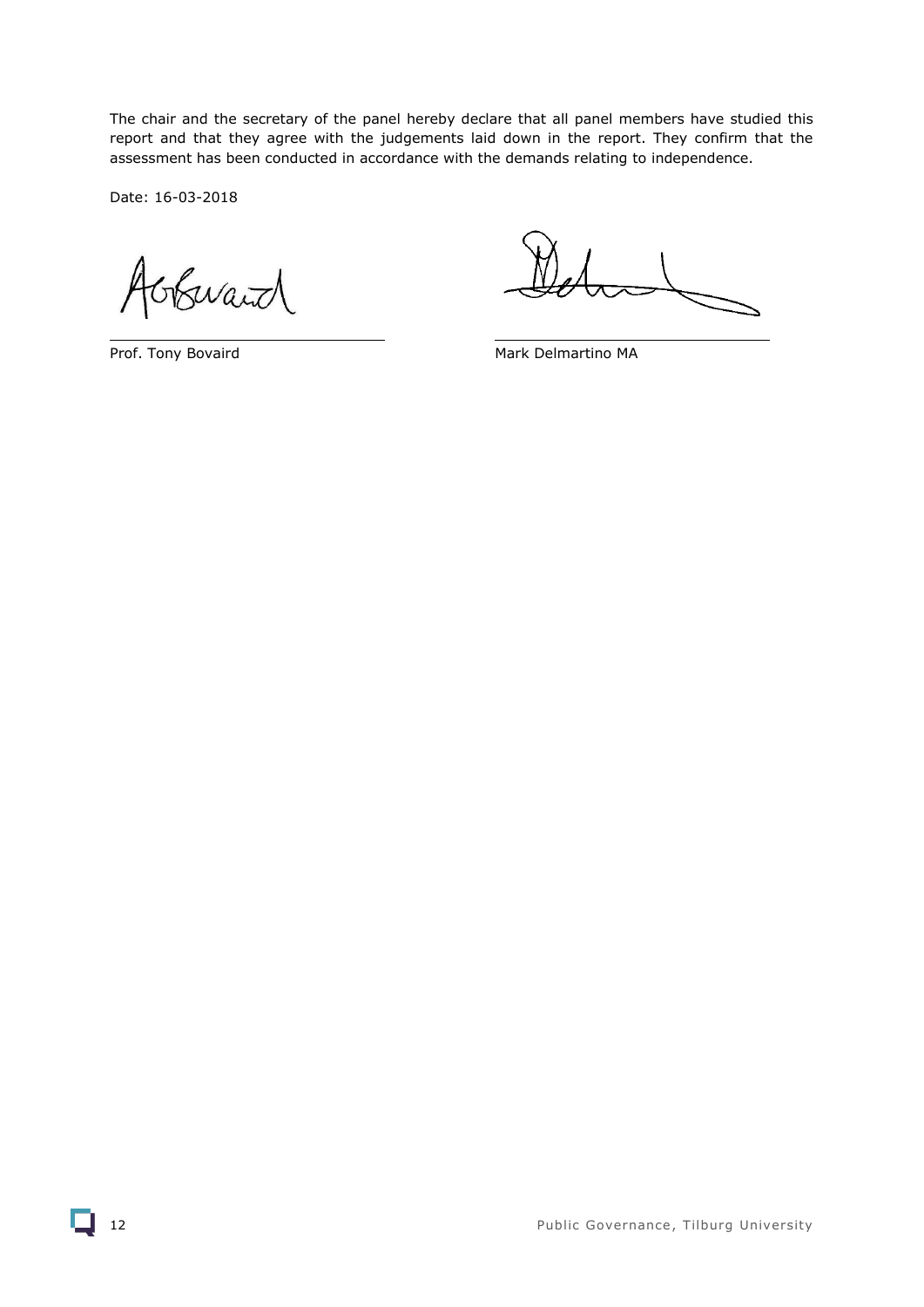## <span id="page-12-0"></span>DESCRIPTION OF THE STANDARDS FROM NVAO-EAPAA ACCREDITATION FRAMEWORK 2016

## **Organisational context**

The current degree Public Governance at Tilburg University has its roots in the programme Legal Public Administration, which was established in 1983. In September 2003, the programme split into a bachelor's and a master's variant, retaining many features of the previous doctoral programme. Most courses have been taught by the Tilburg School of Politics and Public Administration (TSPPA), which was a separate department within Tilburg Law School (TLS). In April 2017, TSPPA joined forces with the public governance department of the Tilburg School of Economics and Management (TiSEM) to form the Tilburg School of Governance (TSG)<sup>1</sup>. With the establishment of TSG, comprising public administration scholars, lawyers, and economists, Tilburg University aims to strengthen (macro-, micro- and behavioural) economics in the teaching programmes on public administration. TSG currently offers both a English-language master's programme in Public Governance and a bachelor's programme that consists of a Dutch track and - as of September 2017 - an international (Englishlanguage) track.

## **Standard 1: Intended learning outcomes**

The intended learning outcomes of the programme have been detailed with regard to content, level and orientation; they meet international requirements. As for level and orientation (bachelor's or master's; professional or academic), the intended learning outcomes fit into the Dutch qualifications framework. In addition, they tie in with the international perspective of the requirements currently set by the professional field and the discipline with regard to the contents of the programme. Insofar as is applicable, the intended learning outcomes are in accordance with relevant legislation and regulations. The programme should clearly state its educational philosophy in reaching these outcomes and identify a clear mission.

## **Findings**

-

To assess the objectives of the degree programmes, the panel studied the domain-specific reference framework (Appendix 2) and the intended learning outcomes (Appendix 3) of both bachelor's and master's programmes.

The mission of the Public Governance programmes at Tilburg University is to deliver academically educated public administration specialists who can make a contribution to public administration under varying circumstances and in a variety of roles. Students are trained to become versatile professionals who can carry out research, advise organisations, devise policy, implement processes, provide leadership, operate in the political arena and in doing so, transcend the boundaries of specific subject areas.

Compared to other public administration programmes in the Netherlands, the *bachelor's programme Public Governance* displays a quite specific profile: it features a strong emphasis on law and on the interplay of public administration and its political and societal environments, and it is embedded in public administration practices. The panel gathered from the documentation and the discussions on site that this profile is visible in the intended learning outcomes, as well as in the delivery and the educational philosophy of the programme.

Bachelor's students are trained towards achieving seventeen learning outcomes, which have been formulated in an insightful way. The competencies cover knowledge, skills and personal development

 $1$  The Tilburg School of Governance (TSG) recently changed its name to Tilburg Institute of Governance. Because TSG was used in both materials and discussions, this report also refers to the former name.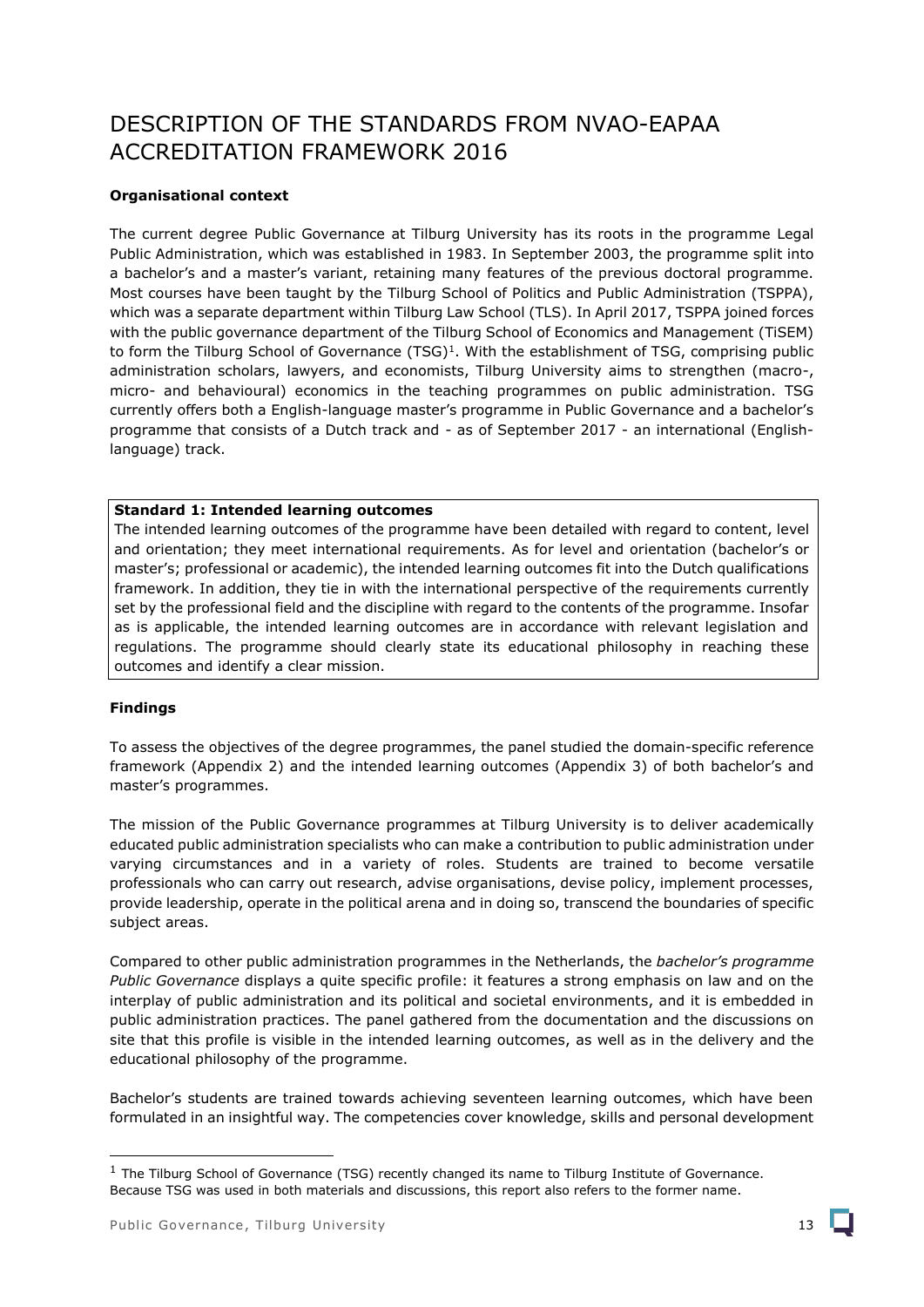and are aligned with the five Dublin Descriptors for bachelor's programmes. In terms of knowledge, the programme focuses among others on the disciplinary foundations of the Dutch political and administrative system. Skills are an important part of the programme as students are trained in academic (e.g. research), professional (e.g. providing advice) and technical (e.g. project management) skills. In the view of the panel, the intended learning outcomes reflect both the specific profile of the programme and all key elements of the domain-specific reference framework, notably political and administrative systems, society and changing contexts and governance and networks.

The profile of the *master's programme Public Governance* has changed over the years. In 2016, it was transformed into an international programme that encompasses all research interests of the newly created Tilburg School of Governance. Several strengths such as the interdisciplinary design, the connectedness with governance practices and the interplay between public administration and society have been preserved. The redesigned programme prepares students for strategic positions in public administration on any level of government: students should become both strategists in public administration and generalists who grasp the complexity of strategic issues in different policy sectors. Students mentioned during the visit and in the Self-Evaluation Report that the recent international focus is one of the main strengths of the master's programme: it has made the programme very relevant for the future and is now appealing to a more diverse student population.

Master's students are trained towards achieving sixteen learning outcomes, which have been formulated in an insightful way. The panel was satisfied that the exit qualifications are aligned with the Dublin Descriptors for master's programmes. The master's programme courses focus in particular on 'applying knowledge and understanding', as this category aims for higher order learning objectives. Also for this master's programme, the panel found that the intended learning outcomes reflect both the specific profile of the MPG programme and the key elements of the domain-specific reference framework. This is particularly visible in several outcomes that address both theory and practice, analysis and evaluation, or the disciplinary foundations of public administration in law and economics.

Both programmes are underpinned by a similar educational philosophy, which is grounded in the (recently formulated) Tilburg Education Profile and rests on three pillars: knowledge, skills and character. Apart from providing academic knowledge and skills, the university is also shaping the mentality of students to contribute to a better society. The panel learned that the two programmes are implementing this philosophy/profile by organising a lively academic community of teaching staff and students, by enabling students to develop skills that are geared towards lifelong learning and by using engaging and activating teaching methods. The panel noticed that the strategy document on the newly started international bachelor's track Public Governance describes the teaching philosophy in a crisp way through the acronym CLEAR: Community based, Long-run oriented, Engaging, Active, and Relevant.

## **Considerations**

The panel considers that both programmes set out to achieve academic, theoretical, analytical and conceptual abilities and prepare students to be sensitive to practice. In the view of the panel, the programmes will deliver graduates to the labour market who can impact on their jobs in a practical way.

The intended learning outcomes reflect adequately the content (public governance), orientation (academic) and level of the two programmes. The panel considers that the learning outcomes are formulated in an insightful way using the Dublin Descriptors both as a framework for structuring the competencies and for differentiating the final attainment levels of both programmes. The learning outcomes, moreover, do justice to both the specificity of the programme profiles and the core elements of the domain-specific reference framework. Furthermore, the panel thinks highly of the CLEAR components of the educational philosophy and how these elements contribute to reaching the intended learning outcomes.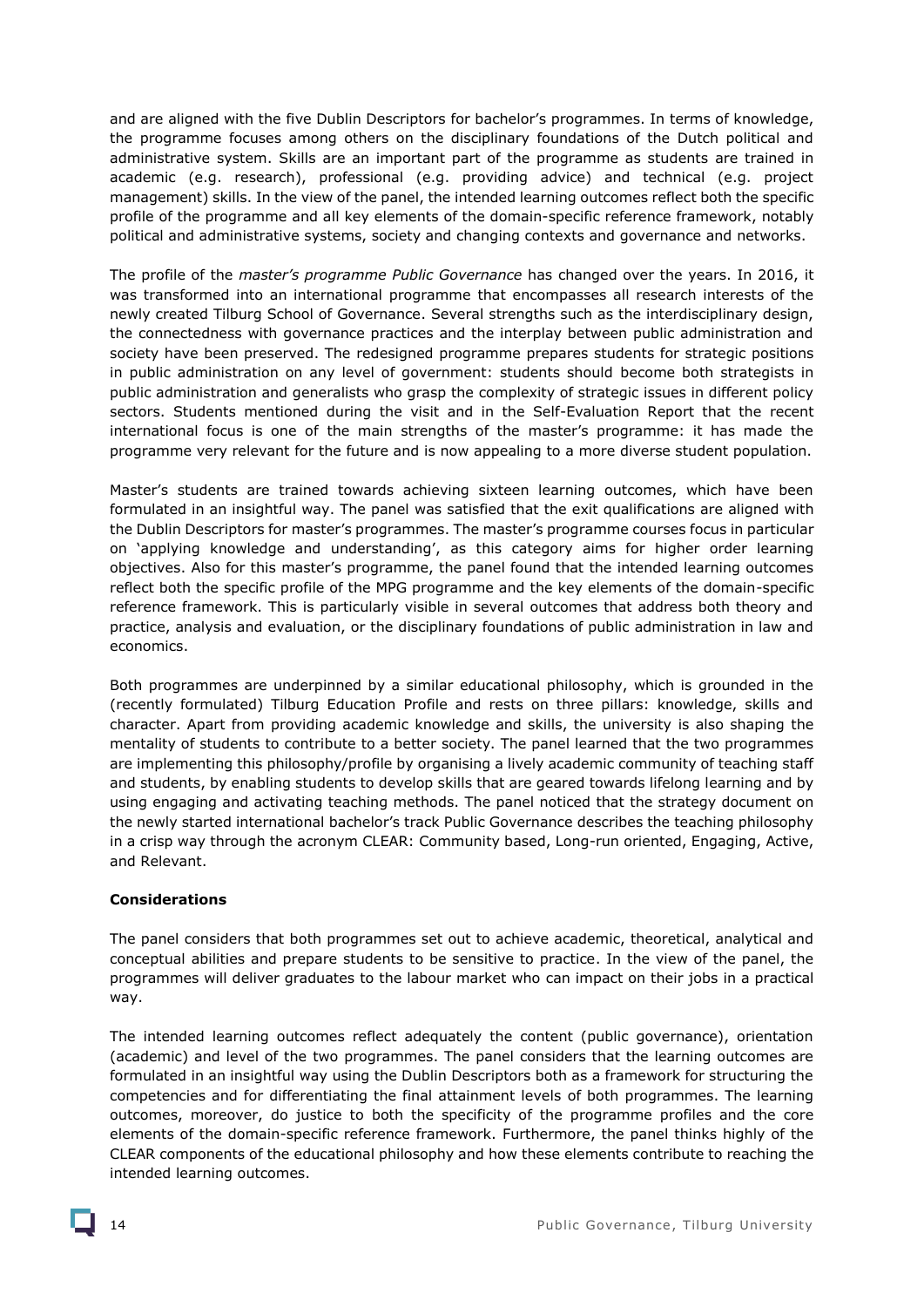Furthermore, the panel acknowledges the recent changes to the programmes: the new international track in the bachelor's programme has been designed with great care and is likely to provide a relevant complement to the long-standing Dutch track. This Dutch track was/is particularly useful for students focusing on the Dutch public governance system, using (historical and contemporary) sources only available in Dutch. The panel emphasises that due attention should continue to be given to the training of Dutch students in the specific history and practice of public governance at the national and local level in the Netherlands. By developing an international track with its own rationale, the bachelor's programme as of now will cater both for students who aim to pursue a career in the Dutch public governance system and also for those students who are preparing for positions in national, international, public, semi-public or private organisations. The panel considers that the English-language master's programme is truly international in content and outlook, yet also leaves sufficient opportunities for students to focus on the Dutch public governance system.

#### **Conclusion**

The panel assesses Standard 1, Intended learning outcomes: for the Bachelor's programme Public Governance as 'satisfactory'. for the Master's programme Public Governance as 'satisfactory'.

#### **Standard 2: Teaching-learning environment**

The curriculum, staff and programme-specific services and facilities enable the incoming students to achieve the intended learning outcomes. The contents and structure of the curriculum enable the students admitted to achieve the intended learning outcomes. The quality of the staff and of the programme-specific services and facilities is essential to that end. Curriculum, staff, services and facilities constitute a coherent teaching-learning environment for the students.

### **Findings**

To assess the content and structure of the programmes, the panel studied the curricula (Appendix 4) and the content of several core courses (Appendix 6) of both bachelor's and master's programmes.

#### **2.1 Core components**

*The core curriculum provides a thorough teaching of the basic concepts, theories, methods and history (classics) of Public Administration on the level of the programme (bachelor or master).*

The curriculum of the *bachelor's programme* is composed almost entirely of compulsory courses. The panel observed that this is a deliberate choice which reflects the profile of the programme. As a result the programme is able to address all basic concepts, theories and methods in public administration. In line with the finding under the previous section, the panel noticed that the intended learning outcomes of the programme are translated adequately in the different components and individual courses of the bachelor's curriculum. While they appreciate the attention to law, bachelor's students would like the programme to schedule more economics components in the curriculum. The panel noticed that the international track of the bachelor's programme does indeed provide a more balanced attention to economics and law. This would deserve monitoring.

The curriculum of the master's programme features no electives, only compulsory courses. This is again a deliberate choice and fuelled in part by the recent transformation of the curriculum into an international English-language programme. The panel observed that the new master's programme is tightly connected to the research portfolio of the recently created Tilburg School of Governance. Hence, students acquire knowledge of the latest developments in the discipline. The panel gathered from the information materials that the intended learning outcomes of the programme are translated adequately into the different courses of the master's curriculum.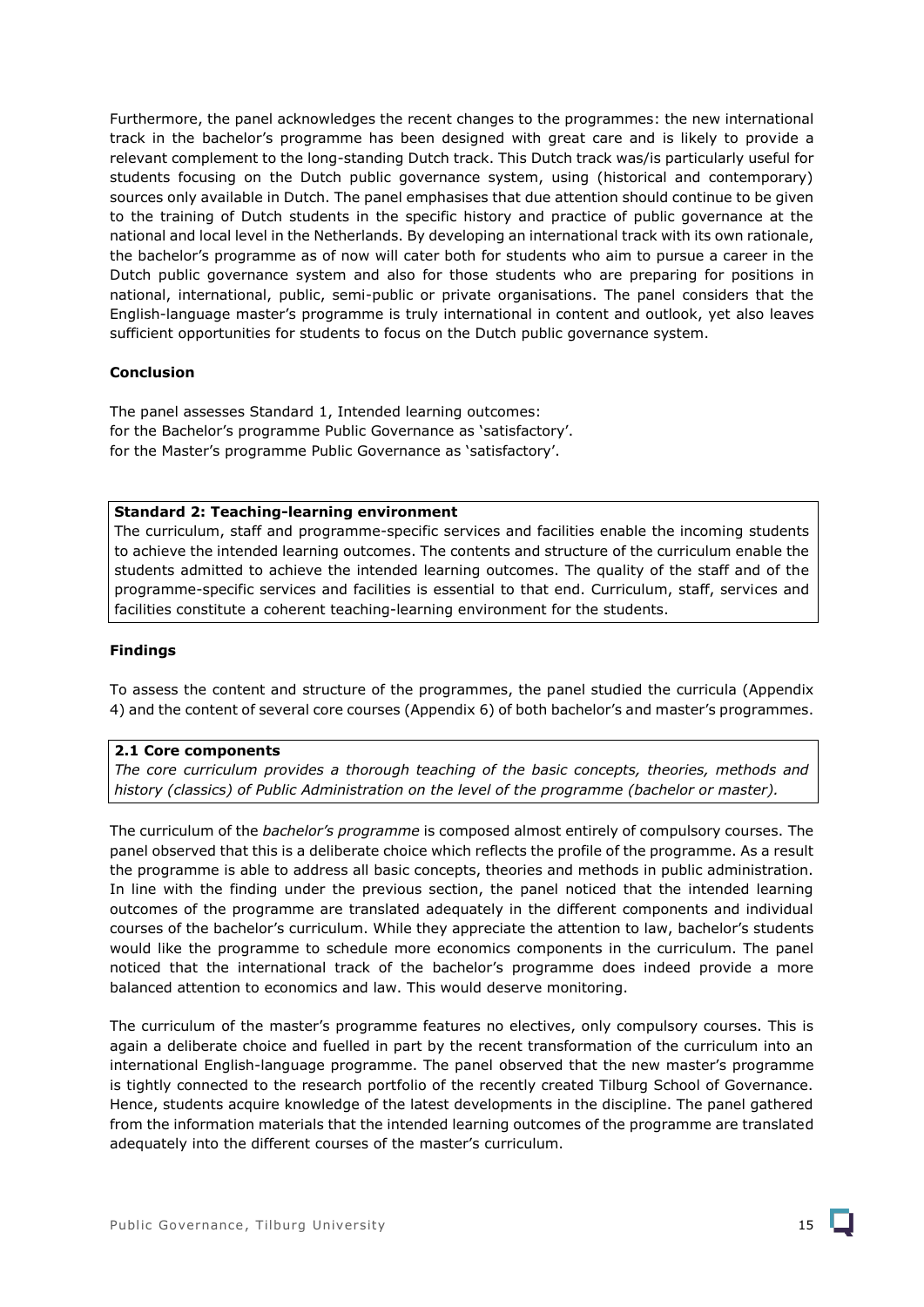### *2.2 Other components and specialisations*

*The programme clearly defines its objectives for additional work and the rationale for the objectives,*  and explains how the curriculum is designed to achieve these objectives. The statement of *objectives includes any programme specialisation or concentration and the main categories of students to be served (e.g., full-time, part-time).*

The number of electives in the *bachelor's programme* is limited to two courses of 6 EC each. The panel learned that this is a deliberate choice: in order to develop academically as public administration generalists, students need not only to acquire knowledge about the subsidiary disciplines of public administration but also about the wide range of core themes in public administration. However, the discussions on site revealed that students have ample room for choice within the mandatory curriculum: in different courses they can choose from a wide variety of topics for papers and presentations; this applies in particular to the internship (in year 2) and the project workshop (in year 3). Moreover, students have room for choice in the 'mobility window'. Finally, in the newly started international bachelor's track Public Governance students can choose a minor at other faculties of Tilburg University or at other Dutch universities.

The master's programme features no specialisation tracks nor electives. The panel learned that the new programme embraces the multidisciplinary character of the public sector and that students encounter complex and multi-level governance issues with an economic, legal, political and institutional foundation. The panel gathered from the discussions that during the thesis trajectory of 18 EC, students can build a strategy portfolio in a policy sector of their own choice.

The panel understands the rationale behind this limited scope for specialisation. It therefore suggests that both programmes should not only enable individual specialisations through assignments and thesis but should also more actively promote the idea that the curriculum provides opportunities for students to pursue their own interests in (thesis) assignments. Moreover, the panel appreciates the opportunity offered by the university-wide education profile to use the minor period in year 3 of the bachelor's programme for a specialisation or study period abroad. In this regard, the panel suggests that the programme may highlight to students a number of optional 'specialisations' which would allow the students to focus their choices of university-wide courses, their assignments in core courses, their study abroad and their thesis on particular specialisations in which they are interested. These optional specialisations could be selected from actual student choices over recent years and would be clearly highlighted as a voluntary approach available to students.

## *2.3 Multi-disciplinarity*

*The courses taken to fulfil the core curriculum components provide research methods, concepts and theories from the disciplines of economics, law, political science, sociology, public finances, informatisation, and public management as well as the relationship between these fields.*

The panel observed that the Public Governance programmes at Tilburg University are by definition multi-disciplinary because they cover different core disciplines: law, economics, political science, sociology. The *bachelor's programme* addresses the relation and interplay between these disciplines in several courses such as 'Market, State & Civil Society', 'Networks & Institutions in Public Administration' and 'Local & Regional Governance'. Lecturers indicated during the discussion on site that bachelor's students get a feeling of the interdisciplinary character of the Public Governance domain in the 'Project Workshop Consultancy and Policy Advice', where they perform an advisory assignment for a public sector organisation.

The *master's programme* is based on three central pillar courses: 'Governance & Politics', 'Governance & Law' and 'Governance & Economics'. The panel observed that these courses establish links between governance issues and the three fields of interest. In addition, politics, law and economics are connected conceptually in the 'Good Governance' course. Moreover, lecturers indicated that the 'Governance Clinic' brings together these elements in a challenging project where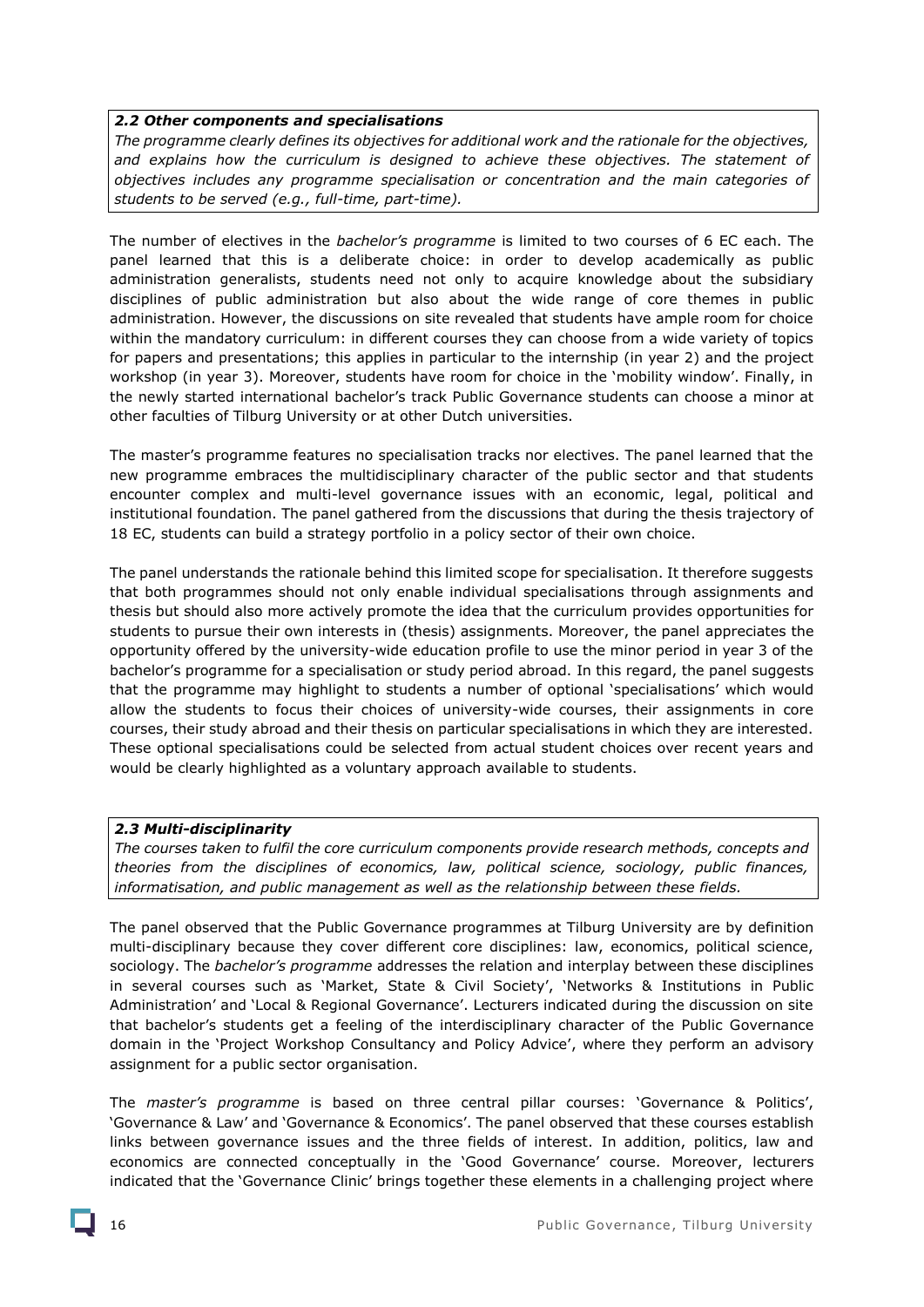students take on the role of consultants for a public institution. According to the panel, this clinic looks very much like a Capstone project. The panel gathers from the discussions that the programme has quite some interdisciplinary features, but could do more to demonstrate how students are exposed to and helped to learn about the role of interdisciplinarity in public governance.

#### *2.4 Length*

*The programmed curriculum length is in line with the objectives of the programme and in accordance with the accreditation category that is applied for.*

The panel confirms, based on the information materials and the discussion on site, that the bachelor's programme is a three-year full time programme of 180 EC. The master's programme consists of 60 EC and is delivered as a one-year full-time programme.

## *2.5 Relationship to practice and internships*

*The programme provides adequate training of practical skills in correspondence with the mission*  and the programme objectives. Therefore it has adequate links to the public administration *profession.*

The panel observed that the programmes are embedded in public administration practices, as it was claimed in the mission and profile of the School. Throughout the *bachelor's programme*, students are trained in academic, professional and technical skills. The curriculum also features a compulsory internship period in the second year: students engage individually with a public sector organisation or company that focuses on the public sector. While the minimum duration of the internship is 20 days, most students on average spend more time. The panel gathered from the discussions that the programme is open to discussing the length of the internship in order to recognise its actual workload. The panel agrees that the length of the internship should be in line with the credits to be obtained: the workload of an internship of 20 working days (150-160 hours) appears to be close to the average study load (168 hours) of 6 EC. Furthermore, in the Project Workshop in year 3, students perform an advisory group assignment for a public sector organisation.

During the *master's programme*, students discuss and study a range of different practices relating to current organisational and policy issues. This happens first and foremost in the Governance Clinic, where students integrate insights from different disciplines to develop a strategy recommendation for an external consortium that is associated with the course. Students indicated during the visit that they appreciated this clinic as it provides an opportunity to gain real work experience inside the curriculum. Moreover, students are encouraged to complement their degree with an internship, possibly in connection with the master's thesis. The panel noticed that until now most internship organisations have preferred a student with Dutch-language skills, but appreciates the efforts of the programme to broaden the scope of the internships for their international students.

The panel gathers from the discussions that students are also exposed to real-life cases in class because their lecturers often hold relevant positions outside academia or have been providing consultancy to public sector organisations. The panel would support the suggestions from students to have a more equal spread of practice-oriented components throughout the period of the (bachelor's) curriculum and to include more guest lectures in both bachelor's and master's courses.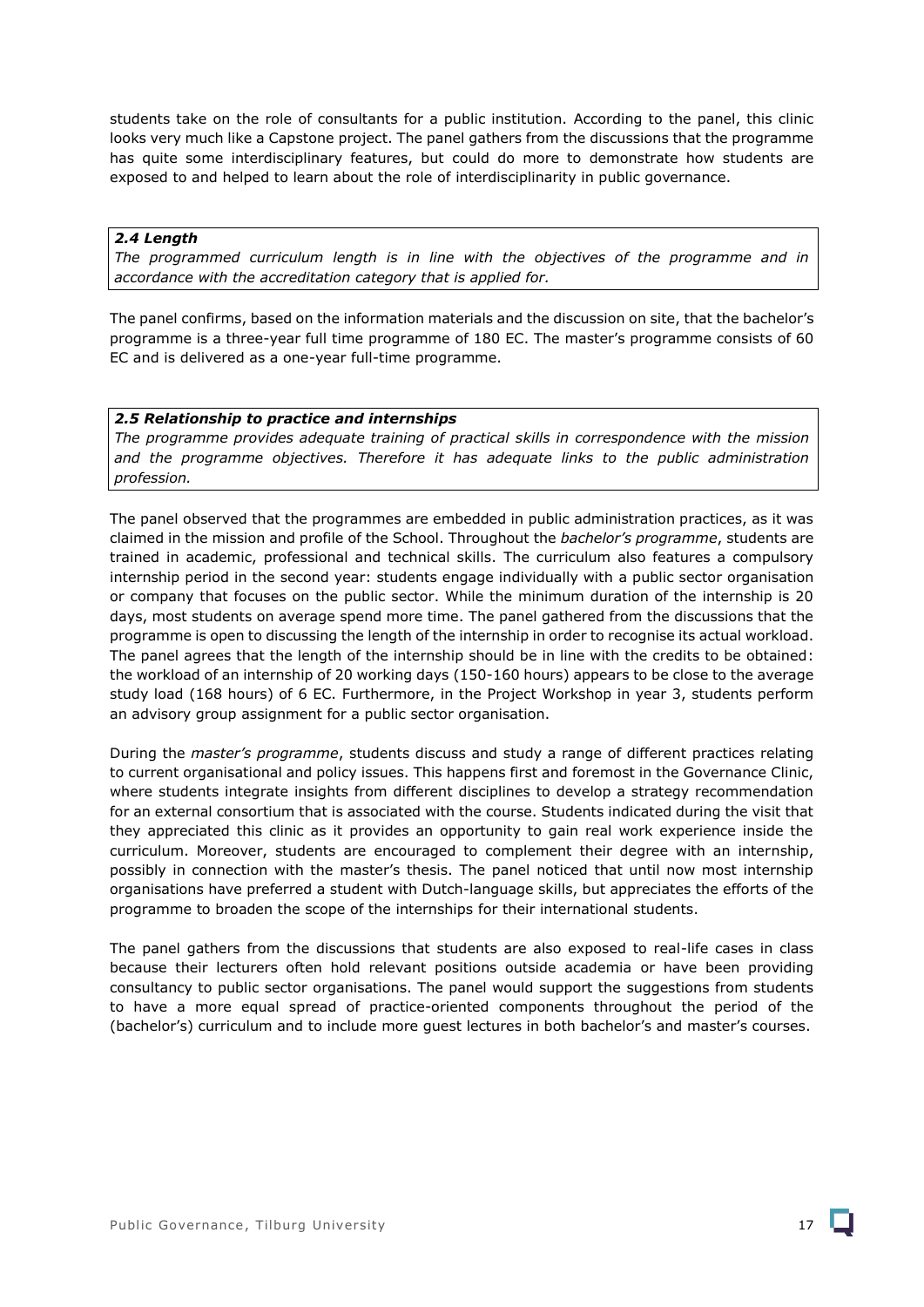### *2.6 Structure and didactics of the programme*

*The programme is coherent in its contents. The didactic concepts are in line with the aims and objectives of the programme. The teaching methods correspond to the didactic philosophy of the programme. The programme is 'doable' in the formal time foreseen for the programme in the respective years.*

In the view of the panel, the curriculum structure of the *bachelor's programme* is coherent: it contains the core elements of the domain specific reference framework for public administration programmes and reflects the programme's particular focus on law, on governance and on public administration practices. Students indicated in the Self-Evaluation Report that they did not see much coherence at the start of the programme, but that this became much clearer as of the second semester. During the site visit, students mentioned that teaching staff are now paying more attention to the bigger picture and the position of their course within the overall programme.

During the visit, the panel consulted a sample of course materials and concluded that both the contents and the didactical approach were relevant and interesting. It observed that teachers use a variety of methods such as lectures, interactive sessions and working groups to give substance to the educational philosophy of the programme. Moreover, students are guided during the first year by both student mentors and teacher mentors, a system that is much appreciated by the students. Overall students think the individual courses are feasible, although some courses such as the trajectory leading to the bachelor's thesis may be an obstacle to finishing the programme in time. Moreover, students find it difficult to pass the course on Administrative Law, which is taught to both public governance and law students.

The panel observed that the bachelor's programme is facing challenges in terms of drop-out and success rates. Roughly one quarter of the incoming students drop out during and after year 1: this can be explained in part by the fact that the programme has a broad profile attracting students who do not always know precisely what they want to study and often decide to switch programmes. On the positive side, the panel observed that the proportion of students who get a positive Binding Study Advice after the first year has been growing from 66% to 83%. Although students indicate that the programme is feasible, the success rate of students (i.e. the proportion of students who re-enrol after the first year and finish the programme within four years) is rather low. The panel learned that study delay is often caused by one of the following elements: the combination of courses at the end of the programme is particularly challenging to finish in time, students spend more time on the internship than is formally required and/or students participate in extracurricular activities such as participatory bodies, study associations or local politics. In so far as the obstacle is of a curricular nature, the panel noticed that the programme is looking into the matter and has already adjusted the schedule of the final blocks.

The *master's programme* aims to pursue and convey a generalist perspective that enables students to grasp governance challenges on a strategic level in public administration. At the time of the site visit, the master's programme in its current set-up was only being delivered for the second time. Nonetheless, students and staff were generally satisfied with the coherence of the courses and their feasibility. In fact, students were quite positive about the structure of the curriculum. There have of course been some teething problems in the early stages of the new curriculum but these have been reported and adjustments are currently being made. The course materials that the panel consulted on site showed that teaching is up to standard and that in the master's programme, as in the bachelor's programme, lecturers use a wide variety of teaching methods: in addition to (interactive) lectures, there are tutorials, as well as practice and problem based learning sessions. A few courses feature innovative teaching methods such as experimental sessions and simulations. Students indicated during the discussions that they appreciate this diversity in teaching modes.

One of the major challenges for the master's programme is to accommodate students starting the programme in February. The structure of the curriculum has optimum coherence when students start in September and the programme is not in a position to offer courses twice. The panel learned that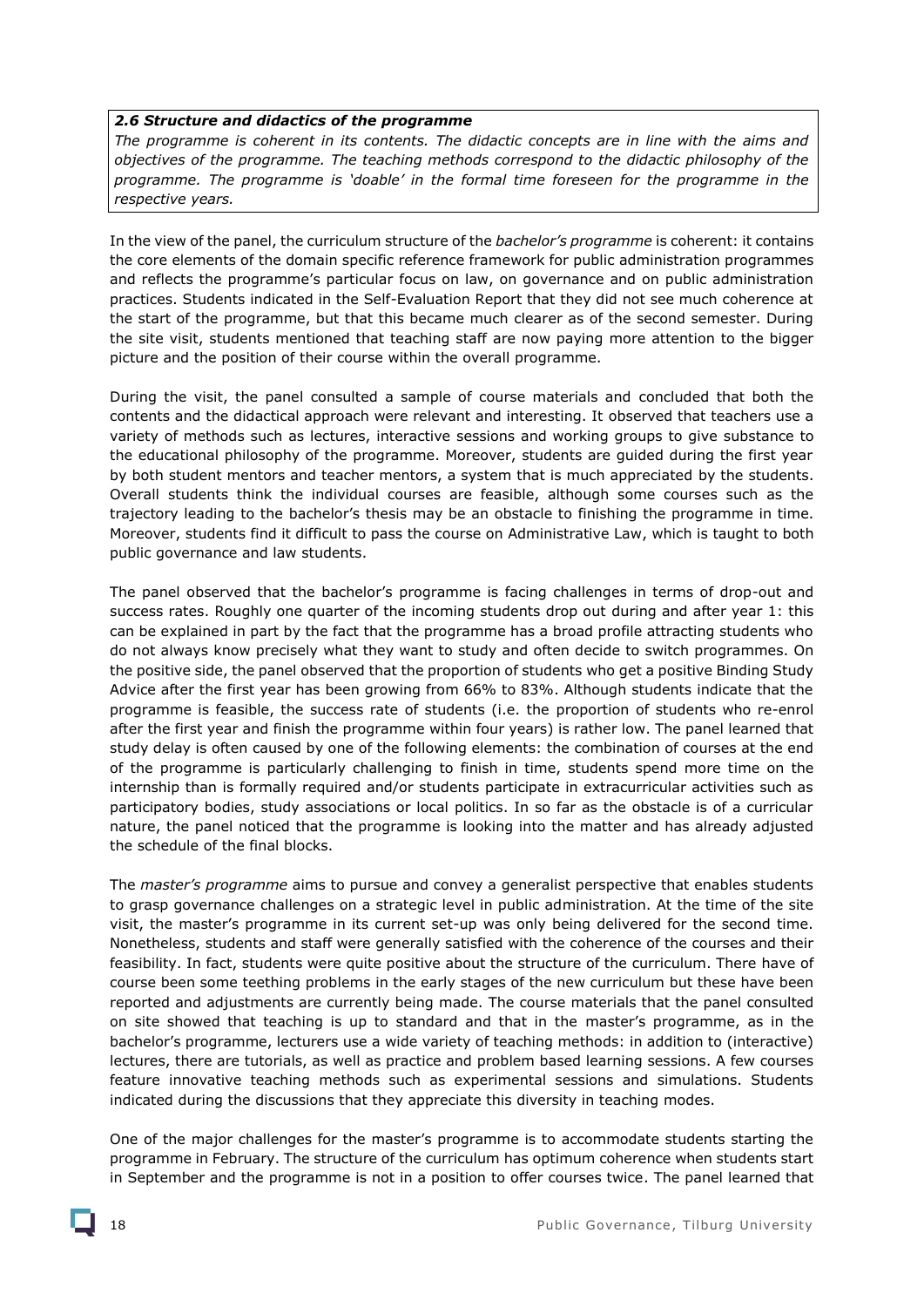the number of students starting in February is limited: very often these are Dutch students who did not obtain their bachelor's degree in time for the September intake or only finished the pre-master programme by January. These students prefer to start the programme right away and do not necessarily expect to finish the master's programme in twelve months, but are content to finish by August of the following year (i.e. after 18 months).

### *2.7 Admission of students*

*Admission goals, admission policy and admission standards, including academic prerequisites, are in line with the mission and programme objectives. They are clearly and publicly stated, specifying any differences for categories of students.*

The panel observed that admission of students to the *bachelor's programme* is regulated by Dutch law. Admission is possible for everyone with a pre-university qualification and there is no cap on student intake. Non-Dutch students who want to enrol in the newly created international track should have a secondary school degree that is considered equal to the Dutch pre-university qualification. Moreover, they need to demonstrate their English language proficiency.

With regard to the *master's programme*, the panel observed that admission is organised according to either a national or an international procedure. In both cases the educational background is crucial in determining if a candidate can be admitted directly or upon successfully completing a pre-master track. While the university offers a one-year 60 EC pre-master trajectory, students at the local Avans University of Applied Sciences in 's-Hertogenbosch can follow all pre-master courses alongside their vocational education. Furthermore, applicants need to demonstrate that they have adequate knowledge of English. In the view of the panel the admission requirements are clear and described in sufficient detail.

## *2.8 Intake*

*The structure, contents and the didactics of the programme are in line with the qualifications of the students that enter into the programme.*

Until recently the *bachelor's programme* was mainly in Dutch and therefore only Dutch speaking students could enter the programme. As almost all students have a pre-university qualification, their educational background ensures that they have no problems in following a handful of courses in English. Moreover, such homogeneous inflow does not require any particular adjustments in terms of levelling up their knowledge. Obviously, this finding applies to the Dutch track of the programme, as the international track has only started in September 2017.

For two years now, the master's programme essentially consists of three groups of students: Dutch students with a relevant academic bachelor's degree, international students, and Dutch students being admitted after successfully completing the pre-master programme. During the discussions on site, both staff and students indicated that there was no need for specific levelling-up courses. The three pillar courses of the programme are scheduled in the first block and can deal with any minor deficiency in terms of knowledge. Students with a professional bachelor's degree emphasised that the pre-master programme had prepared them adequately for the master's programme.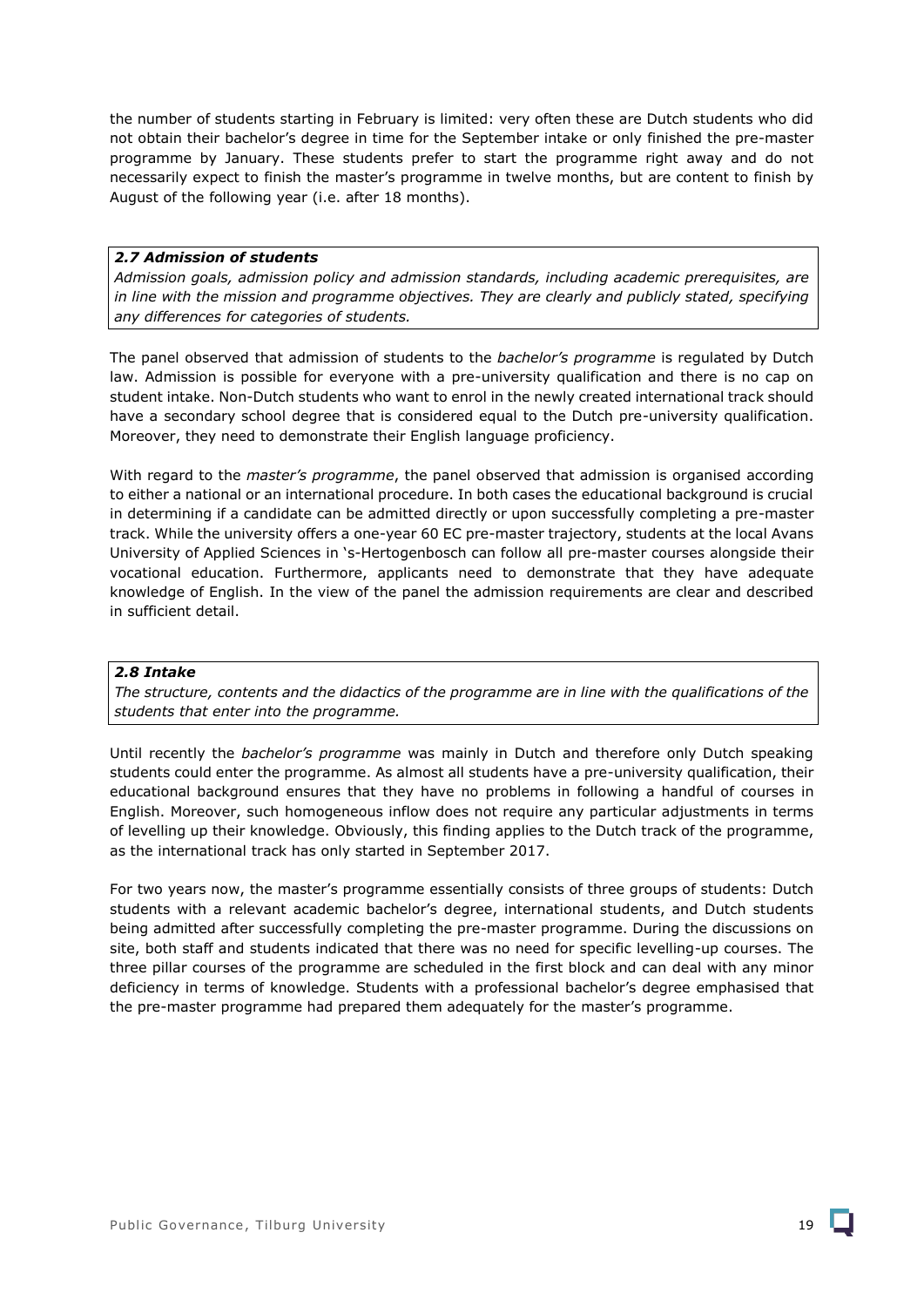## *2.9 Faculty qualifications*

*A substantive percentage of the professional faculty nucleus actively involved in the programme holds an earned doctorate or other equivalent terminal academic degree in their field. Any faculty lacking the terminal degree must have a record of sufficient professional or academic experience directly relevant to their assigned responsibilities. The field of expertise and experience of the*  faculty reflects the needed expertise to deliver the programme as intended. All faculty with teaching *assignments have at least proven basic educational skills. The educational skills are adapted to the didactics of the programme and its components. Where practitioners teach courses, there is satisfactory evidence of the quality of their academic qualifications, professional experience and teaching ability.*

Most staff members are involved in both research and teaching and have an average teaching load which accounts for 30% of their time. The research experience of teaching staff is reflected in the education offered. The School also involves PhD students in teaching, as they connect well to students and this improves their employability afterwards. The research and educational skills of staff members are evaluated periodically by the TSG chairs, in which course evaluations, feedback from the Quality Circle and peer reviews all act as inputs for the evaluation of teaching skills.

According to the overviews in the Self-Evaluation Report, twelve teaching staff (out of 23) in the bachelor's programme hold a PhD, including three full professors. Thirteen staff already have a university teaching qualification and another eight will acquire the qualification soon. The master's programme also features 23 teaching staff: 19 staff hold a PhD, including six full professors. Currently, 42% hold a teaching qualification. The panel found that educational skills are an explicit point of attention for recruitment. Moreover, it is university-wide policy that staff need to hold the teaching certificate if they want to assume a permanent position.

The panel observed that the master's programme in particular is benefiting from the cooperation of TLS and TiSEM: the creation of the Tilburg School of Governance has brought new staff with specific and relevant expertise, such as organisation and management studies or quantitative research methods. The new set-up is leading to further cross-fertilisation between research and teaching and has boosted the contract research of TSG.

Students indicated both in the report and during the discussions that they are satisfied with the quality of the staff, both content-wise and in terms of didactics; this appreciation also applies to thesis supervision. Moreover, they mentioned that several professors are very knowledgeable about the practical side of public governance. Students emphasised that staff are available and approachable, and are willing to help out with their connections at local, regional and local authorities when students look for an internship in a public administration setting. When staff do not yet have the proper skills to teach, they are requested to improve their classes and effectively take steps to do so. Furthermore, students were very enthusiastic about the small-scale education in which teachers and students know each other well, which promotes the learning process and ensures a pleasant atmosphere. Student participation is appreciated and taken into account.

### **Considerations**

The panel considers that both programmes are delivered in an adequate teaching and learning environment. There is a clear link between programme objectives and course content, which results in strong and coherent programme structures and in up-to-date research being embedded in education. Moreover, the number of staff is adequate and their qualifications impressive. The panel shares the enthusiasm of the students for the professional orientation of the lecturers and for the small-scale forms of education, which in turn promote the learning process and create a pleasant atmosphere. Furthermore, a number of courses are embedded in public administration practices and allow students to get a taste of the realities of the public administration system.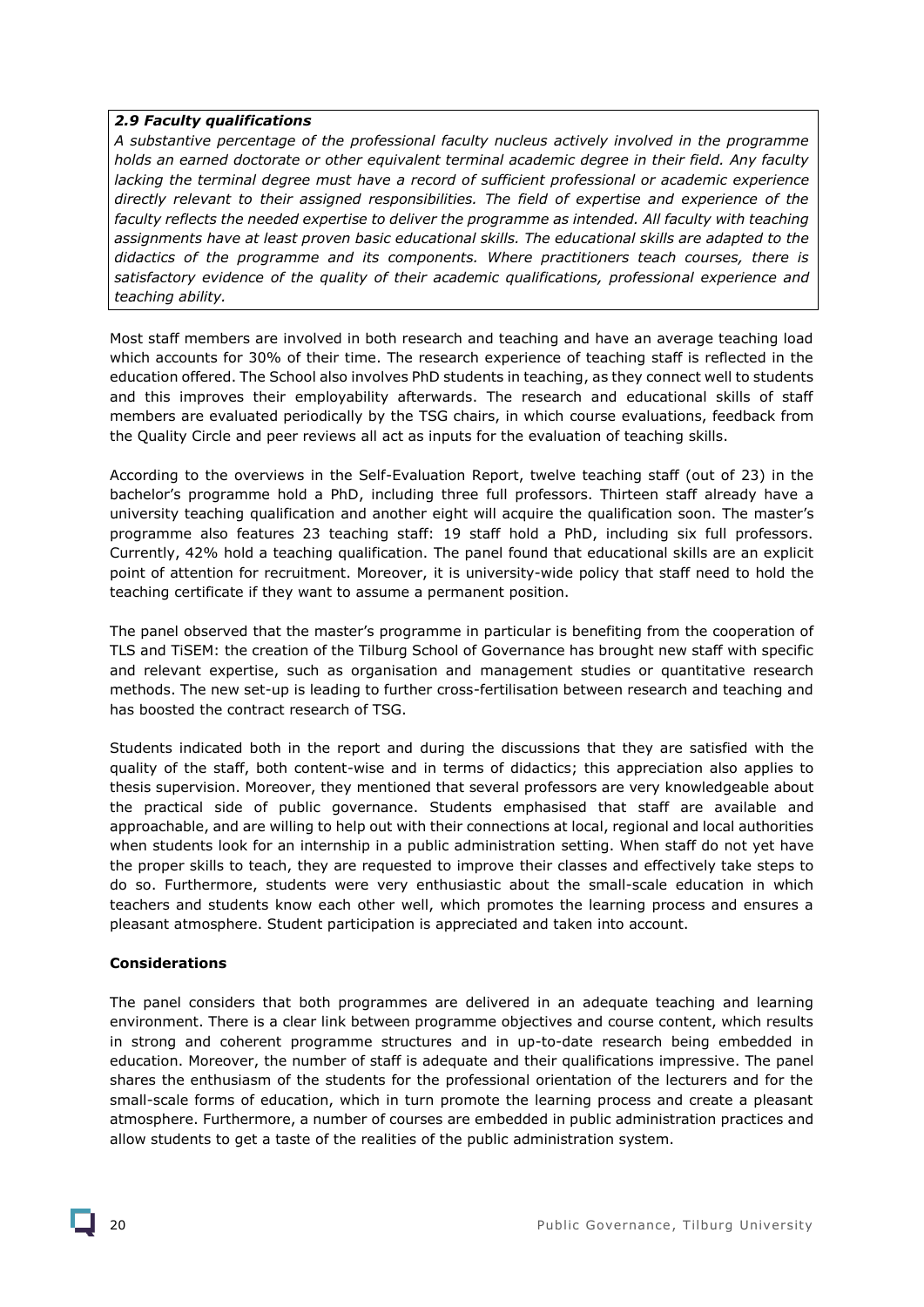Moreover, the panel considers that both the admission of students and the intake of enrolled students are organised adequately. It also appreciates the efforts of both programmes to listen to students' concerns and accommodate these, where possible. Such a pro-active attitude is visible for instance with regard to balancing the study load and to reducing as much as possible the curricular obstacles to finishing the programme in time.

In terms of curriculum, the panel considers that the specific profile and the recent transformation of the programmes are adequately reflected in the respective curricula. The panel understands the rationale behind the limited scope for specialisation and suggests that both programmes should not only enable individual specialisations through assignments and thesis but actively promote the idea that the curriculum provides opportunities for students to pursue their own interests. Moreover, the Dutch track of the *bachelor's programme* may want to consider paying somewhat more attention to economics, while both tracks can promote - and structurally embed – the opportunities for a study period abroad during semester five. The *master's programme* could demonstrate more clearly how students are exposed to the interdisciplinary character of the programme. In this regard, it may consider turning the course 'Governance Clinic' into a Capstone-type of project.

## **Conclusion**

The panel assesses standard 2, Teaching-learning environment: for the Bachelor's programme Public Governance as 'satisfactory'. for the Master's programme Public Governance as 'satisfactory'.

### **Standard 3: Assessment**

The programme has an adequate assessment system in place. The tests and assessments are valid, reliable and transparent to the students. The programme's examining board safeguards the quality of the interim and final tests administered.

### **Findings**

To assess the quality, validity and transparency of assessment within the two programmes, the panel considered the assessment policies of the programmes, the assessment of the theses and the functioning of the Examination Board.

Both the bachelor's and the master's programme organise assessment according to the assessment policy of Tilburg Law School, under which the degree programmes of Tilburg School of Governance reside. Based on the description in the Self-Evaluation Report and the sample of tests consulted on site, the panel thinks that the assessment system is fine. Both programmes pay sufficient attention to ensuring that assessments are valid and reliable; moreover, students indicated that they are properly informed about the assessment requirements. After each bachelor's course (and – from academic year 2017-2018 – also after each master's course) students are asked to complete a course evaluation which also enquires about the perceived quality of the assessment. If they have concerns regarding the validity or reliability of a specific exam, they are aware that they can – and in practice they sometimes do - address the course coordinator, the Programme Committee or the Examination Board. The panel observed with satisfaction that both programmes have an assessment plan describing for each course which assessment methods are used to test the intended learning outcomes of the programme. Moreover, each intended learning outcome is assessed in multiple courses and through different types of assessment. In fact, all master's courses and almost all bachelor's courses use different assessment methods to determine the final grade of a particular course.

The Tilburg Law School has one joint Examination Board for all degree programmes: it consists of eleven members and is assisted by a secretary. The Public Governance programmes are represented in the Board by one academic staff member. In order to monitor the quality of testing, a test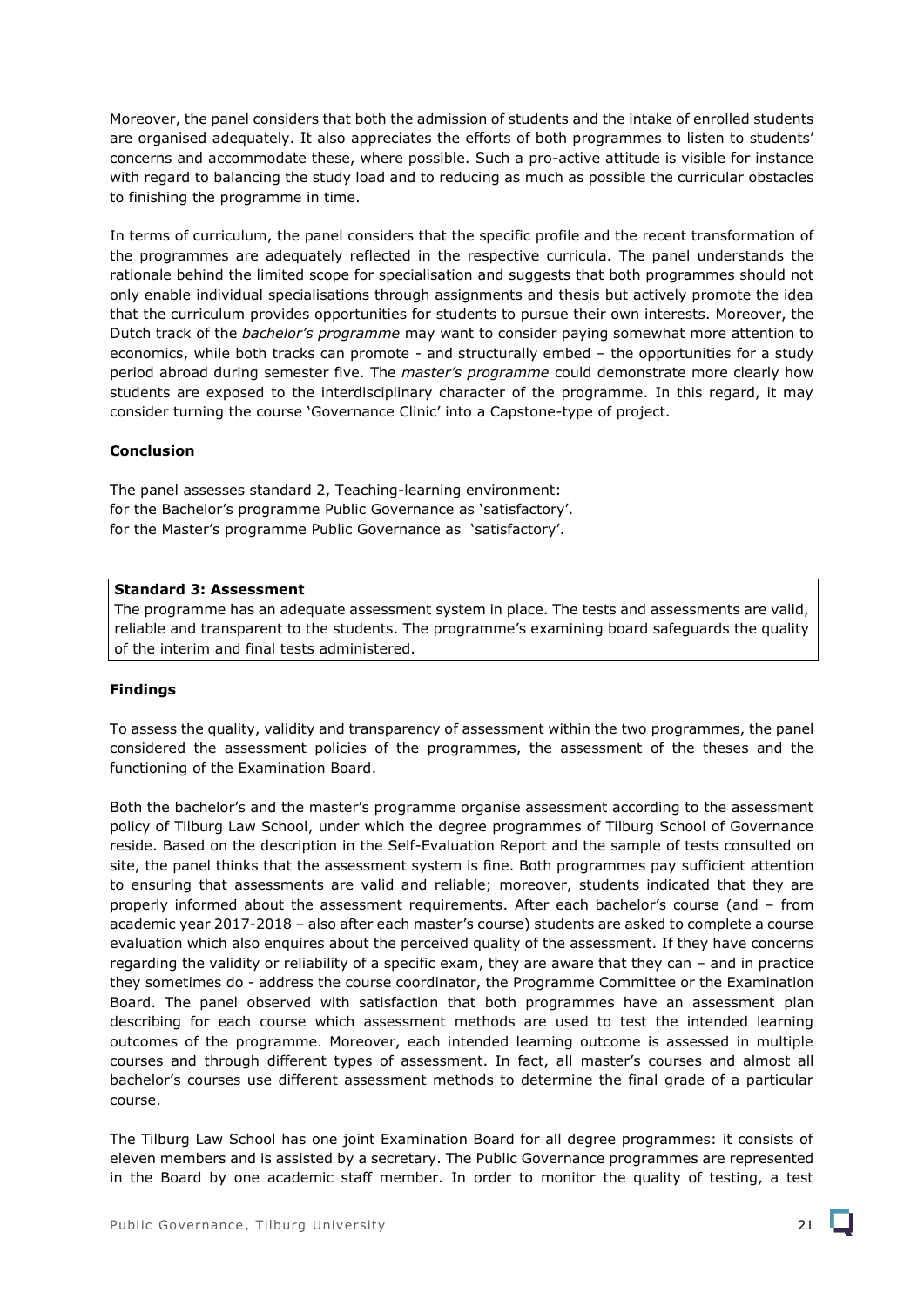committee was established which screens twice per year tests from several randomly selected courses among all TLS programmes. The quality of theses is monitored on behalf of the Examination Board by a thesis panel. This panel consists of representatives of the different TLS programmes and has already operated for some time at master's level and will perform a similar task for the bachelor's theses as of 2017-2018. The panel gathered from the discussion with the Examination Board that it performs all tasks in relation to testing according to the requirements set by Dutch law. However, the panel found that the Board has a very broad remit because it has to serve all programmes offered by TLS. Moreover, the panel did get the impression from the discussion that the Examination Board could be more proactive and decisive in enforcing its regulations. When examiners are not performing their tasks adequately, for instance, the Board issues a measure for improvement but does not monitor in every case that the measure is adopted, nor does it always feel the need to enforce this measure in case of non-compliance. In serious cases, however, the follow-up of the Board's measures is monitored and enforced, e.g. with the help of the vice-dean. The panel recommends that the Board should be more insistent in ensuring that its decisions are enforced by the relevant programme.

The *bachelor's thesis* is evaluated and marked by two graders who are staff members and operate independently from each other: the thesis supervisor and a second assessor. Both assessors use the same thesis assessment form and only discuss their assessments after they have independently evaluated the thesis. The panel has reviewed a sample of 15 bachelor's theses which were submitted and accepted in the academic years 2013-2014, 2014-2015 and 2015-2016. The panel observed that each thesis is assessed using an evaluation form. Although the panel agrees in almost all cases with the scores given by the assessors, it was not always possible to establish how the graders arrived at the final mark, because they did not always substantiate their scores. In fact, only in six out of fifteen cases did the panel think that the evaluation forms had been completed in an insightful way. Moreover, it was not possible for the panel to find out from the evaluation form to what extent the assessors had performed the evaluation independently.

The *master's thesis* is graded by the supervisor and a second reader, who together form the assessment committee. On the basis of ten criteria, the assessment committee assigns a preliminary thesis grade. The second reader carries a strong weight in determining this grade. If the student obtains a sufficient grade, the thesis is defended in front of the assessment committee. The panel has reviewed a sample of 20 master's theses which were submitted and accepted in the academic years 2013-2014, 2014-2015 and 2015-2016. The panel observed that each thesis is assessed using an evaluation form which is completed separately by both assessors. In most cases, the panel agreed with their scores. However, it was not always possible to establish how the graders arrived at the final mark because they often did not substantiate their scores. In fact, only in half of the cases did the panel think that the evaluation forms had been completed in an insightful way.

During several sessions, the panel expressed its concern about the limited amount of feedback in thesis evaluation forms and encouraged lecturers, Examination Board and programme directors to undertake the necessary steps to monitor and improve the current practice. The panel emphasised that the form as such is adequate, but that it is not always used in an optimum way. Furthermore, the panel learned that the thesis evaluation form will change in the near future. It had a look at the new format and suggested that it should be adjusted in such a way that it would trigger insightful comments from the assessors.

### **Considerations**

The panel considers that both programmes have an adequate assessment system. Moreover, the assessment plans are set up in such a way that each learning outcome is tested in various courses and through different forms of assessment. Individual tests are valid, reliable and transparent.

While the Examination Board is fulfilling its legal duties and has set up a thesis panel and a test committee to assure the quality of testing, the panel is concerned about the remit of the Examination Board given the number of programmes (and students) it has to cater for. Moreover, the panel would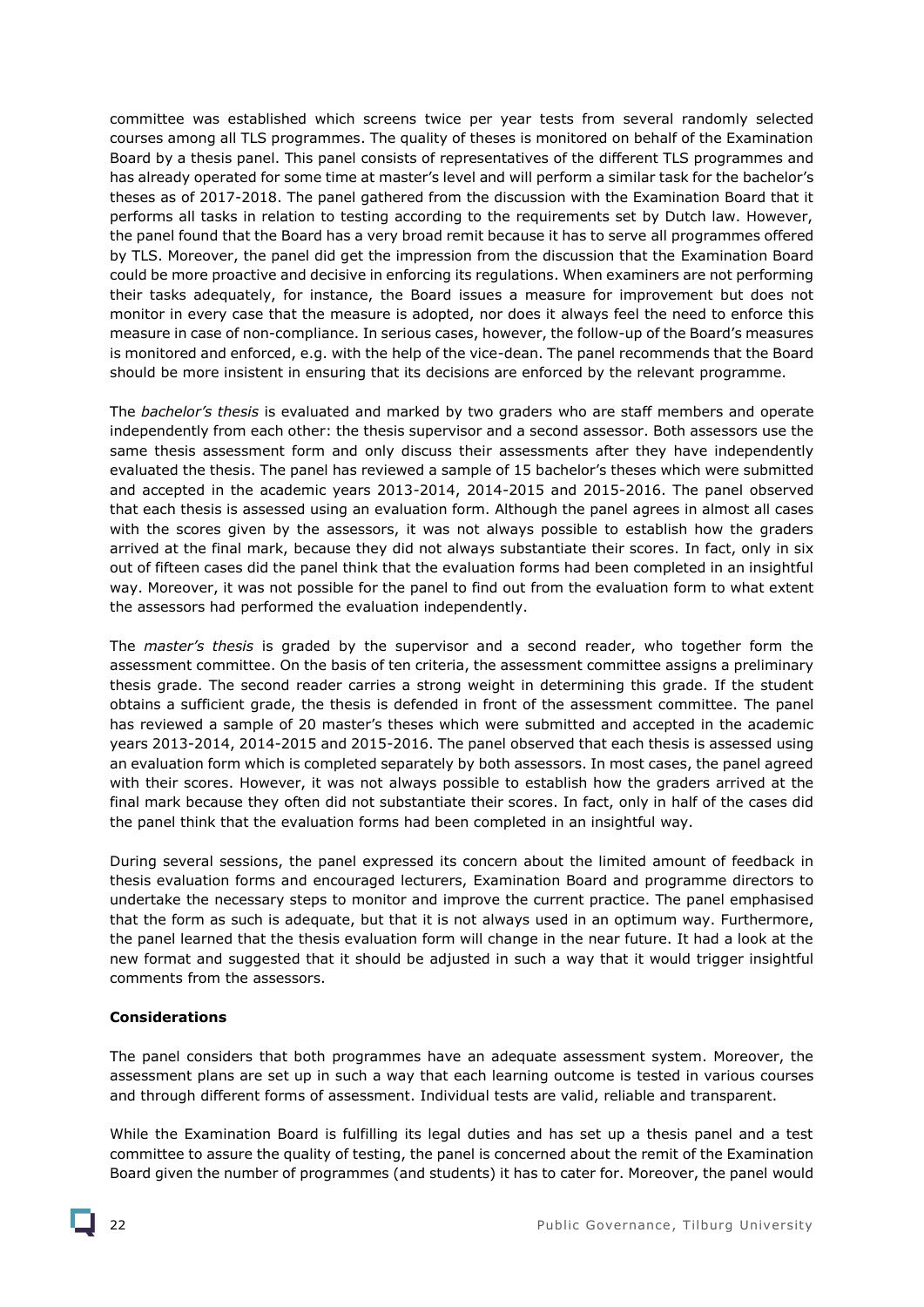wish the Examination Board to take up a more active position by monitoring systematically its measures and by enforcing its recommendations. Such dynamism is, in the view of the panel, absolutely crucial, for instance to ensure that in the future thesis evaluation is performed in a way which is transparent not only for students but also for external reviewers.

The panel considers that both programmes have at their disposition an adequate evaluation form that however has not always been used in an optimum way so far: forms should contain more extensive feedback and include an insightful motivation of the score. The panel strongly recommends the programmes to adjust the forthcoming thesis assessment procedure and form in such a way that it obliges assessors to provide insightful feedback.

## **Conclusion**

The panel assesses Standard 3, Assessment: for the Bachelor's programme Public Governance as 'satisfactory'. for the Master's programme Public Governance as 'satisfactory'.

## **Standard 4: Achieved learning outcomes**

The programme demonstrates that the intended learning outcomes are achieved. The level achieved is demonstrated by interim and final tests, final projects and the performance of graduates in actual practice or in post-graduate programmes.

## **Findings**

To assess the achieved learning outcomes of the programmes, the panel studied a sample of theses for each programme (Appendix 6), and interviewed several alumni, as well as representatives of the work field who employ graduates of the programmes.

The *bachelor's thesis* counts for 12 EC and consists of a research proposal and a desk study. The research strategy is prescribed, with students choosing the methodology to be adopted: content analysis, meta-analysis or secondary analysis. In order to establish whether students have effectively achieved the learning outcomes, the panel reviewed a sample of 15 theses covering the whole range of scores given. In each case, the panel found that the thesis fulfilled at least the minimum requirements one would expect of a final product of an academic programme at bachelor's level. The panel observed that all theses follow a strict format featuring an almost identical table of contents. While this approach is likely to give students clear directions to produce the thesis, it also led to including certain thesis components in a rather textbook fashion. While it agreed to almost all scores, the panel observed that hardly any student produced a really excellent thesis. The panel believes the programme should consider what factors may lie behind this and consider steps to enable some students to reach an even higher standard.

In the *master's thesis*, which counts for 18 EC, students must demonstrate that they can perform independently the various components of a research study. Master's students can combine the thesis work with an internship or traineeship, which they have to organise themselves. Students indicated that they appreciate the master's thesis trajectory, notably the tutorial course in which they are guided through the early stages of constructing their research topic. In order to establish whether students have effectively achieved the learning outcomes, the panel reviewed a sample of 15 theses covering the whole range of scores given. In two cases, the panel found that the thesis did not fulfil the minimum requirements one would expect of a final product of an academic programme at master's level. As a result, the panel read another five theses with a relatively low score and found that each additional thesis was of sufficient quality. The panel therefore does not think there is a structural problem in over-grading poor quality theses. Nonetheless, it encourages the programme – and the thesis panel - to monitor carefully the quality of those theses that receive scores in the lower range.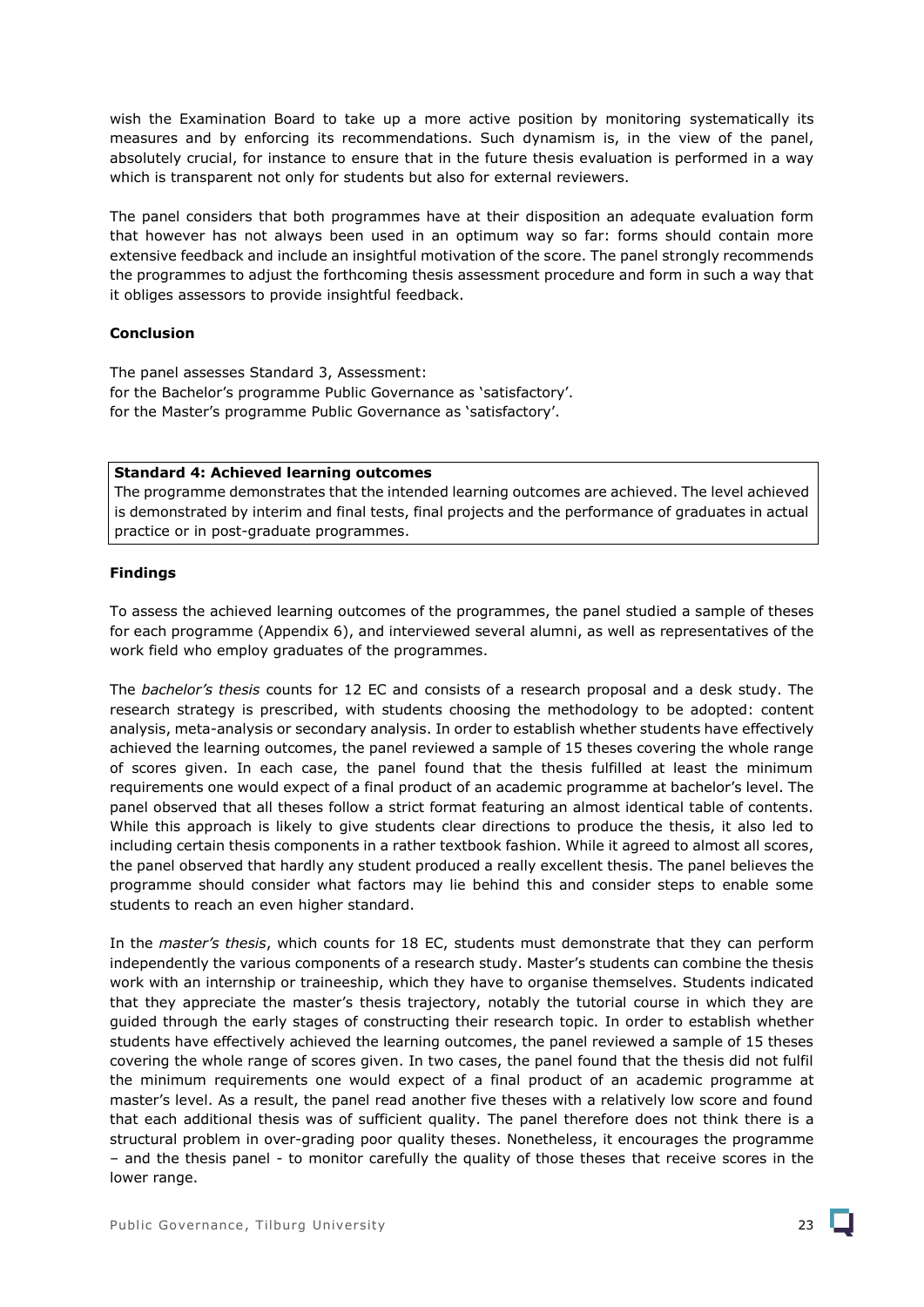Both programmes set out to train students to become versatile professionals and claim that their curriculum is embedded in public administration practice. The panel observed in both the Self-Evaluation Report and the discussions with alumni and employers that the programmes do appear to prepare students successfully for relevant positions on the labour market. Most bachelor's graduates choose to do a master's programme, but those who enter the labour market directly find a job in the public sector. Master's graduates work either in the public sector (50%), in a public sector oriented consultancy agency (25%) or in the private sector. Moreover, the panel learned that most alumni find a job at a level that is commensurate to their studies. Asked what makes the Tilburg Public Governance graduate stand out from colleagues from other universities, both employers and alumni pointed to the practical knowledge of the complex – Dutch language based - public governance system in the Netherlands.

### **Considerations**

Theses indicate to what extent students have achieved the intended learning outcomes. Having established that each bachelor's thesis studied by the panel fulfils at least the minimum criteria required, the panel concludes that the intended learning outcomes of the *bachelor's programme* are achieved by the end of the curriculum. Obviously, this consideration applies to the Dutch track of the programme, as the international track has only started in September 2017.

In case of the *master's programme*, the panel considers that students achieve the intended learning outcomes by the time of their graduation. However, the findings from the thesis review indicate that the programme needs to tighten its assessment procedures to avoid over-grading of theses around the minimum requirements of the programme.

The panel considers that upon graduation students tend to find a job that is in line with the level and domain of their studies. It commends the programmes for surveying their graduates at the start of their professional life and suggests that this action should be repeated when alumni have moved further on in their career.

### **Conclusion**

The panel assesses Standard 4, Achieved learning outcomes: for the Bachelor's programme Public Governance as 'satisfactory'. for the Master's programme Public Governance as 'satisfactory'.

### **Standard 5: External input**

The content of a curriculum and the means of communication and teaching change over time. Flexibility, and the ability to innovate on the basis of adequate information on governance and teaching skills are important features of any educational programme, in order to meet the need of the students and the teaching staff. The programme provides evidence of an adequate process of curriculum development in which all relevant stakeholders are involved.

#### **Findings**

### *5.1 Curriculum development*

*The programme innovates itself, and uses measures of quality in this process, such as summaries of course evaluations, exit interviews, graduate surveys and related information.*

Tilburg Law School has a system of internal quality assurance to ensure the maintenance and improvement of education quality. It is organised at school level and procedures are agreed for all bachelor's and master's programmes. Staff are involved in monthly meetings on education, as well as yearly gatherings to discuss the state of the programme. All bachelor's courses and some master's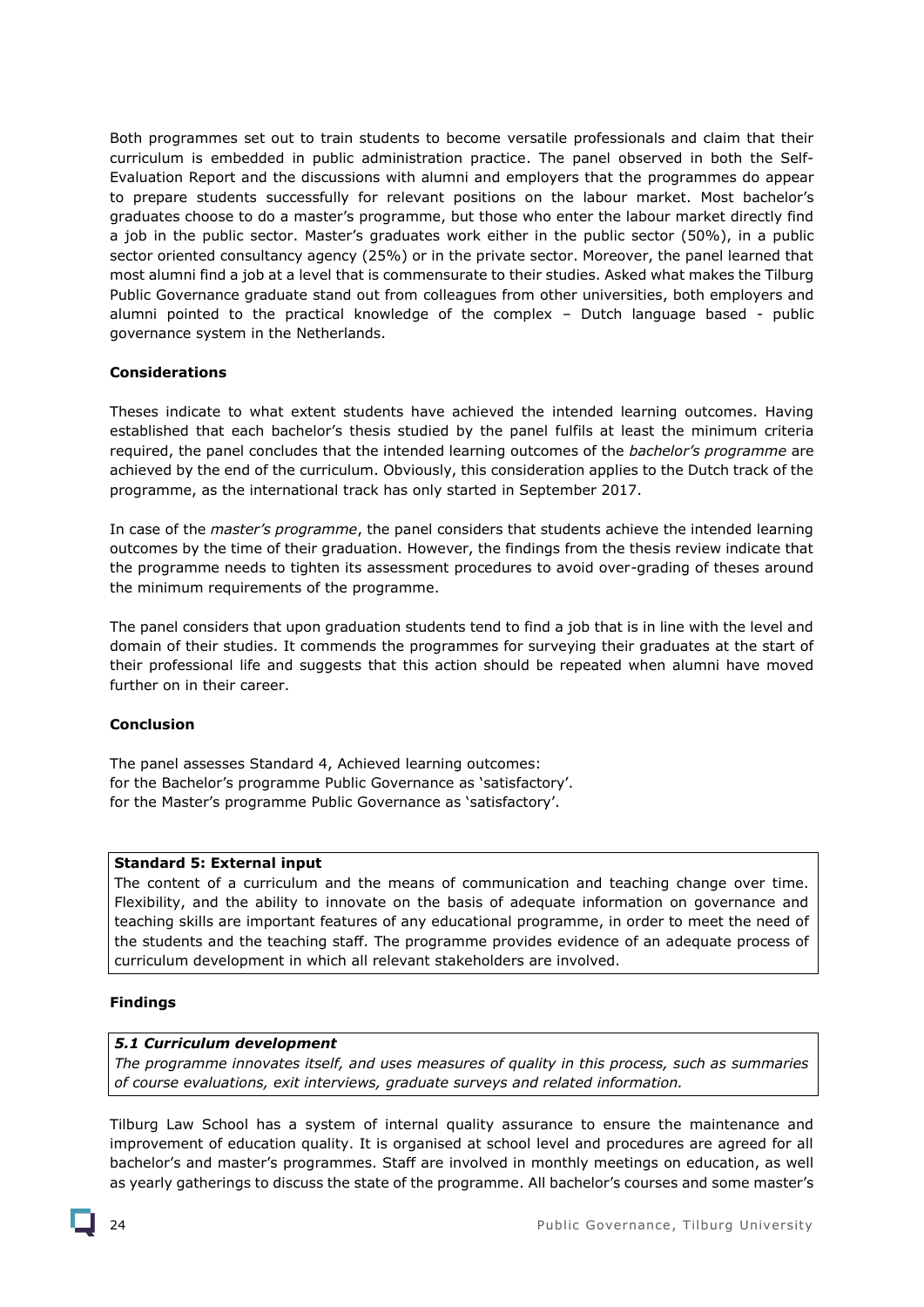courses are evaluated through a digital questionnaire. Moreover, after each block, the quality of the programmes is monitored in a so-called Quality Circle, which consists of two students from each bachelor's year and the master's programme who meet the programme directors. Students gather information from their fellow students before the meeting and report afterwards. Students indicated during the visit that they are aware of the opportunities they have to comment on the quality of the courses / curriculum. In case of particular issues, they very often follow an informal path by addressing the lecturers directly. Furthermore, they indicated that individual lecturers and the programme directors are generally open to suggestions and, where possible, accommodate their concerns.

Each degree programme at Tilburg Law School has its own Programme Committee, with lecturers and students as members. Their monthly meetings are held jointly to ensure mutual coordination of the different programmes. The panel learned from the discussion that Programme Committee members fulfil their advisory role to the best of their abilities. However, each programme only represents only a small part of the entire remit of the Committee.

The previous assessment panel thought that graduates should be involved more strongly in the quality assurance of the programmes. Until now, however, alumni have mainly been involved in coaching and mentoring of students, in guest lectures or site visits. During the discussions alumni and employers indicated that they want to be more actively involved in discussing the design or adjustment of the curriculum, but have not been asked yet to do so. In the view of the panel, the programme would benefit from a more systematic involvement of alumni and employers also in curriculum development and in assuring the quality of the programmes.

## *5.2 External reviews*

*The programme provides evidence that the recommendations received during previous reviews (by NVAO, EAPAA or any other (inter)national review body) have led to changes in the content or the organisation of the programme.*

The programme reported extensively on the decisions of the previous accreditation visit in 2010 and the way it has addressed the recommendations of the NVAO. As already mentioned in previous sections, the panel observed that these recommendations have generally been followed-up adequately, although some items received more attention than others.

## **Considerations**

The panel appreciates the different ways in which students can – and do - voice their opinion on the quality of the courses and the curriculum. However, the panel sees room for more cooperation between the formal Programme Committee structure and the rather informal Quality Circle.

Moreover, the School may want to investigate if the remit of the Programme Committee is not too broad and/or whether its advisory role at individual programme level could be enhanced.

Both programmes have taken into account the findings from the previous external review. Building on one of the recommendations, the panel considers that the Public Governance programmes would benefit from a more systematic involvement of alumni and employers in discussing course and curriculum developments.

### **Conclusion**

The panel assesses standard 5, External input: for the Bachelor's programme Public Governance as 'satisfactory'. for the Master's programme Public Governance as 'satisfactory'.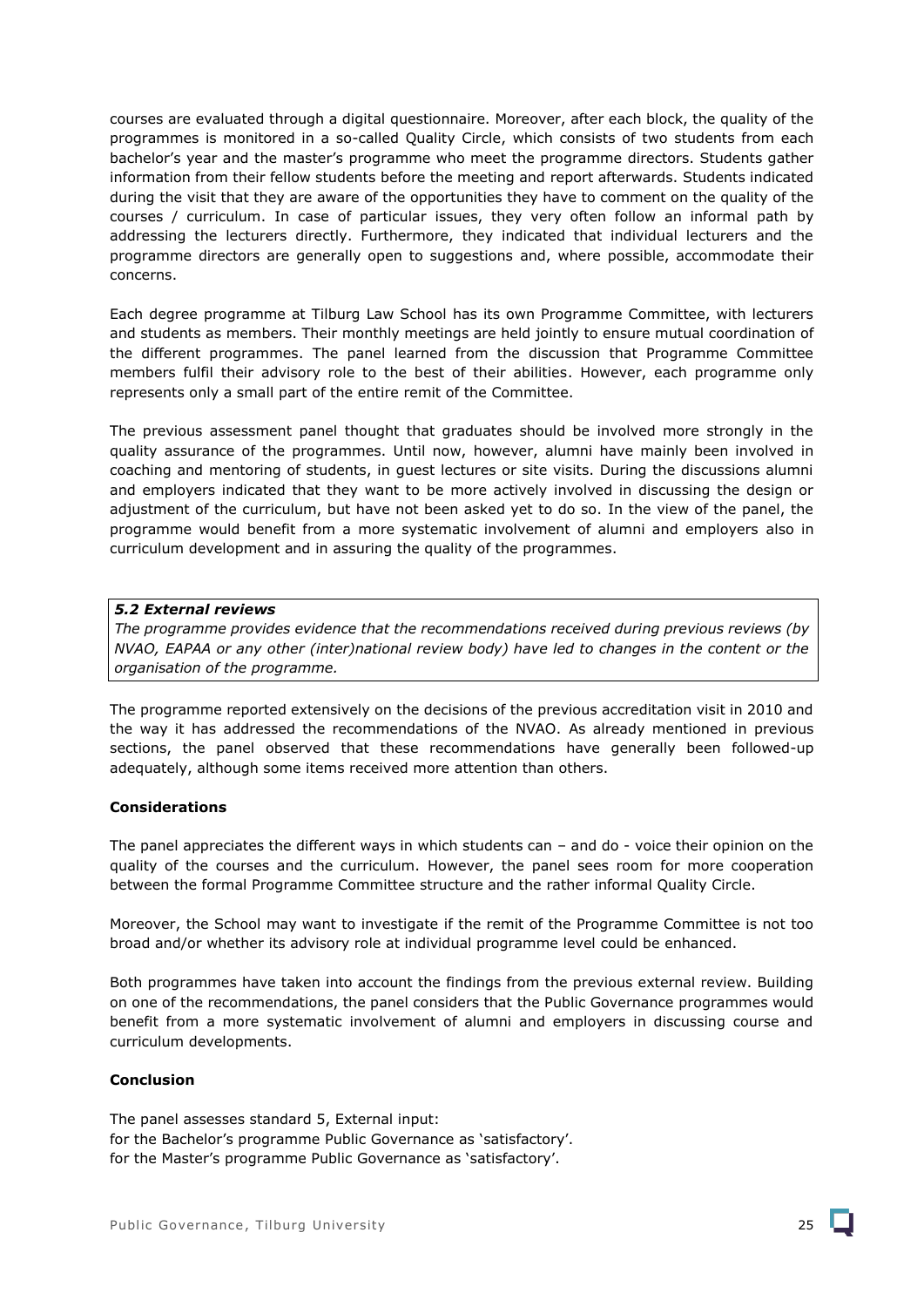## **Standard 6: Diversity**

Diversity among staff and students is one of the aims of the programme. This reflects the broader appreciation of diversity as a relevant variable in the study and practice of public administration and governance. The programme at least takes steps to increase gender balance among the professional staff of the programme, if necessary.

## **Findings**

The Tilburg School of Governance strives to ensure a substantial number of women among its teaching staff. At the time of the site visit, 30% of the staff members who are engaged in the bachelor's curriculum are female. In the master's programme, this is only 17%. The panel learned during the visit that the programme is aware of the low number of female staff; because staff numbers are anyway limited, a minor change in the composition of the staff will affect the gender balance.

The male-female ratio among students has been relatively stable over the past few years: in both programmes roughly one third of the students is female. The most recent figures (2016-2017) show that 40% of the master's students were female.

For a long time, both programmes had an explicitly national focus and attracted only Dutch speakers. In the first cohort of the English-language master's programme, 23% of the students were of non-Dutch nationality. The programme expects that this share will grow in the near future. Similarly, the creation of an international track in the bachelor's programme should lead to a more diverse student group.

### **Considerations**

So far the Public Governance programmes have had a distinctively Dutch profile. Given the growing international focus, the panel considers that the number of non-Dutch students will grow considerably in the near future.

There is not an optimum gender balance within the programmes but the number of female students is sufficiently high. In terms of staff, the panel advises that the master's programme, in particular, should monitor the currently rather low proportion of female staff.

### **Conclusion**

The panel assesses Standard 6, Diversity: for the Bachelor's programme Public Governance as 'satisfactory'. for the Master's programme Public Governance as 'satisfactory'.

## GENERAL CONCLUSION

For both the bachelor's and master's programme, the panel assesses all standards as 'satisfactory'. According to the decision rules of NVAO's Framework for limited programme assessments applied to Standard 1 to 4, the panel assesses:

the bachelor's programme Public Governance as 'satisfactory'. the master's programme Public Governance as 'satisfactory'.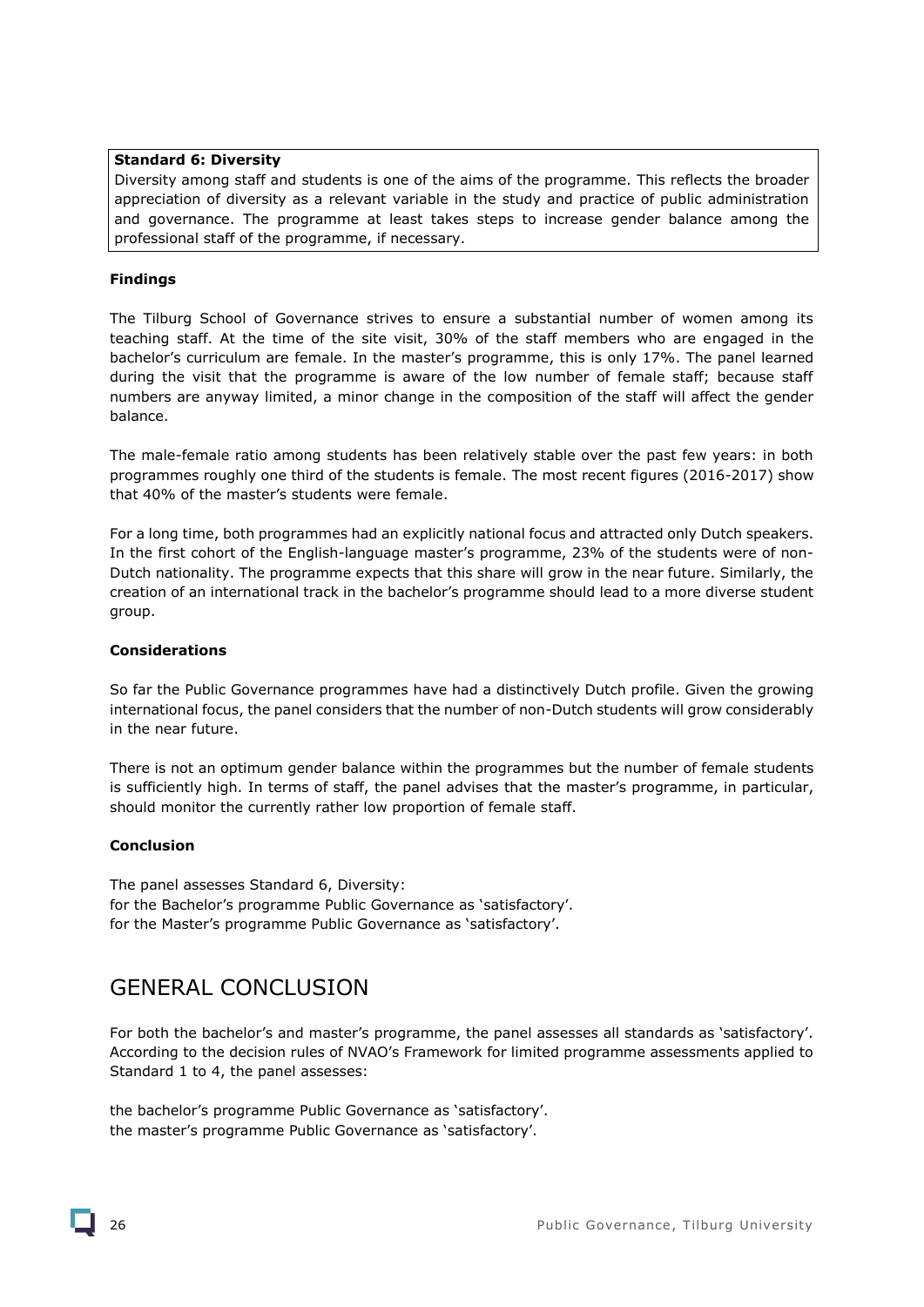## <span id="page-26-0"></span>**APPENDICES**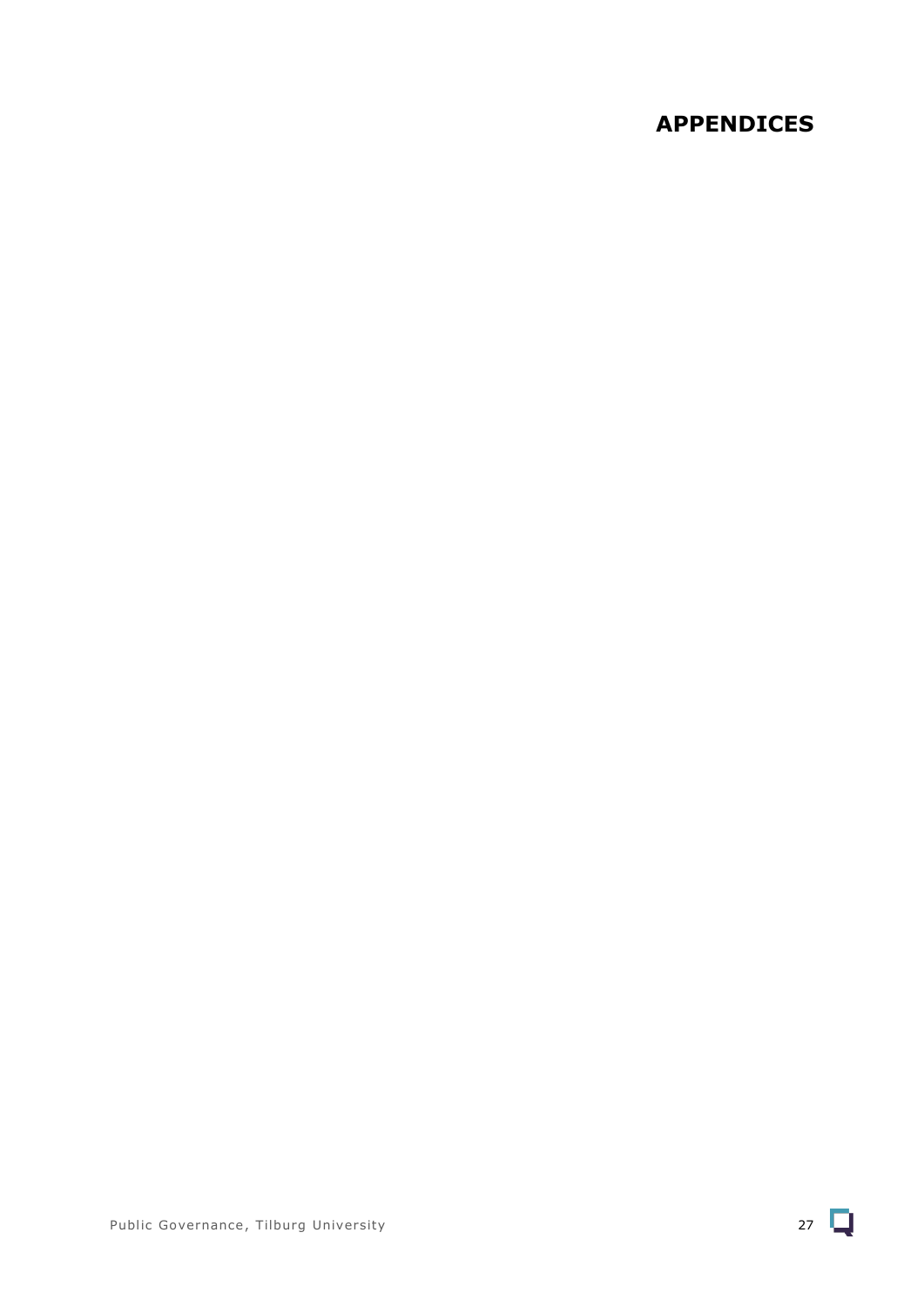28 Public Governance, Tilburg University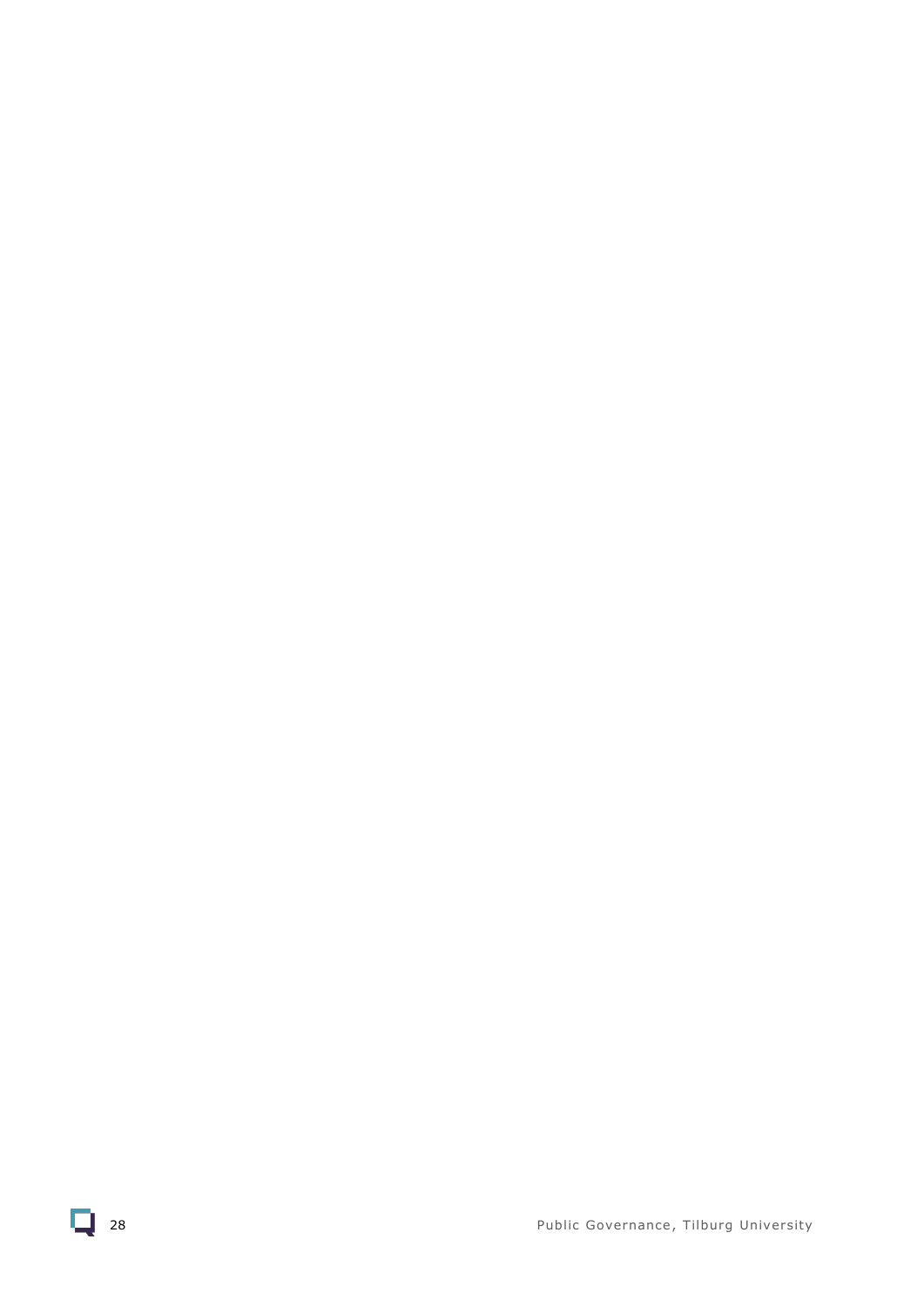## <span id="page-28-0"></span>APPENDIX 1: CURRICULA VITAE OF THE MEMBERS OF THE ASSESSMENT PANEL

**Prof. dr. T. (Tony) Bovaird** is emeritus professor of the University of Birmingham (United Kingdom). He has previously worked at Aston Business School and Bristol Business School. From 2012 he has held a visiting chair in Meiji University (Japan) and has been visiting professor at various universities and business schools in the UK and abroad, such as the University of Bern, University of Barcelona, the University of Minho (Portugal) and the University of Brasilia. His research covers strategic management of public services, performance measurement in public agencies, evaluation of public management and governance reforms, and user and community co-production of public services. He has carried out research and has been involved in projects for, amongst others, the European Commission, several UK government departments and the Welsh Government. He is on the Governing Council of Local Areas Research and Intelligence Association (LARIA) and has been a member of the Strategy Board of the UK Research Councils' Local Government Initiative (LARCI) and the Local Government Reference Panel of the National Audit Office. He has given keynote speeches for several (inter)national annual conferences. Professor Bovaird is a member of the Editorial Board of the International Public Management Journal and co-author of Public Management and Governance. He is also a member of the Scientific Advisory Board of the German Institute for Public Administration Research and a non-executive director of Governance International.

**Prof. dr. M. (Marleen) Brans** is professor at the KU Leuven Public Governance Institute. At KU Leuven she directs the Master in European Politics and Policies programme, and the Master in Public Management and Policy. She currently teaches courses at bachelor's, master's, and advanced master's level, such as Design and Strategy of Policy, Evaluation of Policy, Comparative Public Policies in Europe, and Policy Analysis. In the past she has taught other subjects such as Public Administration, Relations Government-Citizens, Governance and Steering, Research Seminar. Her research interests focus on the production and use of policy advice by academics, civil servants, personal advisors, and strategic advisory bodies. Her publications include the Routledge Handbook of Comparative Policy Analysis (edited with Iris Geva-May and Michael Howlett) and Policy Analysis Belgium (edited with David Aubin, Policy Press). She serves as Vice-President of the International Public Policy Association and as Chair of the Accreditation Committee of the European Association for Public Administration Accreditation. She serves on the board of the Journal of Comparative Policy Analysis, Policy and Society and Halduskultuur.

**Prof. dr. H.M.C. (Harrie) Eijkelhof** studied experimental physics at Leiden University. He taught physics, agricultural science and general science at secondary schools in Amsterdam, Senanga (Zambia) and Leiden and has been in charge of six national curriculum projects in physics and science education. At the international level he participated in science education projects in Portugal (Ciencia Viva), Israel, Tanzania and Ghana, and in the projects Science Across the World and PRIMAS. At Utrecht University he has been head of the Science and Mathematics Teacher Training Department, in charge of bachelor's and master's programmes in Physics and Astronomy and vice-dean of the Faculty of Science. Between 1997 and 2011 he was professor of Physics Education and after his retirement between 2011 and 2014 director of the Freudenthal Institute for Science and Mathematics Education. Currently he is involved in various curriculum, professional development and quality assurance programmes. His research publications focus among others on concepts of ionizing radiation, curriculum development and PISA results.

**Prof. dr. Xue Lan** is a Cheung Kong Chair professor and dean of School of Public Policy and Management at Tsinghua University (China). With a Ph. D in public policy from Carnegie Mellon University, he taught at the George Washington University before returning back to China in 1996. His teaching and research interests include public policy analysis, STI policy, crisis management, and global governance. He has published widely in these areas, including, Risk Governance on Climate Change and Globalization of Science and Technology and its Influence on China's Development. He also serves as an adjunct professor at Carnegie Mellon University and a Non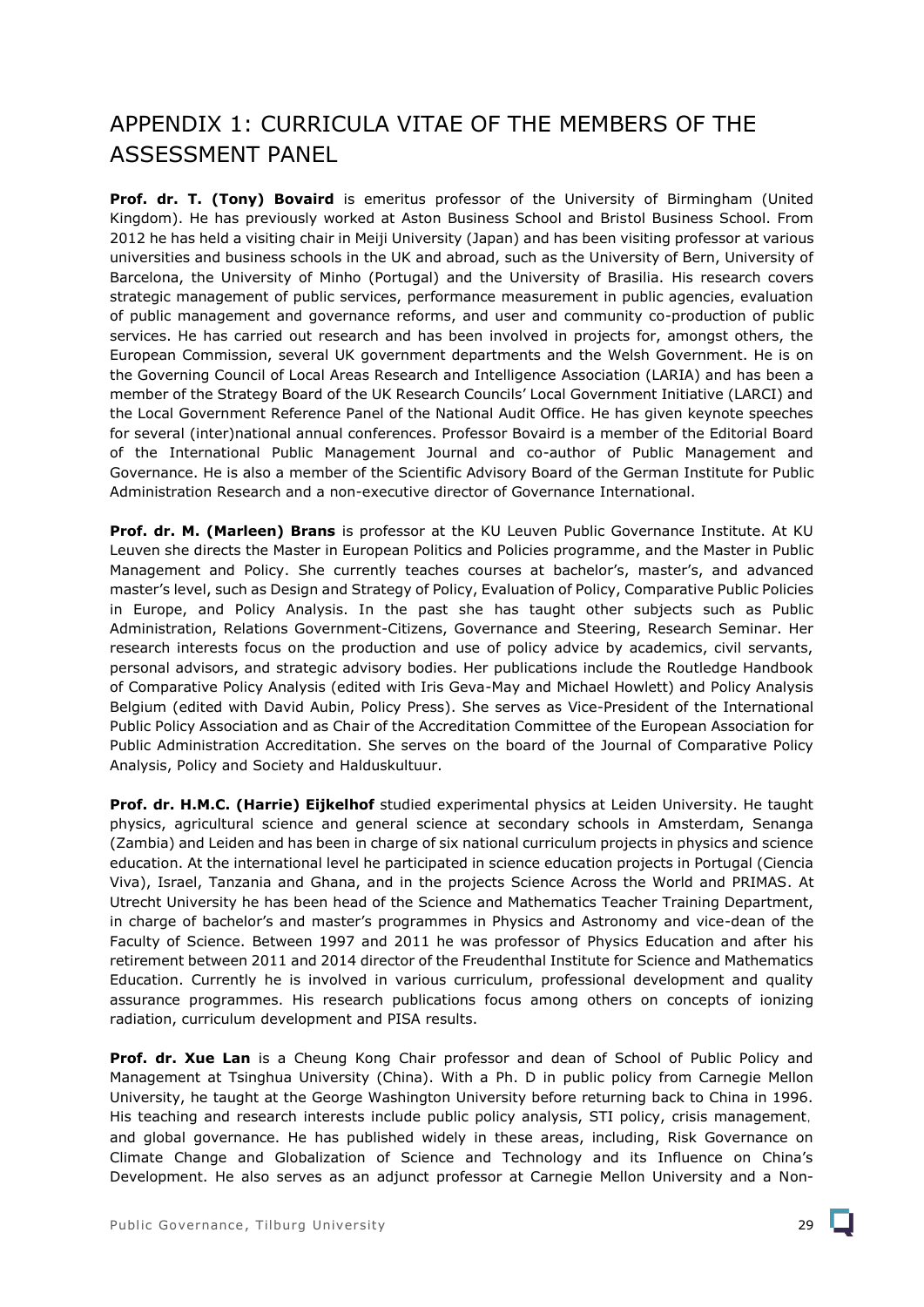Resident Senior Fellow of Brookings Institution. His many public service appointments include a member of the National Committee for Strategic Consultation and Comprehensive Review, a member of the Expert Committee on Emergency Management of the State Council of China, the Convener of the State Council Academic Assessment Committee for Public Administration, Vice President of China Association of Public Administration, a member of United Nations University Council, and a member of the academic advisory board of Blavatnick School of Government at Oxford University. Since 2012, he has been the Co-Chair of the Leadership Council of the Sustainable Development Solution Network (SDSN). He is a recipient of the Fudan Distinguished Contribution Award for Management Science.

**Prof. dr. J.P. (Jan) Pronk** studied Economics at the Erasmus University in Rotterdam, where he also worked as a lecturer and research fellow. Professor Pronk has combined politics and education in his career. In 1971 he became a Member of Parliament for the Labour Party (PvdA), which he was until 1973, and again from 1978 to 1980 and from 1986 to 1989. He was Minister for Development Co-operation in three cabinets (1973-1977, 1989-1994 and 1994-1998), Acting Minister of Defence (1992) and Minister of Environment, Spatial Planning and Housing (1998-2002). He was appointed professor in Theory and Practice of International Development at the Institute of Social Studies (ISS) in The Hague in 1978 and worked there until 1980, from 2002 to 2004 and again from 2007 to 2011. He was also professor in Theory and Practice of Policy Making at the University of Amsterdam (1988- 1989). Over the years, professor Pronk has been involved in numerous organizations that focus on international and sustainable development, peace and refugees, and climate change, as member and chairman. From 1980 to 1986 for instance, he was Deputy Secretary-General for the United Nations Conference on Trade and Development and from 2004 to 2006 he acted as Special Representative of the Secretary General of the United Nations in Sudan (SRSG/USG) and Head of the United Nations Peace Mission in Sudan (UNMIS). Currently, professor Pronk is Associate Fellow at the Centre International Conflict Analysis and Management (CICAM) of the Radboud University in Nijmegen and lecturer at the Amsterdam University College. Since 2009 professor Pronk is visiting professor of the United Nations University for Peace (UPeace) in Costa Rica.

**S. (Sophie) van Wijngaarden** is master's student of the programme SEPAM (MSc Systems Engineering, Policy Analysis and Management) at the Delft University of Technology. She obtained her BSc Technische Bestuurskunde also at the Delft University of Technology. Her research focuses on transport and logistics. From 2015 to 2017 she was an active member and treasurer for the Study association S.V.T.B. Curius, and vice-president of the 1-2-STARTUP Weekend Committee 2016 for the organization YES! Delft Students in Delft.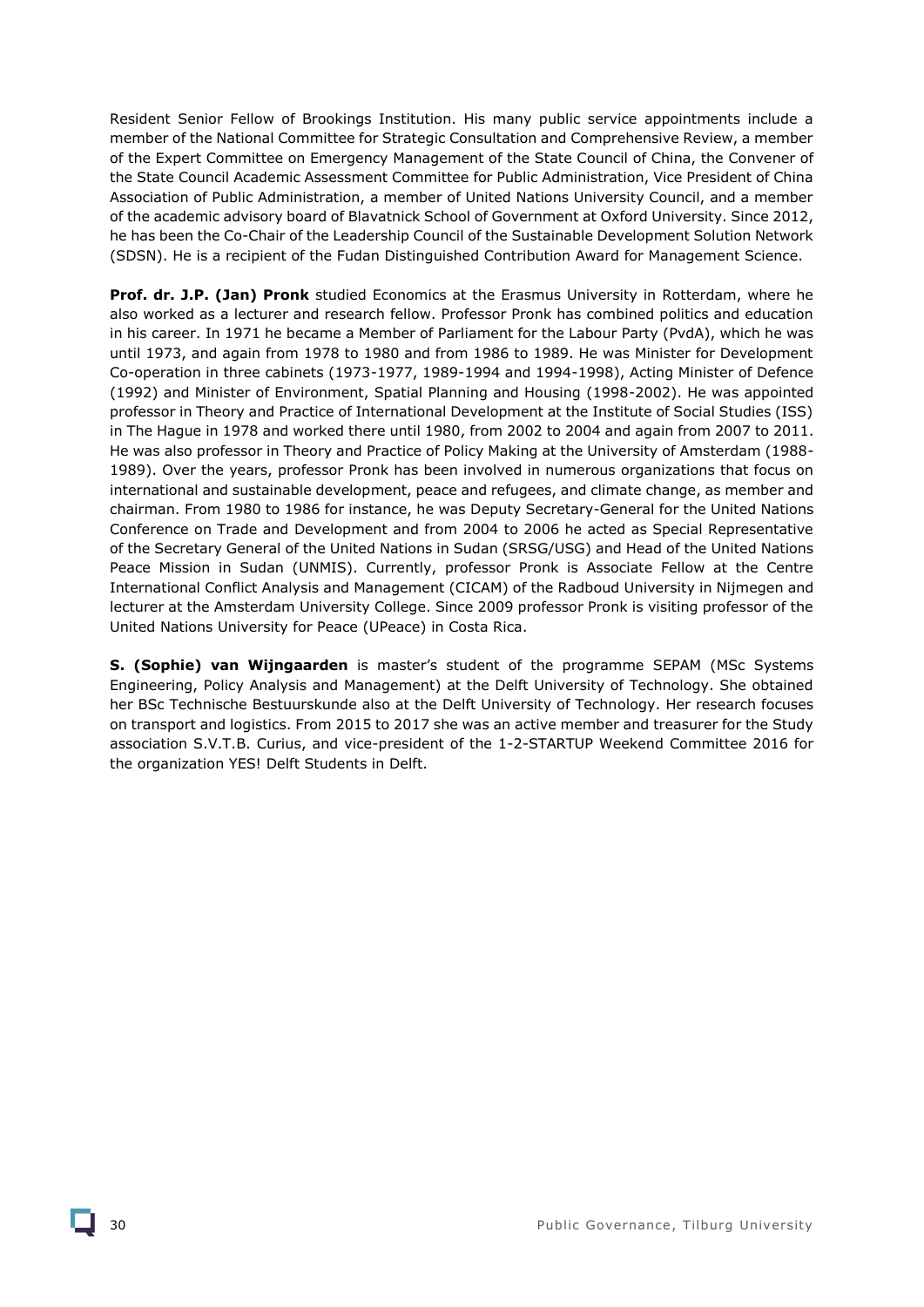## <span id="page-30-0"></span>APPENDIX 2: DOMAIN-SPECIFIC FRAMEWORK OF REFERENCE

## **Domain-specific requirements Public Administration, Public Governance, and Governance and Organization (PAGO) Programmes, 2010**

## **Introduction**

The study of public administration has developed and expanded into a broad interdisciplinary body of knowledge, which tackles a variety of themes and practices on public administration, governance and organization (PAGO). The academic community in the Netherlands acknowledges that throughout the years this field has widened and now includes not only public administration but also governance and organization. This entails a diversity of approaches on the one hand, but on the other, the conviction that these approaches are connected and interrelated and worthwhile to keep together. Programmes may share basic components, but also may differ to express their specialisation in this broadened field. This parallels developments in the profession. Alumni are increasingly challenged in a wide variety of fields that put varying demands regarding professional knowledge, skills and attitudes. In this frame of reference we will address this field as the PAGOfield: including public administration, public governance, and governance and organization.

In this domain-specific frame of reference we start with a brief summary regarding the development of the PAGO-field and argue that the broadening of the field is due to various exogenous and endogenous changes. Accordingly we will outline the programme principles of PAGO-studies as well as related learning outcomes.

#### **Developments**

The societal impact of processes like globalization, individualization and ICT has altered the nature of public problems. Issues like risk and security, environment and ecology, economics and welfare, and nationality and culture are high on the societal and political agenda. The impact of such problems has consequences for the abilities of (national) governments. It challenges them to reach beyond traditional approaches. This has led to manifold changes in political and administrative landscapes. New expectations and demands are expressed towards politics and administration, including moral standards. New criteria for performance have emerged that aim at 'value for money', new businesslike concepts of management, and reformed public service delivery. There have been new interpretations of democracy and accountability, and of relations between state, civil society and the market.

Government and public administration not only changed its own practices, it also changed its relationship with society. Public administration thus moved towards governance, i.e. dealing with public problems through dispersed networks of organizations and actors, including social institutions, non-governmental organizations (NGO's), and private companies. Government and public policy are still relevant, but new outlooks and mechanisms are designed and used to make things work.

These developments have also changed the field of study of PA. Scholars started to use new concepts to understand developments, broadening categories such as 'government-governance', and crossing boundaries between the public and private world. These concepts include focused attention to issues like interdependence, ambiguity, networks, contextuality, governance, and the role of institutions, trust and integrity. These developments invited researchers to cross disciplinary borders and take aboard theories, concepts, methods and ideas, from organization studies (structure, culture, management, strategy, networks, et cetera) as well as other bodies of knowledge (new fields within economics, political science and sociology, communication theory, ethics and philosophy, geography, international relations and law, et cetera).

Another issue that needs to be highlighted is that the study of Public Administration in the Netherlands includes several fields that elsewhere are situated in political science. The PAGO-studies not only focus on classical PA issues, but also on public organization and management issues, as well as on subfields like 'public policy', 'policy making', 'public governance', 'public culture and ethics'.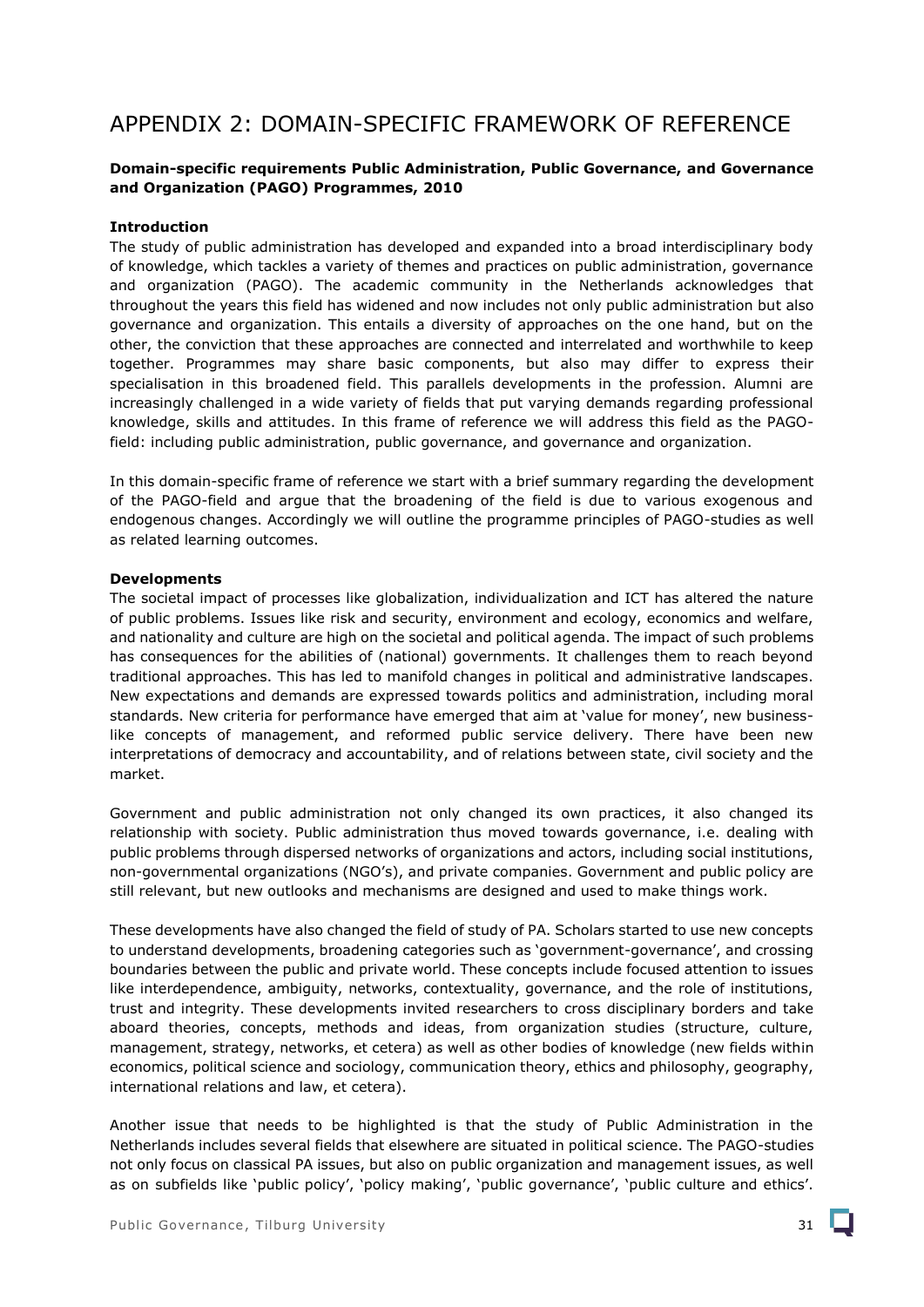Scholars of these issues are part of the broad 'PA' community, in research as well as in educational programmes.

### **Resulting Fields of Study**

This PAGO-community consists of three fields of study. The first embodies the classical features of the discipline, concentrating on politics, administration and the public sector. Public administration often started within the context of (departments of) politics and/or law, with an emphasis on the study of government and bureaucracy as well as public policy-making and implementation.

The second emerged through the fact that public interests and public problems are increasingly tackled by a multitude of public and private actors. It broadened the scope of study to include nongovernmental actors, as part of the often complex public-private, multi-actor networks that deal with collective and public interests.

The third field focuses on questions of governance and organization that surpass the traditional public-private boundaries. It includes the study of private actors in social contexts. This orientation links the worlds of business administration and public administration and pays attention to what we know about management, strategy and behaviour in corporations. This approach can be labelled as 'governance and organization'.

PAGO today is a broad multi- and interdisciplinary field of science. The classical core disciplines of political science, law, sociology and economics are important, and there is an increasing involvement of disciplines that focus on organization, culture, and communication. Also, challenging new interchanges with bodies of knowledge in (for example) social and organizational psychology, planning studies and geography, philosophy and ethics and history have demonstrated added value.

The PAGO-community acknowledges that there are different views regarding object and focus of the field of study. For instance: is PAGO about knowledge by description, explanation and prediction, or is evaluation and improvement the prime goal? Or, how do we relate to and communicate with practitioners in public (and private) administration, governance and organization? Rather than excluding certain views, the PAGO-community welcomes a variety in approaches, ideas and outlook. This variety is also visible in the PAGO-programmes.

### **Defining programme principles**

PAGO-programmes are academic programmes aiming at the development of academic knowledge, skills and attitude in students that are relevant for understanding public administration, governance and organization. They pay particular attention to social and political contexts and developments, relevant (interdisciplinary) bodies of knowledge, aim at developing research capacities, and contribute to working professionally in public and private domains. In this frame of reference we have listed elements that are to be seen as building blocks for academic programmes. As far as knowledge is concerned, contemporary programmes encompass various disciplinary views supporting the PAGO-domain, and various sorts of domain-specific knowledge. As far as skills are concerned, they encompass skills for applying and reflecting on scientific methods and approaches, integrating knowledge and skills for working in public domains/organizations. As far as attitude is concerned, it encompasses critical stances and moral stature. Each of these subfields is briefly elaborated in order to circumscribe specific learning outcomes at Bachelor and Master levels (see next paragraph).

### **Knowledge**

### *Knowledge of society and changing contexts*

Activities in public domains influence, are influenced by, and interact with social systems and developments. On the one hand, they constrain public sectors, as they reproduce values, traditions and culture(s). On the other hand, they call for public action; (new) facts, events and problems, fuelled by new technologies, pose new challenges. PAGO-programmes enhance understandings of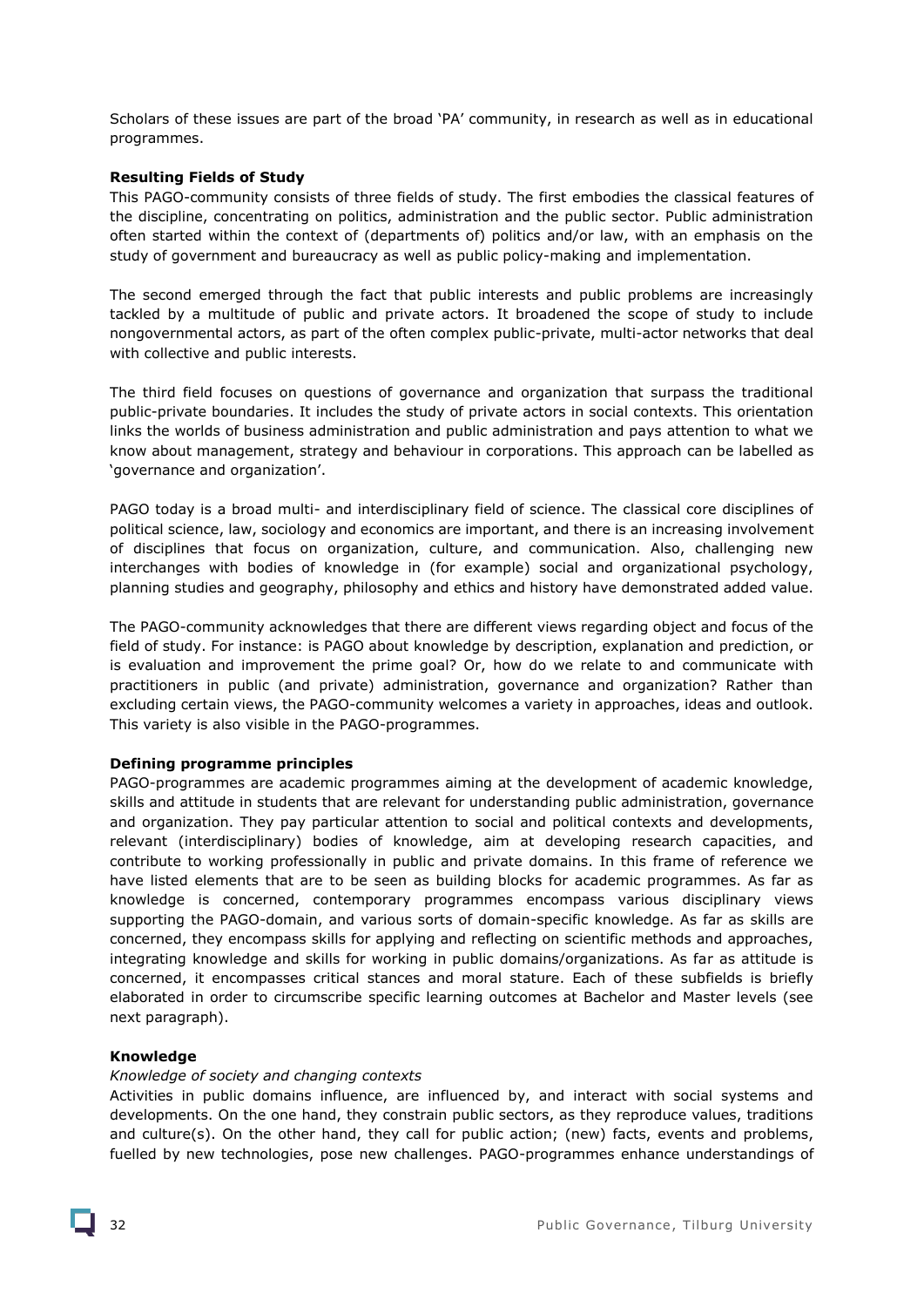social structures and behaviours, societal trends and changes. This calls for an awareness of political, sociological, cultural, historical, philosophical, ethical, economic and judicial contexts.

### *Knowledge of political and administrative systems*

The organization, processes and activities in public domains are shaped by and within political systems. PAGO-programmes should devote attention to the institutions, structure, organization and activities of such political systems, at different levels (local, regional, national, transnational). PAGOprogrammes encompass political and social theories, including those regarding legitimacy and the democratic design and functioning of organizations in public domains. They also pay attention to the application of these theories in everyday practice.

### *Knowledge of (public) policy, decision making and implementation*

Governance for societal problems includes many insights derived from various bodies of knowledge, ranging from high-level decision-making to everyday service delivery. PAGO-programmes address both classic and contemporary theories, methods and techniques of policy-making, management, decision-making, and their implementation in everyday practice.

### *Knowledge of organizations and organizing principles*

Public domains entail a variety of organizations, some organized as classical government bodies, some as between the public and private sectors, while others have been influenced by and/or have taken on the characteristics of private organizations. There is a growing awareness that policies and service delivery must be organized and require well-trained and motivated professionals. This leads to a more explicit emphasis on organizational studies. PAGO programmes entail knowledge of organizational concepts/perspectives on organizing, domains of managerial activities, insights in organizational change and management tools.

#### *Knowledge of governance and networks*

The powers and authorities to intervene have become less governmental and more distributed. Due to organizational fragmentation, the rise of network relations, and the spread of (normative) governance models – e.g., 'joined up government', 'public-private partnerships', and 'corporate social responsibility' (CSR) – multiple parties have become active in dealing with public problems and representing public interests. PAGO‐programmes pay attention to new relations and new governance regimes, having both theoretical and empirical consequences.

#### **Skills**

#### *Research skills*

The role of knowledge in (public) policies and organizations is crucial for its effectiveness, especially for understanding the complexity of contexts, structures, outcomes and behaviours. PAGOprogrammes include methods of quantitative and qualitative social-scientific research to analyse and also emphasise a clear understanding of contextual aspects.

#### *Integrative skills*

Public domains can be analysed from different angles; theories are grounded in various disciplines. The quality of research and capacities of civil servants and other functionaries in public domains depend on integrative skills, i.e. abilities to combine, integrate and apply different bodies of knowledge. PAGO-programmes devote attention to and provide opportunities to practice integrative skills.

#### *Cooperation and communication skills*

The functioning of the public domain largely depends on the skills of actors to exchange ideas, to negotiate when necessary, and to cooperate in constructive ways. Civil servants and other functionaries use a repertoire of skills and attitudes to communicate ideas to audiences of experts as well as laymen. Cooperation is at the heart of PAGO and includes a sense of responsibility and leadership. PAGO-programmes devote attention to and provide opportunities to practice cooperative and communicative skills.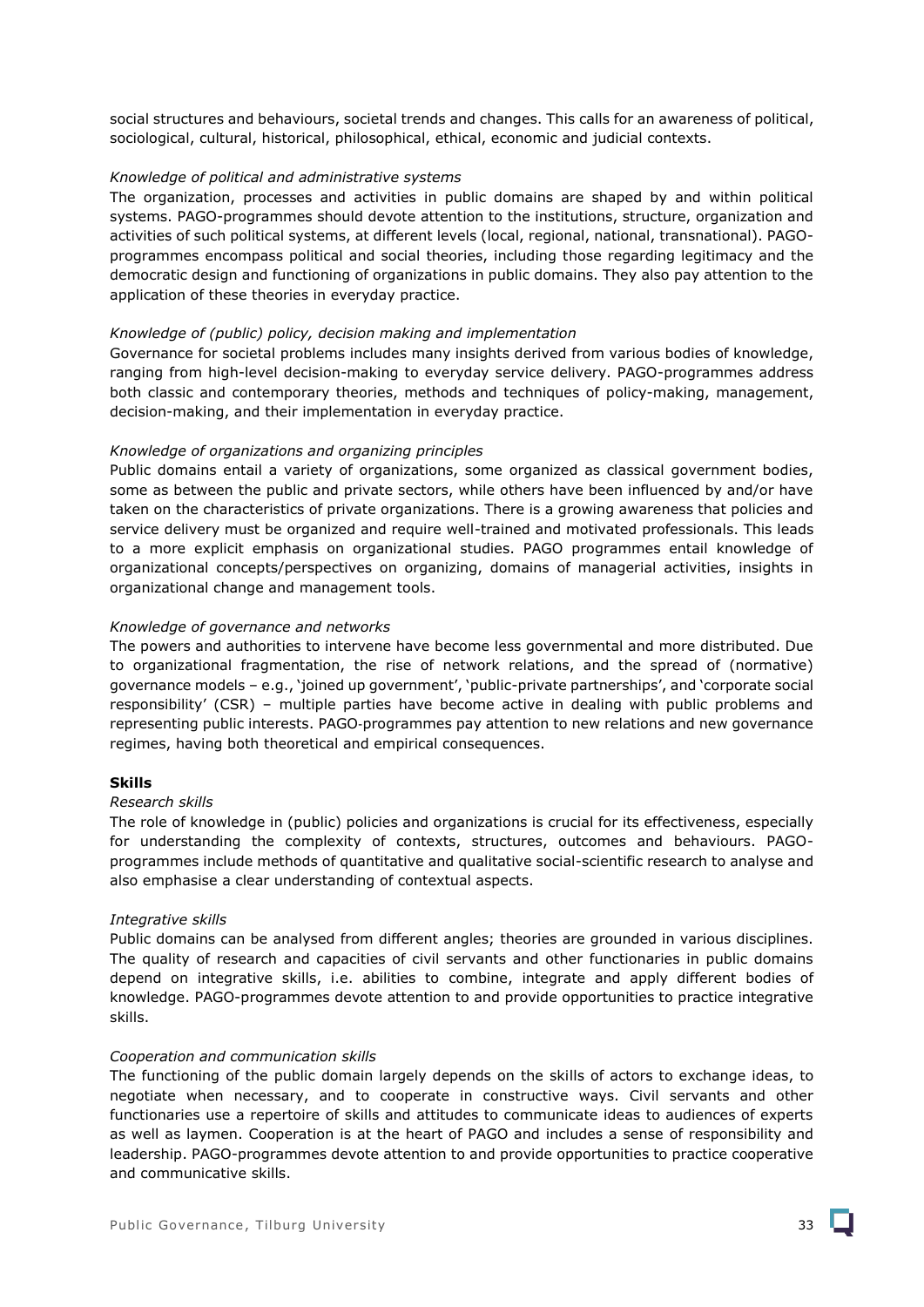## **Attitude**

### *Critical stances*

PAGO programmes are academic programmes that not only facilitate cognitive learning and skill development, they also develop critical powers. Students are taught how to critically analyze arguments used by others, how to relate 'fashionable' statements, e.g. by politicians, to more traditional as well as to scientific insights, and how to reflect upon political and normative implications of policy choices and organizational design. PAGO-programmes devote attention to the development of a constructive, critical attitude.

### *Moral stature and professionalism*

The eloquence and credibility of PAGO has two features. First is its ability to approach societal problems in effective ways, but second is the degree to which government and governance principles serves as a moral compass. PAGO-programmes train students in this respect for occupying positions in governance regimes (public and private), they also train students in developing appropriate or 'professional' conduct. This is a matter of guarding values, such as accountability and integrity, and of practicing values, such as entrepreneurship and innovation.

## **Academic learning outcomes for PAGO studies**

The broad fields identified and circumscribed in the above are to be seen as programme criteria and, thus, as the building blocks of a programme. Each programme will emphasize a specific selection of these building blocks to impose specific learning outcomes on students. In the table below we list such learning outcomes. This is a generic list, both applicable for bachelor and master programmes.

The difference between both studies is in the degree of complexity; in the level of analysis; and in the independence of the student. Here we follow the distinctions made in the so-called Dublin descriptors. In this system a distinction is made between first cycle learning for bachelors and second cycle learning for masters. First cycle learning involves an introduction to the field of study. It aims at the acquisition and understanding of knowledge, ideas, methods and theories, elementary research activities, and basic skills regarding communication and learning competences. At second cycle learning we find a deeper understanding of knowledge; problem solving skills are developed for new and unexpected environments and broader contexts. Here students can apply knowledge in various environments. At the master level we also expect a well-developed level of autonomy regarding the direction and choices in a study.

In generic bachelor PAGO-programmes most of the learning outcomes will apply that are listed below. Master programmes, however, usually have a much stronger thematic focus and may especially focus on a particular set of these learning outcomes that are best suited for that specialisation, but not covering all the learning outcomes listed below. We propose that the learning outcomes for the bachelor level, apply for the master level in the sense that students demonstrate that they are capable of:

- dealing with increased situational, theoretical and methodological complexity;
- demonstrating increased levels of autonomy and self‐management;
- applying ideas, methods, theories in research and problem solving;
- mastering the complexity that is inherent to the field of specialisation.

In the table below we have organized the learning outcomes according to the Dublin descriptors. We present the main components of the Dublin descriptors in italics, and accordingly the proposed learning outcomes.

## **Knowledge and understanding**

*1 (Bachelor) [Is] supported by advanced text books [with] some aspects informed by knowledge at the forefront of their field of study*

*2 (Master) provides a basis or opportunity for originality in developing or applying ideas often in a research context*

• (Basic) knowledge of (changing) societal contexts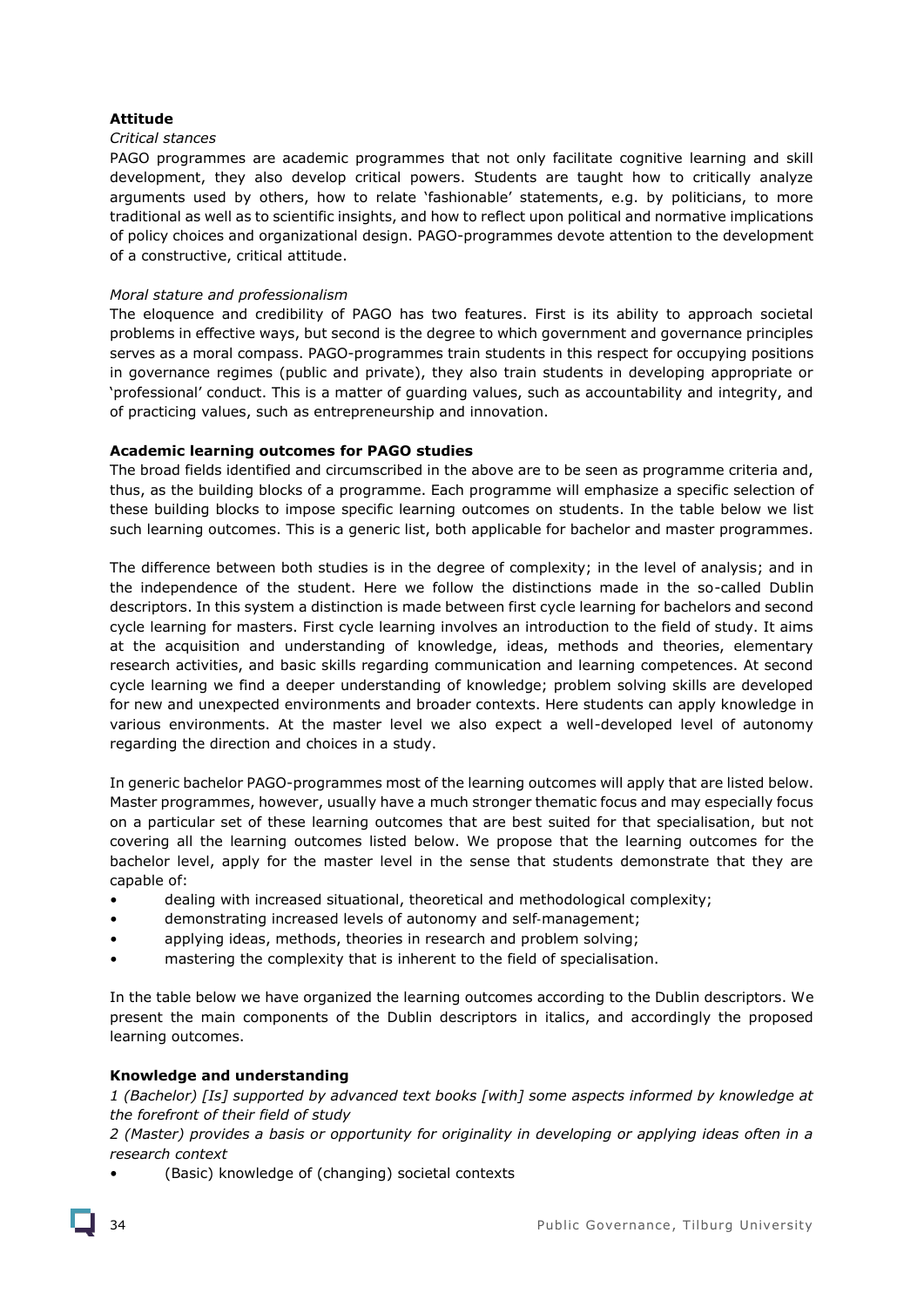- (Basic) knowledge and understanding of the distinctive nature of organization, policy making, management, service delivery and governance in PAGO domains
- (Basic) awareness of political traditions and politics
- (Basic) knowledge and understanding of the discipline, PAGO-paradigms, intellectual tradition, theories and approaches
- (Basic) knowledge and understanding of multi-actor and multi-level concepts
- A general (basic) understanding regarding the dynamics and processes of actors in public domains, how these processes influence society and vice versa

## **Applying knowledge and understanding**

*1 (Bachelor) [through] devising and sustaining arguments*

*2 (Master) [through] problem solving abilities [applied] in new or unfamiliar environments within broader (or multidisciplinary) contexts*

- (Basic) capacity to work at different levels of abstraction
- (Basic) skills in problem definition and problem solving in the PAGO domain
- (Basic) ability to distinguish normative preferences and empirical evidence
- (Basic) skills in combining, integrating and applying knowledge
- (Basic) insight into the scientific practice
- (Basic) capacity to select a suitable theoretical framework for a given empirical problem
- (Basic) skills in combining normative and empirical aspects
- (Basic) capacity to build arguments and reflect upon the arguments of others
- (Basic) awareness of relevant social, ethical, academic and practical issues

## **Making judgements**

*1 (Bachelor) [involves] gathering and interpreting relevant data*

*2 (Master) [demonstrates] the ability to integrate knowledge and handle complexity, and formulate judgements with incomplete data*

- (Basic) ability to formulate research questions on problems in the PAGO-domain
- (Basic) knowledge regarding research on social-scientific positions and thinking
- (Basic) training in and application of quantitative, qualitative and mixed methods social science research
- (Basic) abilities to collect data and to derive judgments thereof

## **Communication**

*1 (Bachelor) [of] information, ideas, problems and solutions*

*2 (Master) [of] their conclusions and the underpinning knowledge and rationale (restricted scope) to specialist and non-specialist audiences (monologue)*

- (Basic) capacity to use argumentative skills effectively
- (Basic) capacity to function in multi- and interdisciplinary teams in several roles
- (Basic) capacity to function effectively in governance, organization, management, policy and advocacy settings
- (Basic) capacity to use communicative skills effectively in oral and written presentation

## **Learning skills**

*1 (Bachelor) have developed those skills needed to study further with a high level of autonomy*

*2 (Master) study in a manner that may be largely self-directed or autonomous*

- Learning attitude
- (Basic) capacity to reflect upon one's own conceptual and professional capacities and conduct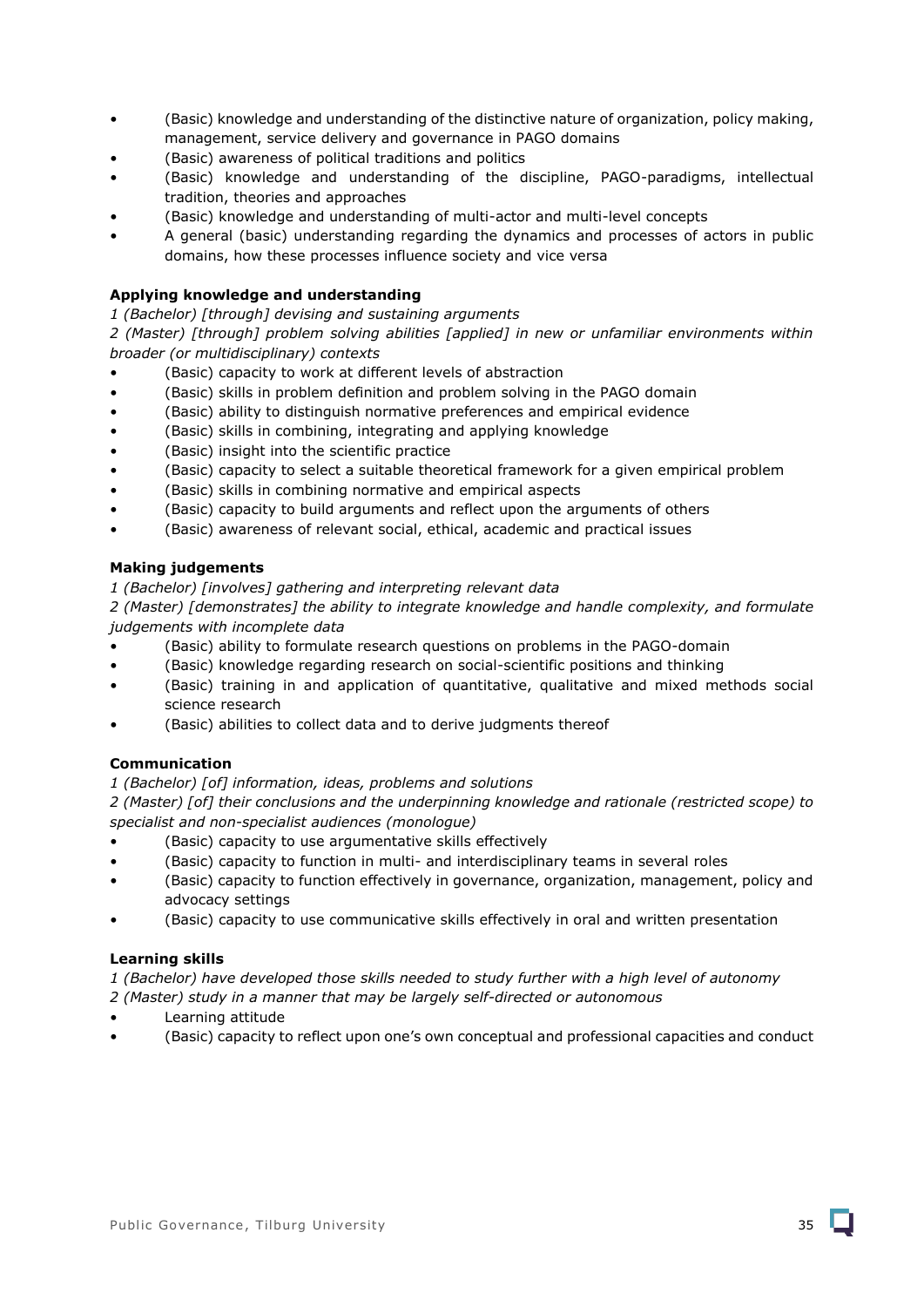## <span id="page-35-0"></span>APPENDIX 3: INTENDED LEARNING OUTCOMES

| Knowledge and understanding<br>Applying knowledge and<br>understanding                                                                                                                                                                                                                                                   |                                                                                                                                                                                                               | <b>Making judgements</b>                                                                                                                                | Communication                                                                                                                                                                                                      | <b>Learning skills</b>                                                                                                                                                                                          |
|--------------------------------------------------------------------------------------------------------------------------------------------------------------------------------------------------------------------------------------------------------------------------------------------------------------------------|---------------------------------------------------------------------------------------------------------------------------------------------------------------------------------------------------------------|---------------------------------------------------------------------------------------------------------------------------------------------------------|--------------------------------------------------------------------------------------------------------------------------------------------------------------------------------------------------------------------|-----------------------------------------------------------------------------------------------------------------------------------------------------------------------------------------------------------------|
| "Graduates of the bachelor's<br>program have basic knowledge and<br>understanding of"                                                                                                                                                                                                                                    | "Graduates of the bachelor's<br>program are able to"                                                                                                                                                          | "Graduates of the<br>bachelor's program are<br>able to"                                                                                                 | "Graduates of the bachelor's<br>program are able to"                                                                                                                                                               | "Graduates of the bachelor's<br>program"                                                                                                                                                                        |
| K1. theory and practice of the<br>variety of political and<br>administrative systems, in<br>particular the Dutch political and<br>administrative system.                                                                                                                                                                 | A1. analyze and interpret<br>common policy and<br>organizational problems and<br>issues in the public domain in<br>the light of scientific concepts<br>and theories in the field of<br>public administration. | M1. gather and interpret<br>data to inform and make<br>judgements about<br>developments in the field<br>of public administration.                       | C1. argue and communicate<br>effectively and respectfully,<br>in speech and writing, about<br>developments in the field of<br>public administration, with<br>specialist and non-specialist<br>audiences.           | L1. are able to collect, select<br>and process relevant<br>information quickly and<br>efficiently, demonstrating a<br>high level of responsibility,<br>self-discipline and initiative.                          |
| K2. theory and practice of agenda<br>setting, policy-making,<br>implementation and evaluation in<br>the public domain.                                                                                                                                                                                                   | A2. translate knowledge into<br>policy recommendations that<br>are both tenable and realistic.                                                                                                                | M2. critically assess<br>developments in public<br>administration's societal<br>environment from<br>multiple (scientific and<br>societal) perspectives. | C2, argue and communicate<br>effectively and respectfully,<br>in speech and writing, about<br>(results of) research in the<br>field of public administration,<br>with specialist and non-<br>specialist audiences. | L2, are able to apply the<br>media-, computer- and project<br>management skills that are<br>necessary to undertake further<br>study in the field of public<br>administration with a high<br>degree of autonomy. |
| K3. organizational theory and<br>practice of organizations in the<br>public domain.                                                                                                                                                                                                                                      | A3. design and conduct basic<br>(desk-)research in the field of<br>public administration,<br>applying observational,<br>interview, and survey<br>methods.                                                     | M3. critically assess<br>research presented by<br>others in the field of<br>public administration.                                                      |                                                                                                                                                                                                                    | L3. have the appropriate<br>learning skills and the curiosity<br>to identify field-specific<br>knowledge gaps and to stay<br>up-to-date with developments<br>in the field of public<br>administration.          |
| K4. governance theory and<br>practices in the public domain.<br>K5. the disciplinary foundations of<br>public administration: political<br>science, economics, sociology and,<br>in particular, law.<br>K6. epistemology, research<br>designs, research strategies, and<br>research methods in public<br>administration. |                                                                                                                                                                                                               |                                                                                                                                                         |                                                                                                                                                                                                                    |                                                                                                                                                                                                                 |

## *Bachelor's programme Public Governance:*

## *Master's programme Public Governance:*

| <b>Knowledge and</b><br>understanding                                                                                                                                                                                                | <b>Applying knowledge</b><br>and understanding                                                                                                                                                                                                               | <b>Making judgements</b>                                                                                                                                     | <b>Communication</b>                                                                                                                                                      | <b>Learning skills</b>                                                                                        |
|--------------------------------------------------------------------------------------------------------------------------------------------------------------------------------------------------------------------------------------|--------------------------------------------------------------------------------------------------------------------------------------------------------------------------------------------------------------------------------------------------------------|--------------------------------------------------------------------------------------------------------------------------------------------------------------|---------------------------------------------------------------------------------------------------------------------------------------------------------------------------|---------------------------------------------------------------------------------------------------------------|
| "A graduate of the master's<br>program has knowledge and<br>understanding of"                                                                                                                                                        | "A graduate of the master's<br>program is able to"                                                                                                                                                                                                           | "A graduate of the master's<br>program is able to"                                                                                                           | "A graduate of the master's<br>program is able to"                                                                                                                        | "A graduate of the master's<br>program "                                                                      |
| K1. theory and practice of the<br>variety of political and<br>administrative systems.<br>including a comparative<br>international perspective.                                                                                       | A1. analyze and evaluate the-<br>ory and practice of various in-<br>ternational political and ad-<br>ministrative systems.                                                                                                                                   | M1. analyze and evaluate<br>epistemology, research<br>designs, research strategies,<br>and research methods within<br>the field of public<br>administration. | C1. execute (applied) policy<br>research independently and<br>to communicate, argue and<br>debate the results of the<br>research both in speech as<br>well as in writing. | L1. has entrepreneurial skills<br>and public service ethos.                                                   |
| K2. theory and practice of<br>policy processes, such as<br>agenda setting, decision-<br>making, implementation and<br>evaluation.                                                                                                    | A2, analyze and evaluate<br>theory and practice of policy<br>processes, such as agenda<br>setting, decision-making,<br>implementation and<br>evaluation.                                                                                                     | M2, contribute to intervene<br>in governance challenges,<br>taking into account political,<br>juridical and economic<br>perspectives.                        |                                                                                                                                                                           | L2. is able to collect, select<br>and process relevant<br>information on complex<br>issues.                   |
| K3. organizational theory and<br>the functioning of<br>organizations in the public<br>domains.                                                                                                                                       | A3. analyze and evaluate<br>organizational theory and the<br>functioning of organizations<br>in the public domains.                                                                                                                                          |                                                                                                                                                              |                                                                                                                                                                           | L3. demonstrates a high level<br>of responsibility, self-<br>discipline and initiative in<br>larger projects. |
| K4. governance theory and<br>governance practice.                                                                                                                                                                                    | A4. analyze and evaluate<br>governance theory and<br>governance practice.                                                                                                                                                                                    |                                                                                                                                                              |                                                                                                                                                                           |                                                                                                               |
| K5. disciplinary foundations<br>of public administration in<br>political theory,<br>organizational studies,<br>sociology and, in particular, of<br>the disciplinary foundations<br>of public administration in<br>law and economics. | A5, analyze and evaluate<br>disciplinary foundations of<br>public administration in<br>political theory,<br>organizational studies,<br>sociology and, in particular, of<br>the disciplinary foundations<br>of public administration in<br>law and economics. |                                                                                                                                                              |                                                                                                                                                                           |                                                                                                               |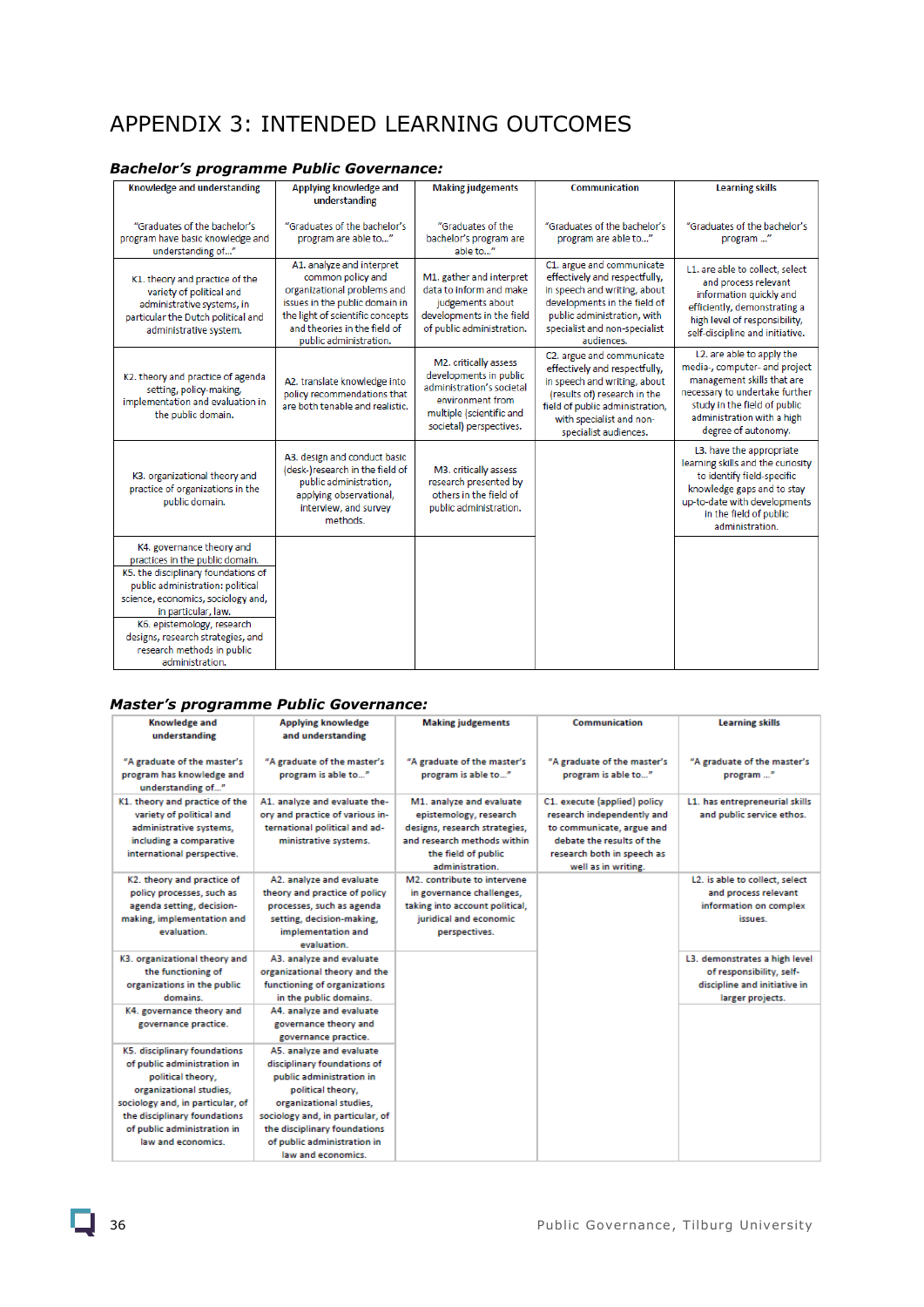## <span id="page-36-0"></span>APPENDIX 4: OVERVIEW OF THE CURRICULUM

## *Bachelor's programme Public Governance (2016-2017):*

| First bachelor year                                    |             |                |              |  |  |  |
|--------------------------------------------------------|-------------|----------------|--------------|--|--|--|
| Course                                                 | <b>ECTS</b> | Semester       | <b>Block</b> |  |  |  |
| Start seminar Public Administration & Government<br>1. | 6           | 1              | 1            |  |  |  |
| <b>Constitutional Law</b><br>2.                        | 6           | 1              | 1 & 2        |  |  |  |
| 3.<br>Sociology                                        | 5           | 1              | 1            |  |  |  |
| <b>Writing Skills</b><br>4.                            | 1           | 1              | 1            |  |  |  |
| <b>Information Skills</b><br>5.                        | 0           | 1              | 1            |  |  |  |
| 6.<br>Research in Public Administration 1              | 6           | 1              | 2            |  |  |  |
| Political Science (incl. Analytical Skills)<br>7.      | 6           | 1              | 2            |  |  |  |
| <b>Public Policy Making</b><br>8.                      | 6           | 2              | 3            |  |  |  |
| <b>Administrative Law</b><br>9.                        | 6           | 2              | 3&4          |  |  |  |
| 10. History of Public Institutions                     | 6           | $\overline{2}$ | 3            |  |  |  |
| 11. Research in Public Administration 2                | 6           | 2              | 4            |  |  |  |
| 12. Introduction to Organization Sciences              | 6           | 2              | 4            |  |  |  |
| Dutch Language Test                                    | 0           | 2              | 4            |  |  |  |
| Second bachelor year                                   |             |                |              |  |  |  |
| Course                                                 | <b>ECTS</b> | Semester       | <b>Block</b> |  |  |  |
| 13. Economic Theories and Government Finances          | 6           | 1              | 1            |  |  |  |
| 14. Research in Public Administration 3                | 6           | 1              | 1            |  |  |  |
| 15. Constitutional and Administrative Law: integration | 6           | 1              | 1&2          |  |  |  |
| 16. Public Management                                  | 6           | 1              | 2            |  |  |  |
| 17. Local and Regional Governance                      | 6           | 1              | 2            |  |  |  |
| 18. Governance in Europe                               | 6           | 2              | 3            |  |  |  |
| 19. Market, State and Civil Society                    | 6           | 2              | 3            |  |  |  |
| 20. Philosophy of Law B                                | 6           | $\overline{2}$ | 3 & 4        |  |  |  |
| 21. Media, ICT and Policy                              | 6           | 2              | 4            |  |  |  |
| 22. Internship Public Administration                   | 6           | $\overline{2}$ | 4            |  |  |  |
| Third bachelor year                                    |             |                |              |  |  |  |
| Course                                                 | <b>ECTS</b> | Semester       | <b>Block</b> |  |  |  |
| 23. Project Workshop Literature Research               | 6           | 1              | 1            |  |  |  |
| 24. Networks and Institutions in Public Administration | 6           | 1              | $\mathbf{1}$ |  |  |  |
| 25. Elective course 1                                  | 6           | 1              | 1&2          |  |  |  |
| 26. Elective course 2                                  | 6           | 1              | 2            |  |  |  |
| 27. Public Policy Analysis                             | 6           | 1              | 2            |  |  |  |
| 28. Project Workshop Consultancy and Policy Advice     | 6           | 2              | з            |  |  |  |
| 29. Governance and The Rule of Law                     | 6           | 2              | з            |  |  |  |
| 30. Philosophy of Administration Studies               | 6           | 2              | 3&4          |  |  |  |
| 31. Supervision, Performance and Accountability        | 6           | 2              | 4            |  |  |  |
| 32. Bachelor thesis Public Administration              | 6           | 2              | 4            |  |  |  |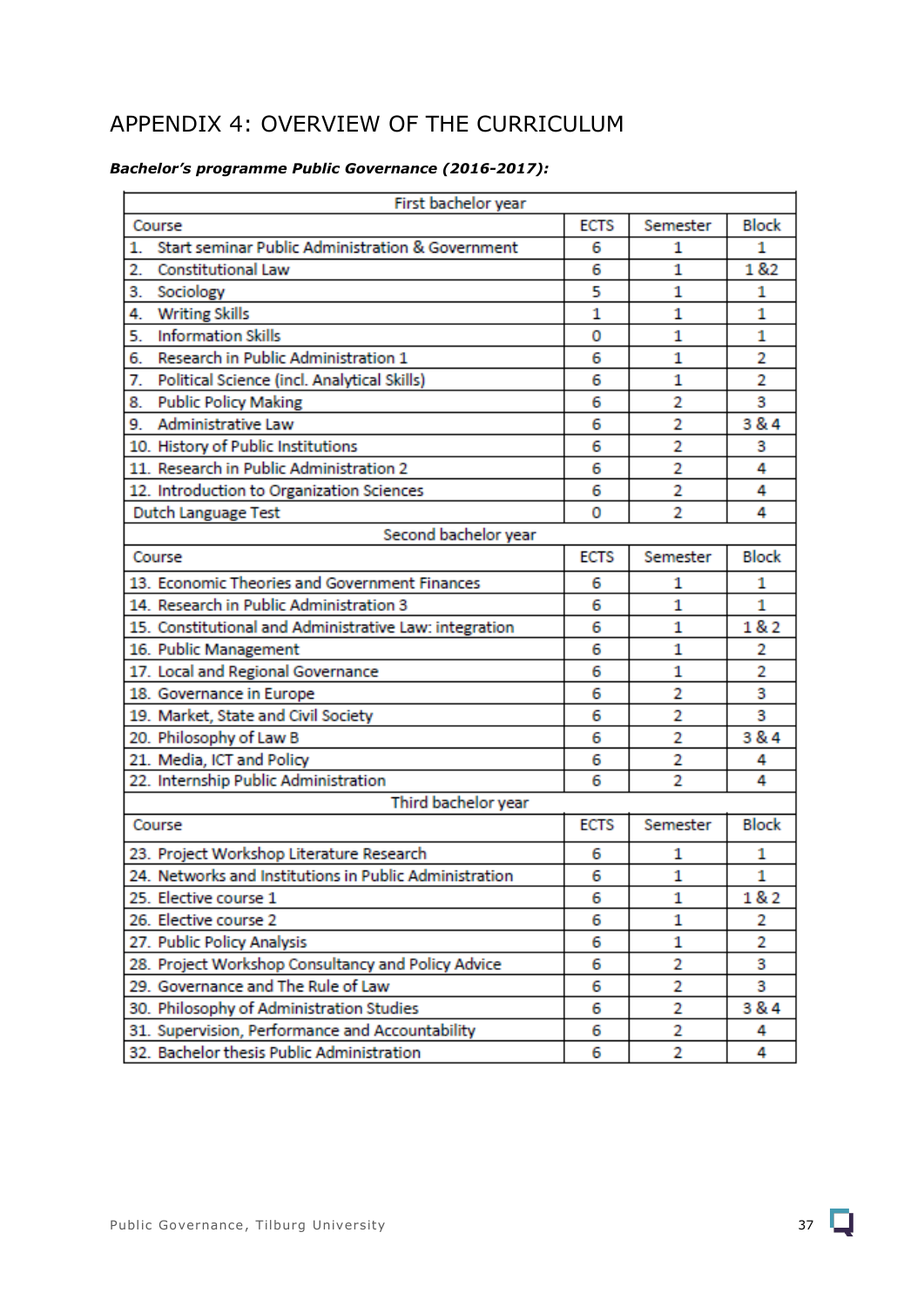| Learning<br>line<br>Year | Law                                                                    | Policy                                                                                                                         | <b>Multilevel</b><br><b>Government &amp;</b><br><b>Democracy</b> | Public<br><b>Organizations</b>                            | <b>Research &amp;</b><br><b>Skills</b>                               | Classical<br><b>Perspectives</b><br>on Society and<br>Governance |
|--------------------------|------------------------------------------------------------------------|--------------------------------------------------------------------------------------------------------------------------------|------------------------------------------------------------------|-----------------------------------------------------------|----------------------------------------------------------------------|------------------------------------------------------------------|
|                          | <b>Constitutional Law</b>                                              | Writing,<br><b>Startseminar Public Administration &amp; Government</b><br><b>Information &amp;</b><br><b>Analytical Skills</b> |                                                                  |                                                           |                                                                      | Sociology                                                        |
| Year <sub>1</sub>        | <b>Administrative Law</b>                                              | <b>Public Policy</b><br>Making                                                                                                 | <b>History of</b><br><b>Public</b><br>Institutions               | <b>Introduction to</b><br>Organization<br><b>Sciences</b> | <b>Research in</b><br><b>Public</b><br><b>Administration</b><br>1& 2 | Political<br>Science                                             |
| Year <sub>2</sub>        | <b>Constitutional and</b><br><b>Administrative Law:</b><br>integration | Media, ICT                                                                                                                     | Local and<br>Regional<br>Governance                              | Market, State<br>and Civil<br>Society                     | <b>Research in</b><br><b>Public</b><br><b>Administration</b><br>В    | Economic<br><b>Theories</b> and                                  |
|                          | Philosophy of Law B                                                    | and Policy                                                                                                                     | <b>Governance in</b><br>Europe                                   | Public<br>Management                                      | Internship<br><b>Public</b><br><b>Administration</b>                 | Government<br>Finances                                           |
|                          |                                                                        | <b>Public Policy</b><br><b>Analysis</b>                                                                                        | <b>Networks and</b>                                              | Supervision.                                              |                                                                      |                                                                  |
| Year <sub>3</sub>        | <b>Governance and</b><br>The Rule of Law                               | Project<br>Workshop<br>Consultancy and<br><b>Policy Advice</b>                                                                 | <b>Institutions in</b><br><b>Public</b><br><b>Administration</b> | Performance<br>and<br><b>Accountability</b>               |                                                                      | Philosophy of<br><b>Administration</b><br><b>Studies</b>         |
|                          | Elective Course 1 & 2                                                  |                                                                                                                                |                                                                  |                                                           |                                                                      |                                                                  |
|                          | Project Workshop Literature Research                                   |                                                                                                                                |                                                                  |                                                           |                                                                      |                                                                  |
|                          | <b>Bachelor thesis Public Administration</b>                           |                                                                                                                                |                                                                  |                                                           |                                                                      |                                                                  |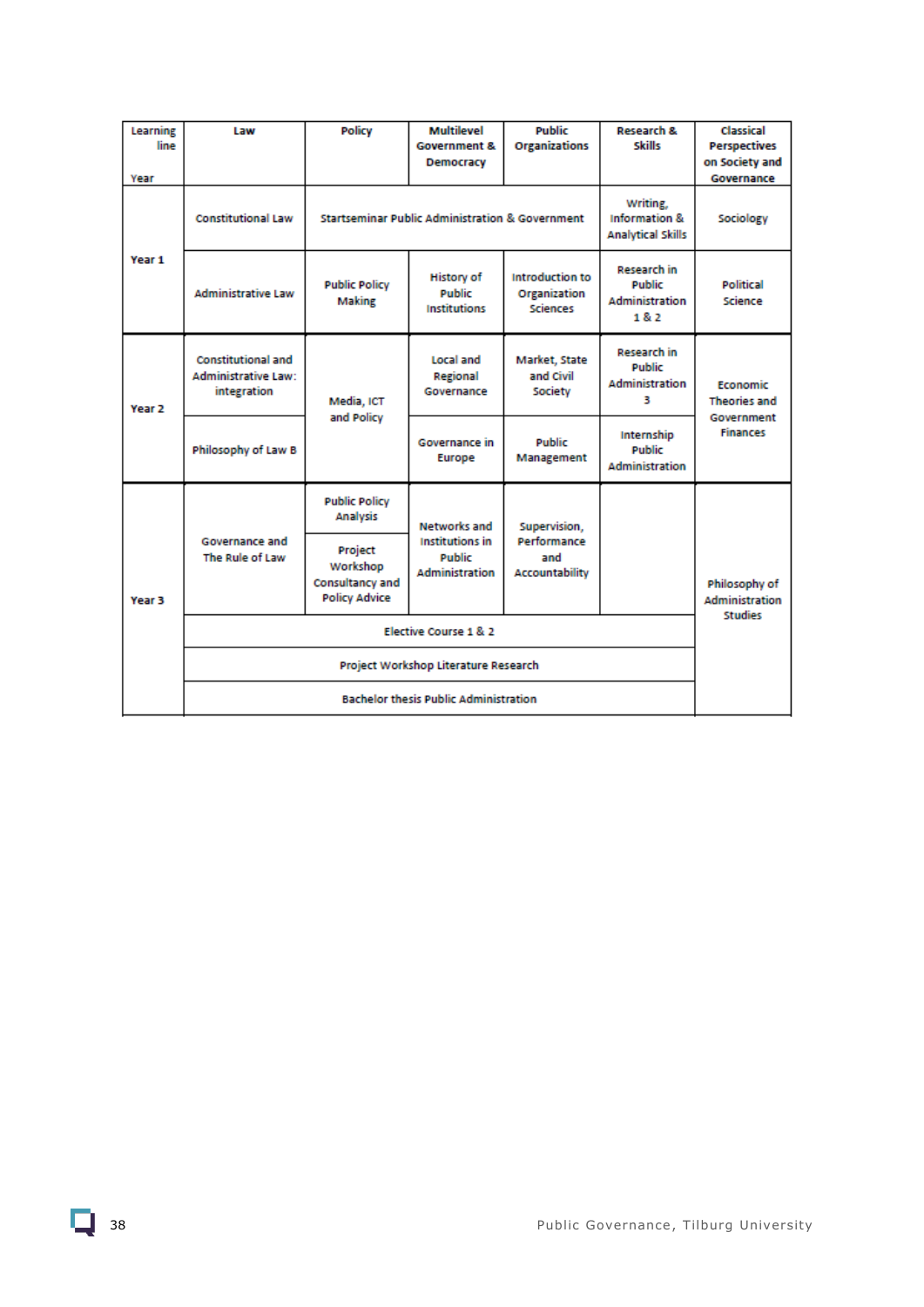| Course                                               | <b>ECTS</b> | Semester | <b>Block</b> |
|------------------------------------------------------|-------------|----------|--------------|
| <b>Governance and Economics</b>                      | 6           |          |              |
| Governance and Law                                   | 6           |          |              |
| <b>Governance and Politics</b>                       | 6           |          |              |
| Governance Clinic                                    | 6           |          | 2            |
| <b>Good Governance</b>                               | 6           |          | 2            |
| <b>Public Strategy</b>                               | 6           |          | 3            |
| <b>Public Entrepreneurship</b>                       | 6           |          | 3            |
| Tutorial (preparation of a master's thesis proposal) | 6           | 2        | 3            |
| Master's thesis Public Governance                    | 12          |          |              |

## *Master's programme Public Governance (2016-2017):*

|                       | Law                   | Policy | <b>Multilevel</b><br>Government<br>& Democracy | Public<br><b>Organizations</b>         | <b>Research &amp;</b><br>Skills                                         | Classical<br>Perspectives on<br>Society and<br>Governance |
|-----------------------|-----------------------|--------|------------------------------------------------|----------------------------------------|-------------------------------------------------------------------------|-----------------------------------------------------------|
|                       | Governance<br>and Law |        | <b>Good Governance</b>                         |                                        |                                                                         | Governance and<br><b>Economics</b>                        |
| Semester <sub>1</sub> |                       |        | Governance<br>and Politics                     |                                        |                                                                         |                                                           |
|                       |                       |        |                                                | <b>Governance Clinic</b>               |                                                                         |                                                           |
| Semester <sub>2</sub> |                       |        |                                                | <b>Public</b><br>Entrepre-<br>neurship | <b>Tutorial</b><br>(preparation<br>of a master's<br>thesis<br>proposal) |                                                           |
|                       |                       |        |                                                | <b>Public Strategy</b>                 |                                                                         |                                                           |
|                       |                       |        |                                                | Master's thesis Public Governance      |                                                                         |                                                           |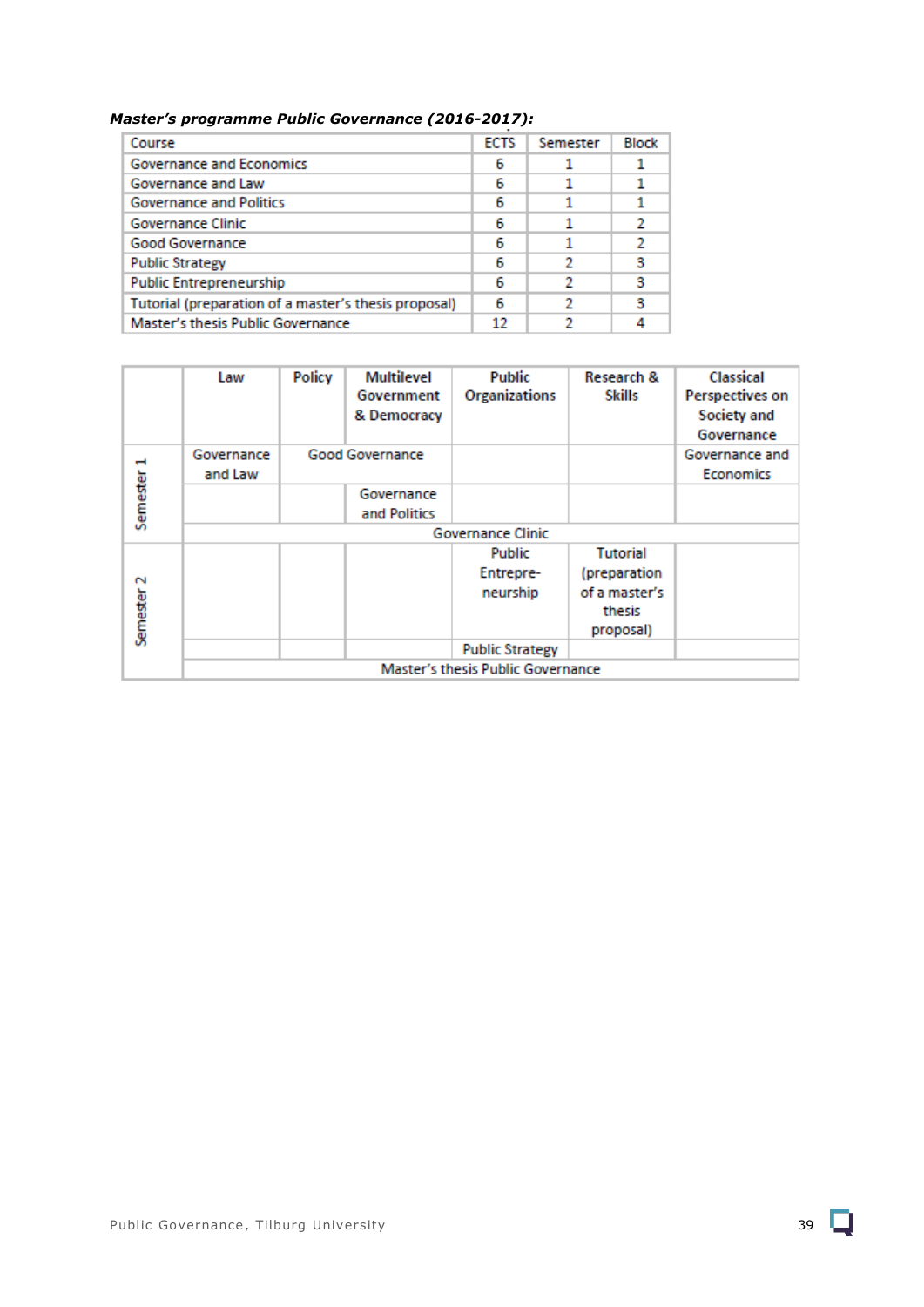## <span id="page-39-0"></span>APPENDIX 5: PROGRAMME OF THE SITE VISIT

## **Monday 13 November 2017**

- 09.15 Welcome by management Tilburg Institute of Governance
- 09.30 Internal meeting panel
- 13.30 Management Tilburg Institute of Governance
- 14.45 Master students
- 15.30 Educational staff Master programme
- 16.30 Programme Committee Tilburg Law School
- 17.15 Work Field
- 18.00 Alumni

## **Tuesday 14 November 2017**

- 09.00 Open consultation hour
- 10.00 Bachelor students
- 10.45 Educational staff Bachelor programme
- 11.45 Examination Board Tilburg Law School
- 12.30 Lunch and internal meeting panel
- 13.30 Management Tilburg Institute of Governance
- 14.15 Internal meeting panel
- 16.00 Feedback on key panel findings
- 16.30 Development dialogue
- 17.30 End of site visit